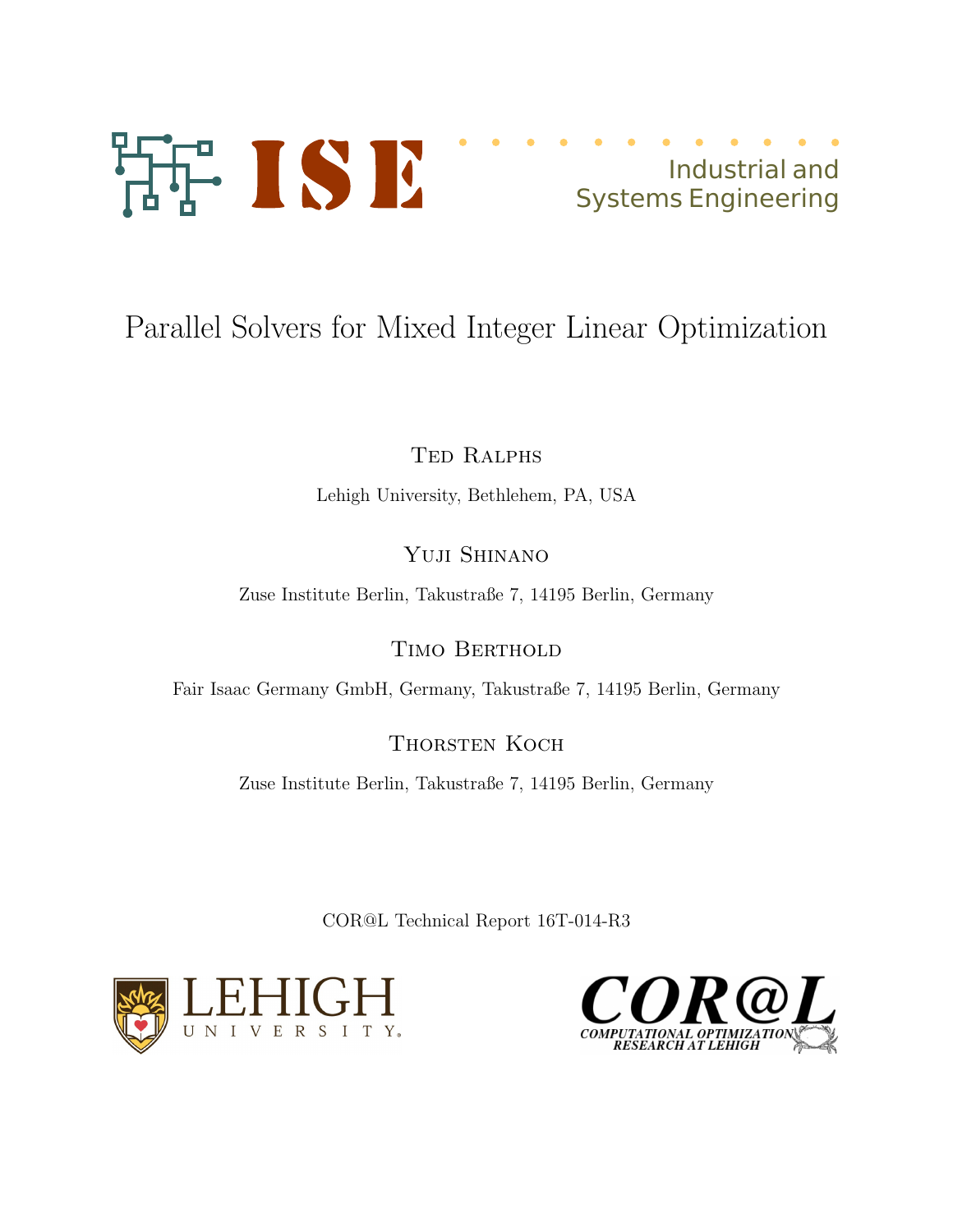## Parallel Solvers for Mixed Integer Linear Optimization

## TED RALPHS<sup>\*1</sup>, YUJI SHINANO<sup>†2</sup>, TIMO BERTHOLD<sup>‡3</sup>, AND THORSTEN  $K$ ОСН $§$ 4

Lehigh University, Bethlehem, PA, USA Zuse Institute Berlin, Takustraße 7, 14195 Berlin, Germany Fair Isaac Germany GmbH, Germany, Takustraße 7, 14195 Berlin, Germany Zuse Institute Berlin, Takustraße 7, 14195 Berlin, Germany

> Original Publication: December 30, 2016 Last Revised: May 4, 2017

#### Abstract

In this article, we provide an overview of the current state of the art with respect to solution of mixed integer linear optimization problems (MILPS) in parallel. Sequential algorithms for solving MILPs have improved substantially in the last two decades and commercial MILP solvers are now considered effective off-the-shelf tools for optimization. Although concerted development of parallel MILP solvers has been underway since the 1990s, the impact of improvements in sequential solution algorithms has been much greater than that which came from the application of parallel computing technologies. As a result, parallelization efforts have met with only relatively modest success. In addition, improvements to the underlying *sequential* solution technologies have actually been somewhat detrinental with respect to the goal of creating scalable *parallel* algorithms. This has made efforts at parallelization an even greater challenge in recent years. With the pervasiveness of multi-core CPUs, current state-of-the-art MILP solvers have now all been parallelized and research on parallelization is once again gaining traction. We summarize the current state-of-the-art and describe how existing parallel MILP solvers can be classified according to various properties of the underlying algorithm.

## <span id="page-1-0"></span>1 Introduction

This article addresses the solution of mixed integer linear optimization problems (MILPs) on parallel computing architectures. An MILP is a problem of the following general form:

$$
\min_{x \in \mathcal{F}} c^{\top} x \tag{MILP}
$$

<sup>∗</sup> ted@lehigh.edu

<sup>†</sup> shinano@zib.de

<sup>‡</sup> timoberthold@fico.com

 $\S$ koch@zib.de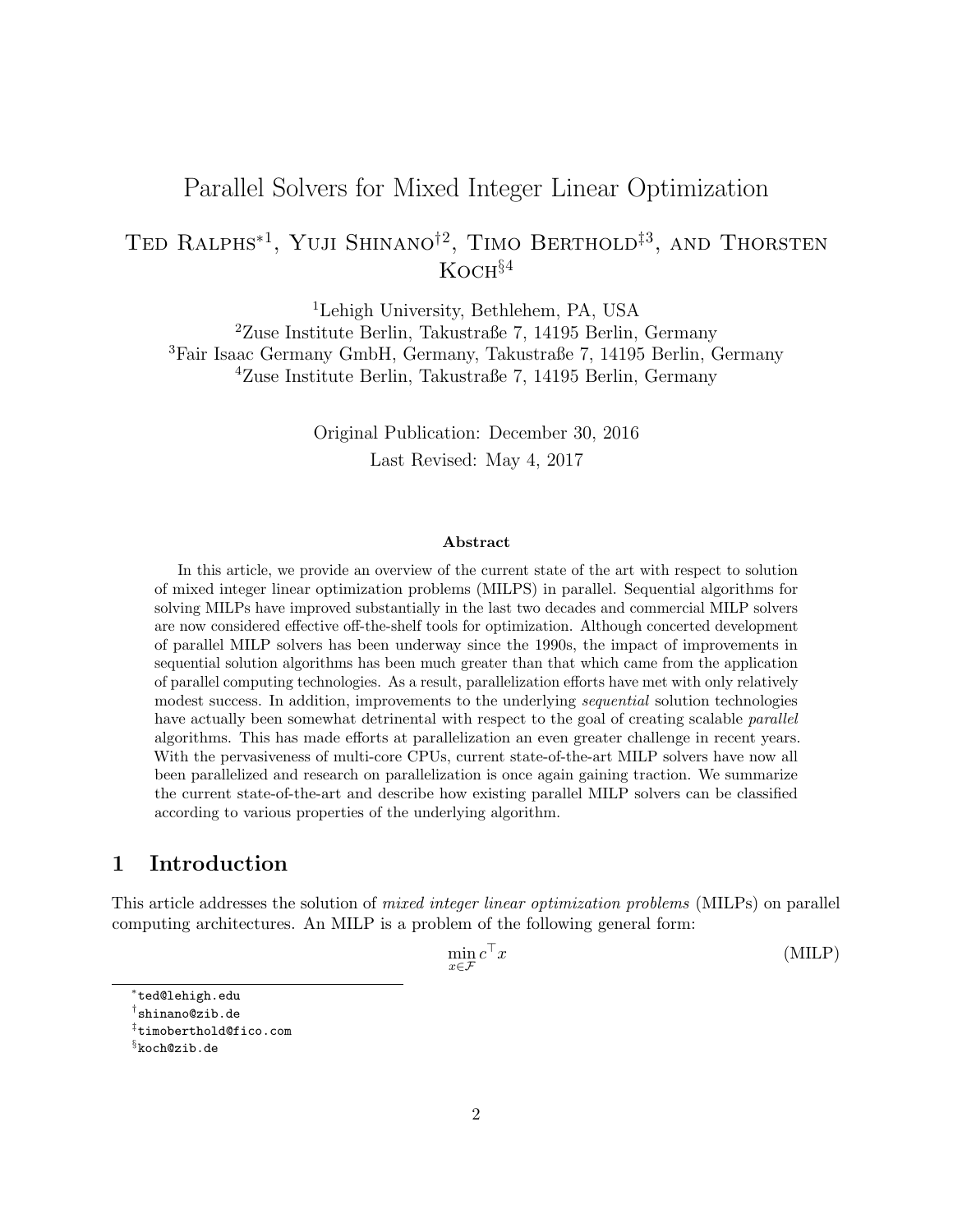where the set

$$
\mathcal{F} = \{ x \in \mathbb{R}^n \mid Ax \le b, l \le x \le u, x_j \in \mathbb{Z}, \text{ for all } j \in I \}
$$

is the *feasible region*, described by a given matrix  $A \in \mathbb{Q}^{m \times n}$ ; vectors  $b \in \mathbb{Q}^m$  and  $c, l, u \in \mathbb{Q}^n$ ; and a subset  $I \subseteq \{1, \ldots, n\}$  indicating which variables are required to have integer values. Members of  $\mathcal F$  are called *solutions* and are assignments of values to the *variables*. The polyhedron

$$
\mathcal{P} = \{x \in \mathbb{R}^n \mid Ax \leq b, l \leq x \leq u\}
$$

is the feasible region of a linear optimization problem (LP)

<span id="page-2-5"></span>
$$
\min_{x \in \mathcal{P}} c^{\top} x \tag{LP}
$$

known as the LP relaxation. The class of problems that can be expressed in this form is quite broad and many optimization problems arising in practice can be modeled as MILPs, see, e.g., [\[65\]](#page-46-0). As a language for describing optimization problems, MILP (and mathematical optimization, more generally) has proven to be flexible, expressive, and powerful.

All state-of-the-art solvers for MILP employ one of many existing variants of the well-known branch-and-bound algorithm of [\[55\]](#page-45-0). This class of algorithm searches a dynamically constructed tree (known as the search tree), following the general scheme of the generic tree search algorithm specified in Algorithm [1.](#page-2-0) Sequential algorithms for solving MILPs vary broadly based in their methods of

<span id="page-2-3"></span><span id="page-2-2"></span><span id="page-2-1"></span><span id="page-2-0"></span>

| <b>Algorithm 1:</b> A Generic Tree Search Algorithm |                                                                                                            |  |
|-----------------------------------------------------|------------------------------------------------------------------------------------------------------------|--|
|                                                     | <b>1</b> Add root $r$ to a priority queue $Q$ .                                                            |  |
|                                                     | 2 while $Q$ is not empty do                                                                                |  |
| 3                                                   | Remove a node $i$ from $Q$ .                                                                               |  |
| 4                                                   | <b>Process</b> the node $i$ .                                                                              |  |
| 5                                                   | Apply pruning rules.                                                                                       |  |
| 6                                                   | if <i>Node i can be pruned</i> then                                                                        |  |
|                                                     | <b>Prune</b> (discard) node $i$ .                                                                          |  |
| 8                                                   | else                                                                                                       |  |
| 9                                                   | Create successors of node <i>i</i> ( <b>branch</b> ) by applying a <i>successor function</i> , and add the |  |
|                                                     | successors to $Q$ .                                                                                        |  |

<span id="page-2-4"></span>processing nodes (line [4\)](#page-2-1); their strategies for the order of processing nodes (search strategy, line [3\)](#page-2-2); their rules for pruning nodes (line [5\)](#page-2-3); and their strategies for creating successors (branching strategy, line [9\)](#page-2-4). We provide some details on how each of these steps is typically managed in Section [2.](#page-3-0) In the case of a parallel algorithm, some additional strategic factors come into play, such as how the search is managed (now in parallel), what information is shared as global knowledge and the specific mechanism for sharing this knowledge on a particular target computer architecture.

Tree search algorithms appear to be naturally parallelizable and soon after the advent of networked computing, researchers began to experiment with parallelizing branch and bound. In [\[39\]](#page-44-0), Gendron and Crainic chronicle the early history, dating the first experiments to somewhere in the 1970s. It did not take long after the first large-scale systems became available to realize that good parallel performance is often difficult to achieve. In the case of MILPs, this is particularly true (and becoming more so over time) for reasons that we summarize in Section [3.](#page-7-0)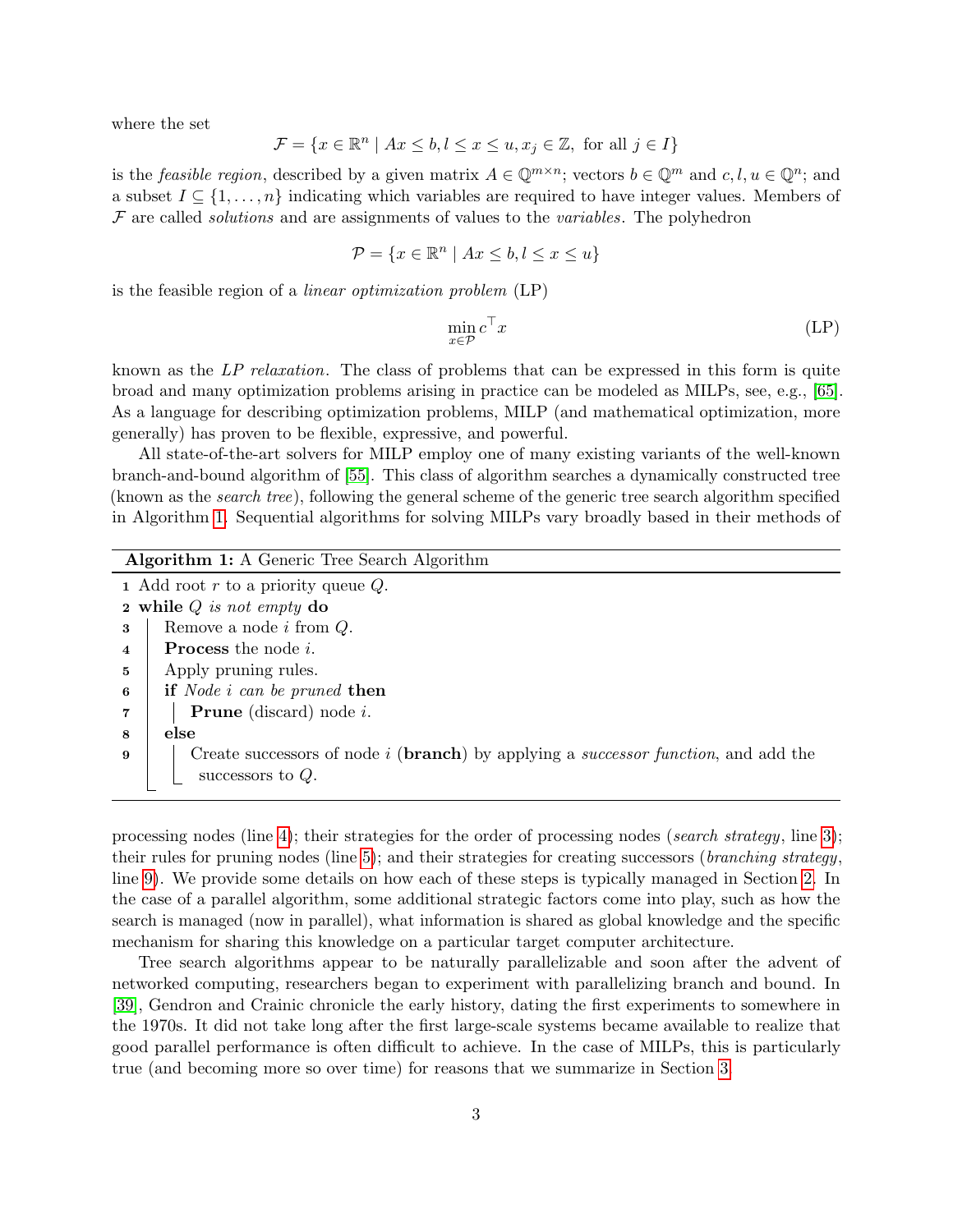Despite the enormity of the existing literature on solving search problems in parallel, the case of MILP appears to present unique challenges. Although some progress has been made in the more than two decades in which parallel algorithms for MILP have been seriously developed, it is fair to say that many challenges remain. The difficulty comes from a few intertwining sources. For one, the most capable sequential solvers are commercial software and therefore only available to members of the research community as black boxes with which parallel frameworks can interact in limited ways. Even if this was not the case, it is also generally true that more sophisticated solvers are inherently more difficult to parallelize in a scalable fashion because of their greater exploitation of global information sharing and increasing emphasis on operations that limit the size of the search tree (and hence limit opportunities for parallelization), among other things. Despite an appearance to the contrary, state-of-the-art sequential algorithms for solving MILPs depend strongly on the order in which the nodes of the tree are processed and advanced techniques for determining this order are in part responsible for the dramatic improvements that have been observed in sequential solution algorithms [\[58\]](#page-45-1). It is difficult to replicate this ordering in parallel without centralized control mechanisms, which themselves introduce inefficiencies. Moreover, sequential algorithms heavily exploit the warm-starting capabilities of the underlying LP solver in that they can usually process the child of a node shoe parent has just been processed, a phenomena which is more difficult to exploit in combination with the load-balancing techniques described in Section [3.2.5.](#page-15-0) Finally, most research has focused on parallelization of less sophisticated sequential algorithms, which both limits the sophistication of the overall algorithm (and hence limits the degree to which challenging open problems can be tackled) and inherently involves different challenges to achieving scalability.

The limits to scalability are by now well understood, but the degree to which these limits can be overcome is unclear and will unfortunately remain a moving target. Scalability involves the interplay of a changing landscape of computer architectures and evolving sequential algorithms, neither of which are being developed with the goal of making this (or any other) particular class of algorithms efficient. The days in which we could expect to see exponential improvements to sequential algorithms are gone, so there will likely be increasing emphasis on the development of algorithms that effectively exploit parallel architectures in the future.

In the remainder of this article, we survey the current landscape with respect to parallel solution of MILPs. By now, most existing solvers have been parallelized in some fashion, while in addition, there are also a few frameworks and approaches for parallelizing solvers that are only available as black boxes. We begin by briefly surveying the current state of the art in sequential solution algorithms in Section [2.](#page-3-0) In Section [3,](#page-7-0) we provide an overview of issues faced in parallelizing these algorithms and the design decisions that must be taken during development. In Section [4,](#page-29-0) we review the approaches taken by a number of existing solvers. Finally, in Section [5,](#page-37-0) we discuss the tricky issue of how to measure performance of a solver before concluding in Section [6.](#page-41-0)

## <span id="page-3-0"></span>2 Sequential Algorithms

#### 2.1 Basic Components

As we have already mentioned, most modern solvers employ sophisticated variants of the well known branch-and-bound algorithm of [\[55\]](#page-45-0). The basic approach is straightforward, yet effective: the feasible region of the original optimization problem is partitioned to obtain smaller subproblems, each of which is recursively solved using the same algorithm. This recursive process can be interpreted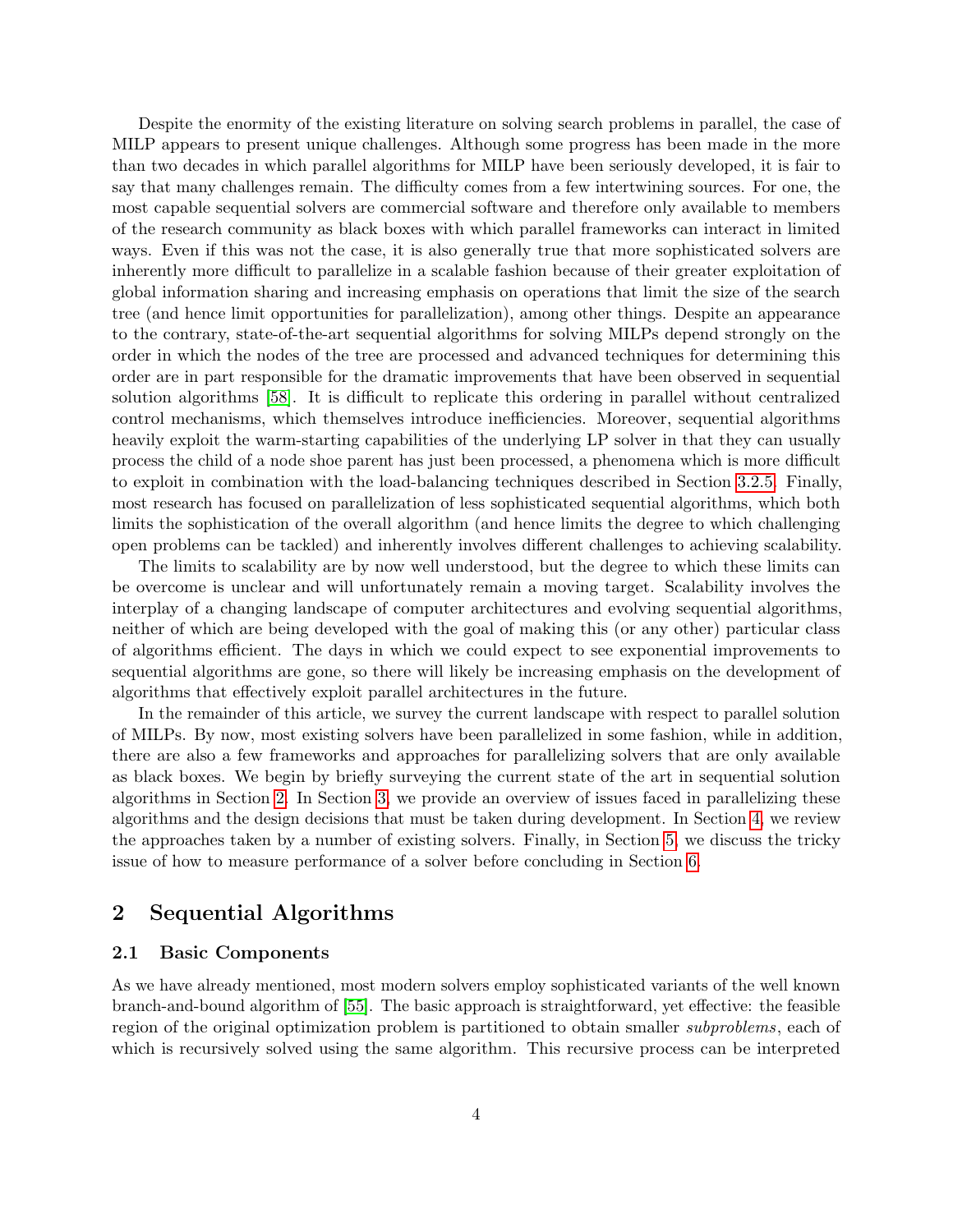naturally as a tree search algorithm and visualized as the exploration of a *search tree*. The goal of the search is to implicitly enumerate all potential assignments of the values of the integer variables. The power of the algorithm comes from the bounds that are calculated during the processing of nodes in the search tree and are used to truncate the recursive partitioning process in order to avoid what would eventually amount to the costly complete enumeration of all solutions.

An updated version of Algorithm [1](#page-2-0) that reflects that specific way in which a tree search is managed according to the basic principles of branch-and-bound is shown in Algorithm [2.](#page-4-0) In employing the

| Algorithm 2: A Generic Branch-and-Bound Algorithm |  |  |  |  |  |
|---------------------------------------------------|--|--|--|--|--|
|---------------------------------------------------|--|--|--|--|--|

<span id="page-4-6"></span><span id="page-4-1"></span><span id="page-4-0"></span>

|                            | 1 Add root optimization problem r to a priority queue Q. Set global upper bound $U \leftarrow \infty$ and |
|----------------------------|-----------------------------------------------------------------------------------------------------------|
|                            | global lower bound $L \leftarrow -\infty$                                                                 |
|                            | 2 while $L < U$ do                                                                                        |
| $\boldsymbol{\mathcal{S}}$ | Remove the highest priority subproblem $i$ from $Q$ .                                                     |
| $\overline{4}$             | <b>Bound</b> the subproblem i to obtain (updated) final upper bound $U(i)$ and (updated) final            |
|                            | lower bound $L(i)$ .                                                                                      |
| 5                          | Set $U \leftarrow \min\{U(i), U\}.$                                                                       |
| - 6                        | if $L(i) < U$ then                                                                                        |
|                            |                                                                                                           |

<span id="page-4-4"></span><span id="page-4-3"></span>**Branch** to create child subproblems  $i_1, \ldots, i_k$  of subproblem i with

<span id="page-4-5"></span>- upper bounds  $U(i_1), \ldots U(i_k)$  (initialized to  $\infty$  by default); and

<span id="page-4-2"></span>- initial lower bounds  $L(i_1), \ldots, L(i_k)$  (initialized to  $L(i)$  by default).

by partitioning the feasible region of subproblem i.

 $\mathbf{8}$  | Add  $i_1, \ldots, i_k$  to  $Q$ .

9 | Set  $L \leftarrow \min_{i \in Q} L(i)$ .

metaphor of this algorithm as the exploration of a search tree, we associate each subproblem with a node in the search tree and describe the tree itself through parent-child relationships, beginning with the root node. Thus, each subproblem has both a *parent* and zero or more *children*. Subproblems with no children are called *terminal* or *leaf* nodes. In Algorithm [2,](#page-4-0) the set  $Q$  is the set of terminal subproblems of the search tree as it exists at the end of each iteration of the algorithm. We next describe the specific elements of this algorithm in more detail.

Bounding. The processing of a subproblem in line [4](#page-4-1) of Algorithm [2](#page-4-0) consists of the computation of updated upper and lower bounds on the value of an optimal solution to the subproblem.

The lower bound is calculated with the help of a relaxation, which is constructed so as to be easy to solve. The lower bounding scheme of most MILP solvers is based on solution of a strengthened version of the LP relaxation [\(LP\)](#page-2-5), which can be solved efficiently, i.e., in time polynomial in the size of the input data [\[50,](#page-45-2) [66\]](#page-46-1). The strengthening is done using techniques stemming from another, more involved procedure for solving MILPs known as the cutting plane method [\[40\]](#page-44-1) that was developed prior to the introduction of the branch-and-bound algorithm. The basic idea of the cutting plane method is to iteratively solve and strengthen the LP relaxation of a MILP. To do so, in each iteration, one or more valid inequalities are added to the LP relaxation. These inequalities have to fulfill two requirements:

1. they are violated by the computed optimal solution to the LP relaxation and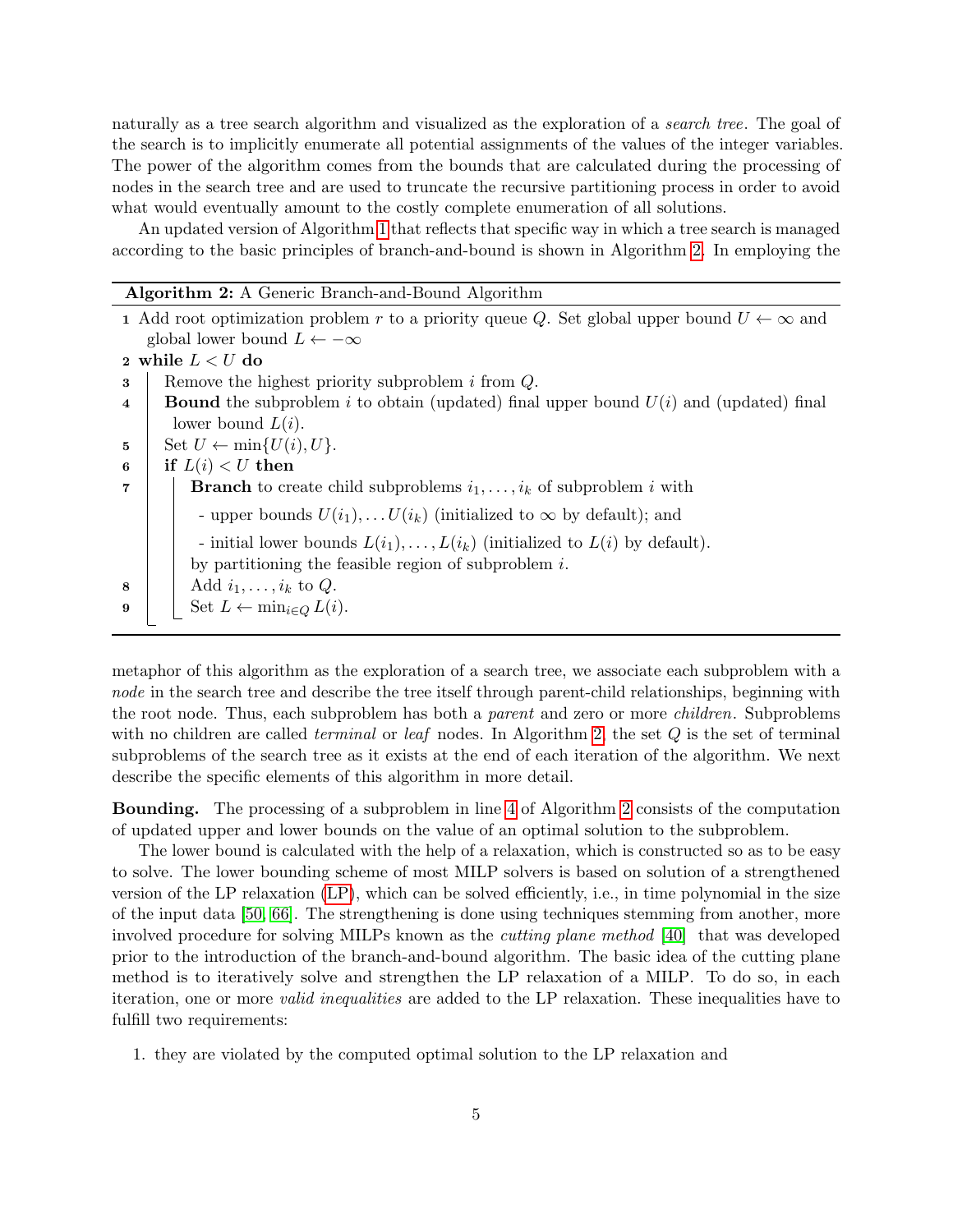2. they are satisfied by all "improving solutions" (those with objective values smaller than  $U$ ) in the feasible set  $\mathcal{F}.$ 

Since they "cut off" the observed optimal solution to LP relaxation, such inequalities are called cutting planes or cuts. For an overview on cutting plane algorithms for MILP, see, e.g., [\[62,](#page-45-3) [97\]](#page-48-0).

An upper bound, on the other hand, results when either the solution to the relaxation is also a member of  $\mathcal F$  or a solution feasible for the subproblem is found using an auxiliary method, such as a primal heuristic designed for that purpose (see Section [2.2](#page-6-0) below). Note that when the solution to the relaxation is in  $\mathcal{F}$ , the pruning rule applies, since in that case, the upper and lower bounds for the subproblem are equal. For an overview on primal heuristics for MILP, see, e.g., [\[32,](#page-43-0) [8\]](#page-42-0).

The bounds on individual subproblems are aggregated to obtain global upper and lower bounds (lines [9](#page-4-2) and [5\)](#page-4-3), which are used to avoid the complete enumeration of all (usually exponentially many) potential assignments of values to the integer variables. If a subproblem's lower bound is greater than or equal to the global upper bound (this includes the case in which the subproblem is *infeasible*, e.g., has no feasible solution), that subproblem can be pruned (line [6\)](#page-4-4). The difference between the upper and lower bounds at a given point in the algorithm is referred to as the optimality gap and can be expressed as either an *absolute gap* (the difference itself) or as a *relative gap* (the ratio of the difference to the lower or upper bound). The progress of the algorithm is sometimes expressed in terms of how the gap decreases over time, with a final gap of zero representing the successful completion of the algorithm.

Branching. The task of branching in line [7](#page-4-5) of Algorithm [2](#page-4-0) is to successively partition the feasible region  $\mathcal F$  into regions defining smaller *subproblems* until the individual subproblems can either be solved explicitly or it can be proven that their feasible region cannot contain an optimal solution. This partitioning is done using logical disjunctions that must be satisfied by all feasible solutions. A solution with least cost among all those found by solving the subproblems yields the global optimum.

The branching strategy or branching method is an algorithm for determining the particular disjunction to be used for partitioning the current subproblem once the processing is done. As with the addition of cutting places, we generally require that these disjunctions be violated by the solution to the relaxation solved to obtain the lower bound. Note that part of the task of branching is to determine initial bounds for each of the created subproblems. By default, the initial bound of the child subproblem is set equal to the final bound for that of its *parent*. However, some more sophisticated branching strategies involve the calculation of more accurate initial bounds for each of the children, which can be used instead. For an overview on branching strategies for MILP, see, e.g., [\[3,](#page-41-1) [11\]](#page-42-1).

Search. Finally, the *search strategy* is the scheme for prioritizing the subproblems and determining which to process next on line [3.](#page-4-6) The scheme typically involves a sophisticated strategy designed to accelerate the convergence of the global upper and lower bounds. This generally involves a careful balance of diving, in which one prioritizes nodes deep in the tree at which we are likely to be able to easily discover *some* feasible solution, and *best bound*, in which one prioritizes nodes whose feasible regions are likely to contain high quality solutions (though extracting those solutions may be more difficult).

Generally speaking, diving emphasizes improvement in the upper bound, while best bound emphasizes improvement in the lower bound. Once the upper and lower bounds are equal, the solution process terminates. We mentioned in Section [1](#page-1-0) that the rate of convergence depends strongly on an effective search order. The fact that it is extremely difficult to replicate the same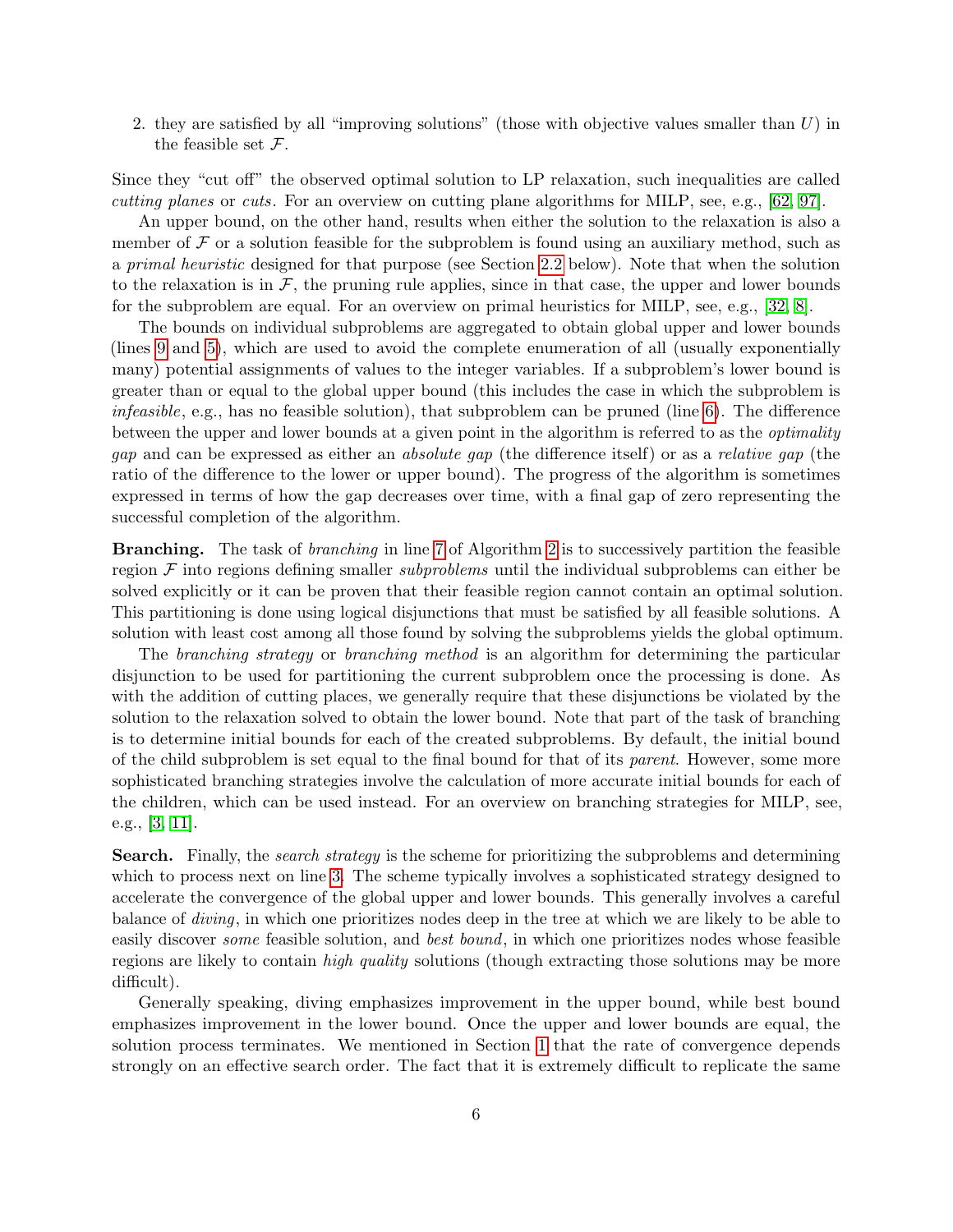ordering in the parallel algorithm that would have been observed in a sequential one is one of the major impediments to achieving scalability. For an overview on search strategies for MILP, see [\[58\]](#page-45-1) and [\[3\]](#page-41-1).

#### <span id="page-6-0"></span>2.2 Advanced Procedures

In addition to the fundamental procedures of *branching* and *bounding*, there are a number of auxiliary subroutines that enhance the performance of the basic algorithm. The most important such subroutines used in MILP solvers are those for preprocessing, primal heuristics, and conflict analysis, each of which we explain here briefly.

Primal Heuristics. These are algorithms that try to find feasible solutions of good quality for a given optimization problem within a reasonably short amount of time. There is typically no guarantee that they will find any solution, let alone an optimal one. General-purpose heuristics for MILP are often able to find solutions with objective values close to the global lower bound (and thus with provably high quality) for a wide range of problems; they have become a fundamental ingredient of state-of-the-art MILP solvers [\[9\]](#page-42-2). Primal heuristics have a significant relevance as supplementary procedures since the early knowledge of a high-quality feasible solution helps to prune the search tree by bounding and enhances the effectiveness of certain procedures that strengthen the problem formulation.

Preprocessing. These are procedures to transform the given problem instance into an equivalent instance that is (hopefully) easier to solve. The task of presolving is threefold: first, it reduces the size of the problem by removing irrelevant information, such as redundant constraints or fixed variables. Second, it strengthens the LP relaxation of the model by exploiting integrality information, e.g., to tighten the bounds of the variables or to improve coefficients in the constraints. Third, it extracts information from the model that can be used later to improve the effectiveness of branching and the generation of cutting planes. For an overview on preprocessing for MILP, see, e.g., [\[2,](#page-41-2) [38,](#page-44-2) [60\]](#page-45-4).

Conflict analysis. This analysis is performed to analyze and track the logical implications whenever a subproblem is found to be infeasible. To track these implications, a so-called *conflict* graph is constructed and gets updated whenever a subproblem is deemed to be infeasible. This graph represents the logic of how the combination of constraints enforcing the partitioning in the branching step led to the infeasibility, which makes it possible to prohibit the same combination from arising in other subporoblems. More precisely, the conflict graph is a directed acyclic graph in which the vertices represent bound changes of variables and the arcs correspond to bound changes implied by logical deductions, so-called propagation steps. In addition to the inner vertices, which represent the bound changes from domain propagation, the graph features source vertices for the bound changes that correspond to branching decisions and an artificial target vertex representing the infeasibility. Then, each cut in the graph which separates the branching decisions from the artificial infeasibility vertex gives rise to a valid conflict constraint. For an overview on conflict analysis for MILP, see, e.g., [\[1,](#page-41-3) [96\]](#page-48-1).

Figure [1](#page-7-1) illustrates the connections between the main algorithmic components of a MILP solver. The development of MILP solvers started long before parallel computing became a mainstream topic. Among the first commercial mathematical optimization softwares were IBM's MPS/360 and its predecessor MPSX, which were introduced in the 1960's. Interestingly, the MPS input data format, designed to work with the punch-card input system of early computers, is still the most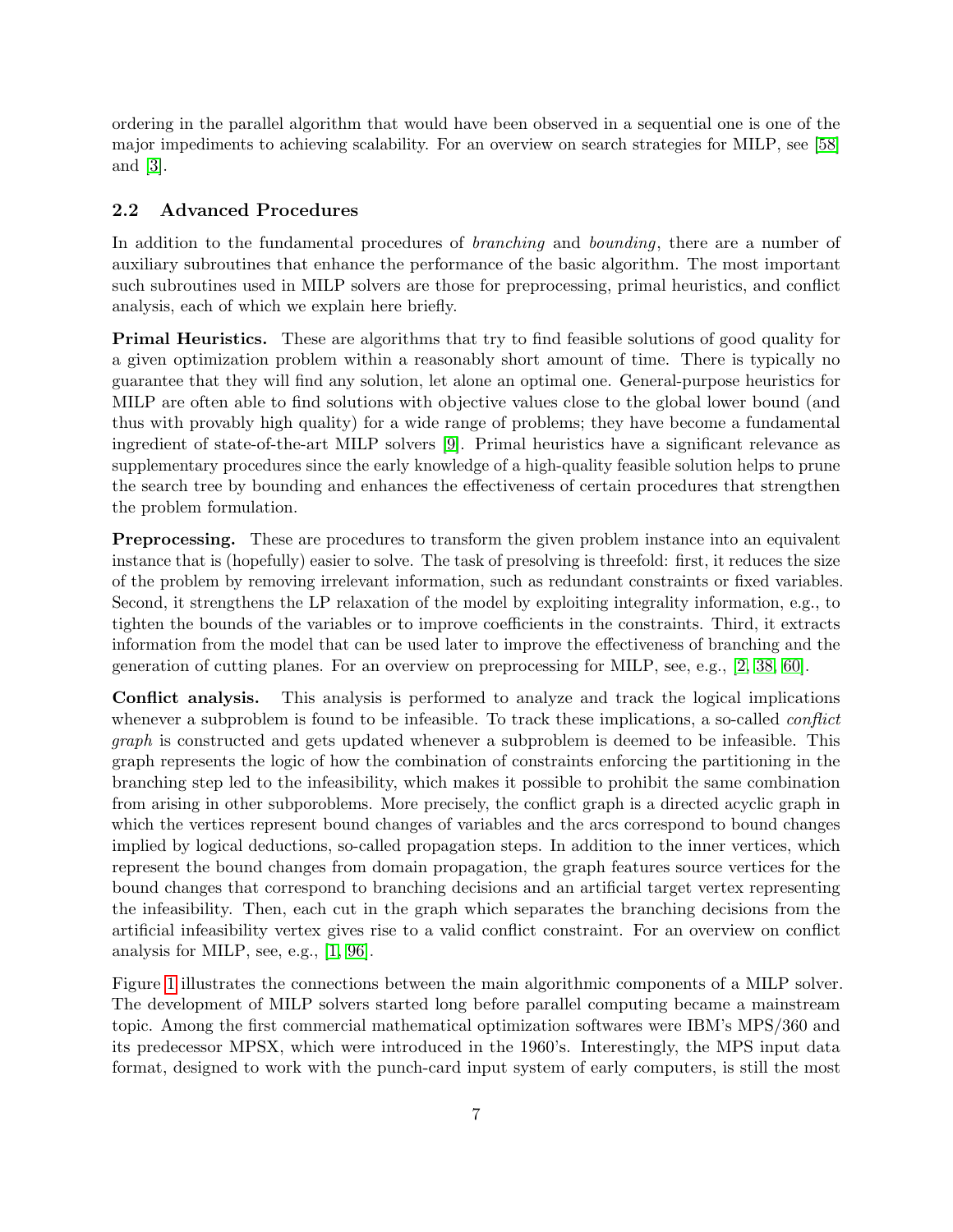<span id="page-7-1"></span>

Figure 1: Flowchart of the main solving loop of a typical MILP solver

widely supported format for state-of-the-art MILP solvers half a century later.

Today, there is a wide variety of commercial MILP solving software available, including Xpress [\[31\]](#page-43-1), Gurobi [\[43\]](#page-44-3), Cplex [\[18\]](#page-42-3). All of them providing a deterministic parallelization for shared memory systems. There are also several academic, noncommercial alternatives, such as CBC [\[35\]](#page-44-4), Glpk [\[61\]](#page-45-5), Lpsolve [\[30\]](#page-43-2), SYMPHONY [\[74\]](#page-46-2), DIP [\[73\]](#page-46-3), and SCIP [\[80\]](#page-47-0). Some of these feature parallel algorithms, some do not. Every two years, Robert Fourer publishes a list of currently available codes in the field of linear and integer programming, the 2015 edition being the latest at the time of writing this article [\[36\]](#page-44-5).

### <span id="page-7-0"></span>3 Parallel Algorithms

In this section, we discuss a variety of issues that arise in designing, implementing, and measuring the performance of parallel algorithms for solving MILPs. The material here is a high-level overview and thus intentionally avoids some details that are unnecessary in describing general concepts. Parallel algorithms can be assessed with respect to both *correctness* and *effectiveness*. Generally speaking, correctness is a mathematical property of an algorithm that must be proven independent of a particular implementation, though details of the implementation and even properties of the underlying hardware may sometimes matter in proving that a particular algorithm will terminate successfully without entering a race condition or other related error caused by the parallelization itself. We don't directly address correctness here, since correctness of this class of parallel algorithms typically follows easily from correctness of an associated sequential algorithm (with some minor exceptions that we'll point out). We focus instead on how the design of a parallel algorithm informs its effectiveness, a general term denoting how well the algorithm performs according to some specified measure.

Naturally, it is only once an algorithm has been implemented and deployed on a particular computational platform that we can assess its effectiveness. The end goal of the design and implementation process is what we call a solution platform: the combination of an algorithm and a computational platform consisting of a particular architecture, communication network, storage system, OS, compiler tool chain, and other related auxiliary components. We take a rather simplistic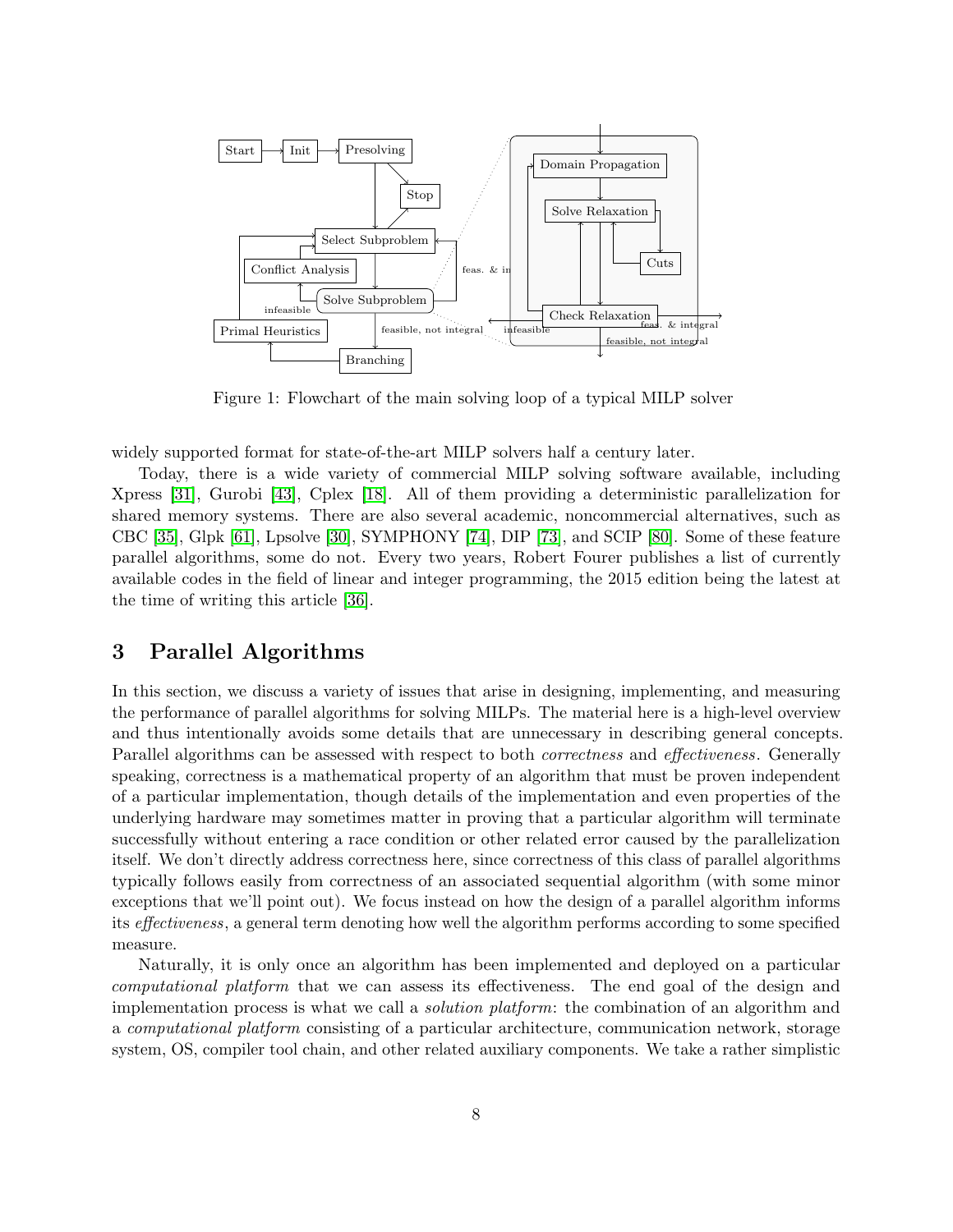view of the details of the computational platform, assuming that it consists of a collection of processors capable of executing sequential programs and an interconnection network that allows any pair of processors to communicate. The details of how the processors communicate and the latency involved in such communication are vitally important in practice, but beyond the scope of this overview. For our purposes, the processors can be co-located on a single central processing unit (CPU) and communicate through memory or be located on physically distinct computers, with communication occurring over a network. We discuss more details about architectures in Section [3.3.1,](#page-20-0) but we also recommend [\[6\]](#page-42-4) and [\[44\]](#page-44-6) to the interested reader for more in-depth discussion and technical definitions.

In general, a complete parallel algorithm can be viewed as a collection of procedures and control mechanisms that can be divided roughly into two groups. Some are primarily geared towards governing the parallelization strategy: these include mechanisms for moving data between processors (see Section [3.2.4\)](#page-14-0) and mechanisms for determining what each processor should be doing (see Section [3.2.5\)](#page-15-0). Others are primarily methods for performing one of the subtasks associated with a standard sequential algorithm listed in Section [2](#page-3-0) (branching, bounding, generating valid inequalities, etc.). It is the control mechanism governing the parallelization strategy that we generally refer to as the parallel algorithm. The collection of remaining methods form the underlying sequential algorithm, since this latter collection of methods is generally sufficient to specify a complete sequential algorithm. Because most state-of-the-art sequential algorithms are based on some variant of tree search, a particular parallelization strategy can usually be used in tandem with any number of underlying sequential algorithms. We explore this idea in more detail in Section [3.2.1.](#page-11-0)

#### 3.1 Scalability and Performance

By its very nature, tree search appears to be highly parallelizable—each time the successor function is applied, new tasks are generated that can be executed in parallel. By splitting the nodes in the set Q among multiple processors, it would seem that the search can be accomplished much faster. Unfortunately, there are a number of reasons why a naive implementation of this idea has proven not to work well, especially in the case of MILPs. At a high level, this is largely due to a few important factors.

- Most modern solvers spend a disproportionate amount of time processing the shallowest nodes in the tree (particularly the root node) because this generally results in a smaller overall tree, which generally leads to smaller running times in the case of a sequential algorithm. However, it is generally not until these shallowest nodes are processed that all computing resources can be effectively utilized.
- The tree being searched is constructed dynamically and its shape cannot be easily predicted [\[69,](#page-46-4) [17\]](#page-42-5). On top of that, state-of-art MILP solvers generate a highly unbalanced tree in general. This makes it difficult to divide the node queue into subsets of nodes whose processing (including the time to explore the entire resulting subtrees) will require approximately the same amount of effort.
- The order in which the nodes are considered can make a dramatic difference in the efficiency of the overall algorithm and enforcing the same ordering in a parallel algorithm as that which would be observed in a highly-tuned sequential algorithm without a loss of efficiency is extremely difficult.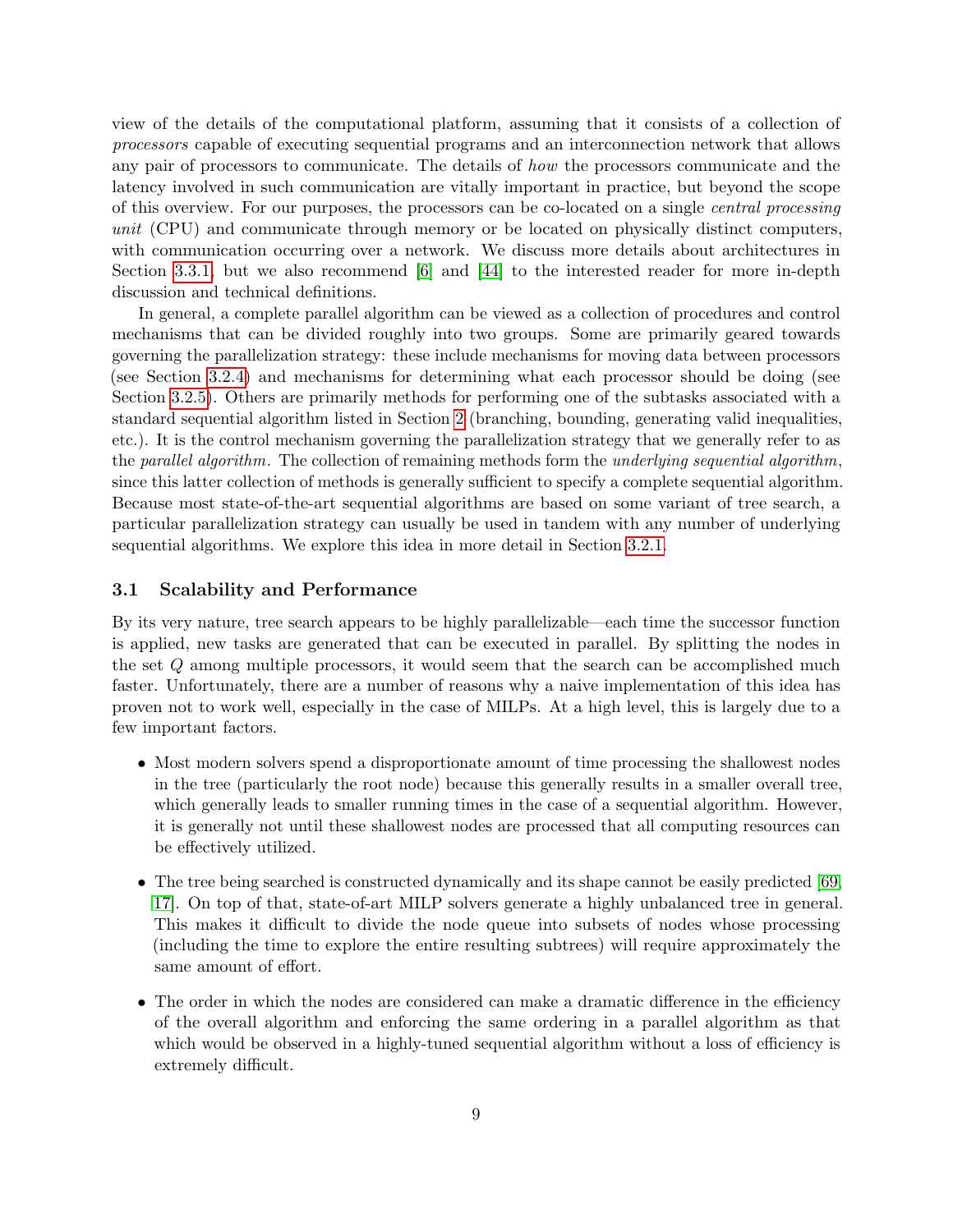- Most state-of-the-art solvers generate a wide range of information while searching one part of the tree that, if available, could inform the search in another part of the tree.
- The combination of the above two points means that it's generally desirable/necessary to move large amounts of data dynamically during the algorithm, but this is costly, depending on the architecture on which the algorithm is being executed.

It is not difficult to see that there are several important trade-offs at play. On the one hand, we would like to effectively share data in order to improve algorithmic efficiency. On the other hand, we must also limit communication to some extent or the cost of communication will overwhelm the cost of the algorithm itself. There is also a trade-off between time spent exploring the shallowest part of tree and how quickly the algorithm is able to fully utilize all available processing power.

#### <span id="page-9-0"></span>3.1.1 Scalability

Generally speaking, *scalability* is the degree to which a solver platform is able to take advantage of the availability of increased computing resources. In this article, we focus mainly on the ability to take advantage of more processors, but the increased resources could also take the form of additional memory, among other things. Scalability is a property of an entire solution platform, since scalability is inherently affected by properties of the underlying computational platform. Most parallel algorithms are designed to exhibit good performance on a particular such platform, but we do not attempt to survey the properties of platforms affecting scalability in this article and rather focus mainly on the properties of the algorithms themselves. For a good general introduction to computational platforms, see [\[44\]](#page-44-6) and [\[6\]](#page-42-4) (also see Section [3.3.1](#page-20-0) for a brief summary). In the remainder of this section, we briefly survey issues related to scalability of algorithms.

**Phases.** The concept of algorithm phases is an important one in parallelizing tree search algorithms. Conceptually, a parallel algorithm consists of three phases. The ramp-up phase is the period during which work is initially partitioned and allocated to the available processors. In our current setting, this phase can be defined loosely as lasting until all processors have been assigned at least one task. The second phase is the primary phase, during which the algorithm operates in steady state. This is followed by the ramp-down phase, during which termination procedures are executed and final results are tabulated and reported. Defining when the ramp-down phase begins is slightly problematic, but we define it here as the earliest time at which one of the processors becomes permanently idle.

In tree search, a naive parallelization considers a "task" to be the processing of a single subproblem in the search tree. The division of the algorithm into phases is to highlight the fact that when parallelized naively, a tree search algorithm cannot take full advantage of available resources during the ramp-up and ramp-down portions of the algorithm without changing the granularity of the tasks (see Section [3.2.2\)](#page-13-0). For some variants of the branch-and-bound algorithm and for instances with large size or particular structure, the processing of the root subproblems and immediate descendants can be very time-consuming relative to the time to search deeper parts of the tree, which results in lengthy ramp-up and ramp-down periods. This can make good scalability difficult to achieve.

Sequential Algorithm. Although the underlying sequential algorithm is often viewed essentially as a black box from the viewpoint of the parallel algorithm, it is not possible in general to parallelize a sequential algorithm without inherently affecting how it operates. Most obviously, the parallel algorithm generally re-orders the execution of tasks and thus changes the search strategy. However,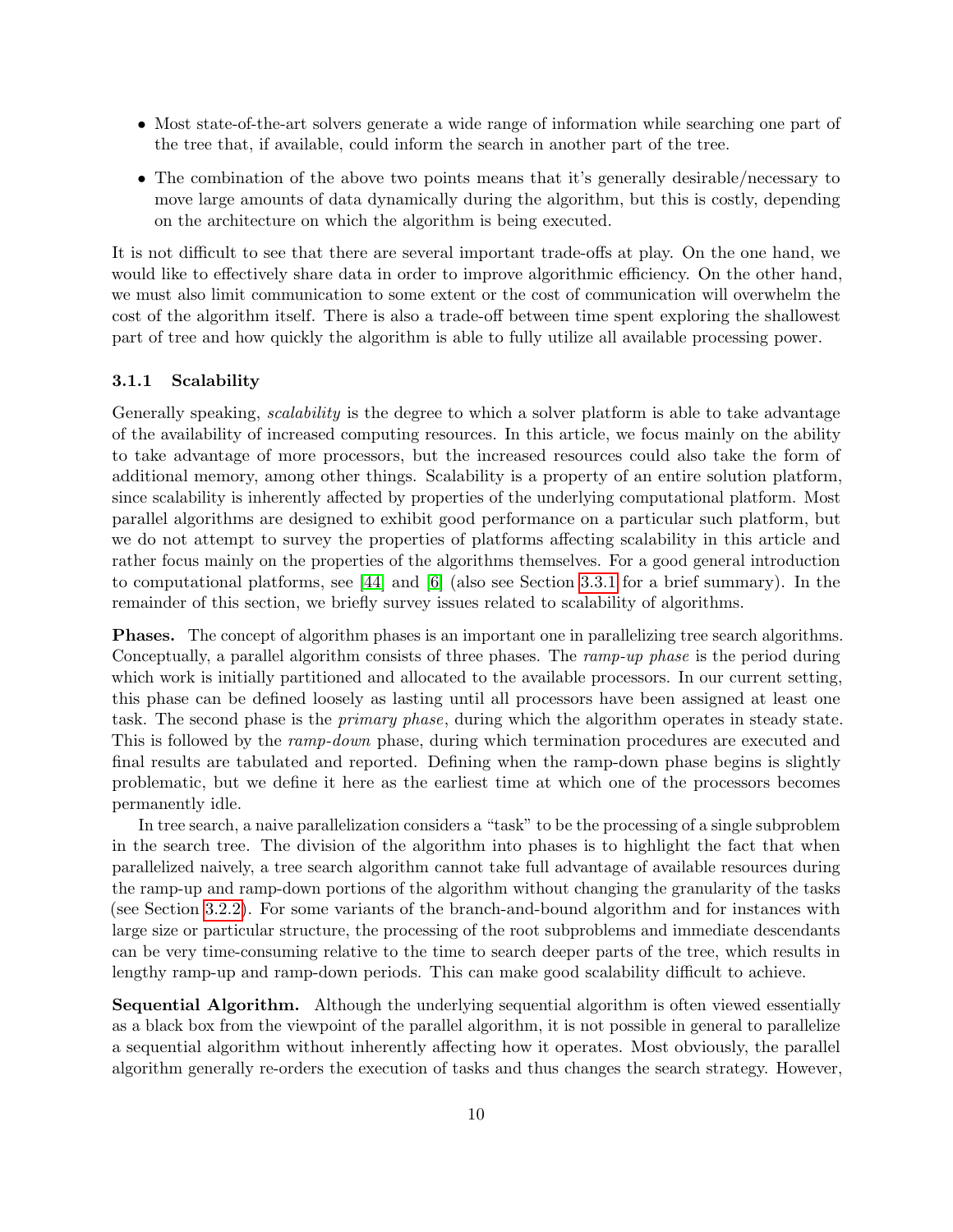other aspects of the parallel algorithm's approach can affect the operation of the sequential parts in important ways. The parallel algorithm may even seek to control the sequential algorithm to make the combination more scalable. The degree to which the parallel algorithm can control the sequential algorithm and the degree to which it has access to information inside the "black box" has important implications.

Overhead. Scalability of parallel MILP solvers is often assessed by measuring the amount of parallel overhead introduced by the parallelization scheme. Roughly speaking, parallel overhead is the work done in parallel that would not have been performed in the sequential algorithm. It can be broken down into the following general categories (see [\[52\]](#page-45-6)).

- *Communication overhead:* Computation time spent sending and receiving information, including time spent inserting information into the send buffer and reading it from the receive buffer. This is to be differentiated from time spent waiting for access to information or for data to be transferred from a remote location.
- Idle time (ramp-up/ramp-down): Time spent waiting for initial tasks to be allocated or waiting for termination at the end of the algorithm. The ramp-up phase includes inherently sequential parts of the algorithm, such as time spent reading in the problem, processing the root node, etc., but also the time until enough B&B nodes are created to utilize all available processors. The ramp-up and ramp-down time is highly influenced by the shape of the search tree. If the tree is "well balanced" and "wide" (versus deep), then both ramp-up and ramp-down time will be minimized.
- Idle time (latency/contention/starvation): Time spent waiting for data to be moved from where it is currently stored to where it is needed. This can include time waiting to access local memory due to contention with other threads, time spent waiting for a response from a remote thread either due to inherent latency or because the remote thread is performing other tasks and cannot respond, and even time spent waiting for memory to be allocated to allow for the storage of locally generated data.
- Performance of redundant work: Time spent performing work (other than communication overhead) that would not have been performed in the sequential algorithm. This includes the evaluation of nodes that would not have been evaluated with fewer threads. The primary reason for the occurrence of redundant work is differences in the order in which the search tree nodes are explored. In general, one can expect that the performance of redundant work will increase when parallelizing the computation, since information that would have been used to avoid the enumeration of certain parts of the search space may not yet have been available (locally) at the time the enumeration took place in the parallel algorithm. However, it is entirely possible that the parallel algorithm will explore fewer nodes in some cases.

Effective parallelization is about controlling overhead, but how best to do this can vary depending on a wide range of factors and there is no "one-size-fits-all" solution. Properties of the search algorithm itself, properties of the instances to be solved, and properties of the architecture on which the algorithm will be deployed all play a role in determining what approach should be taken. This is one of the reasons why we see such a wide variety of approaches when we consider solvers in the wild. Evidence of this is presented in Section [4.](#page-29-0)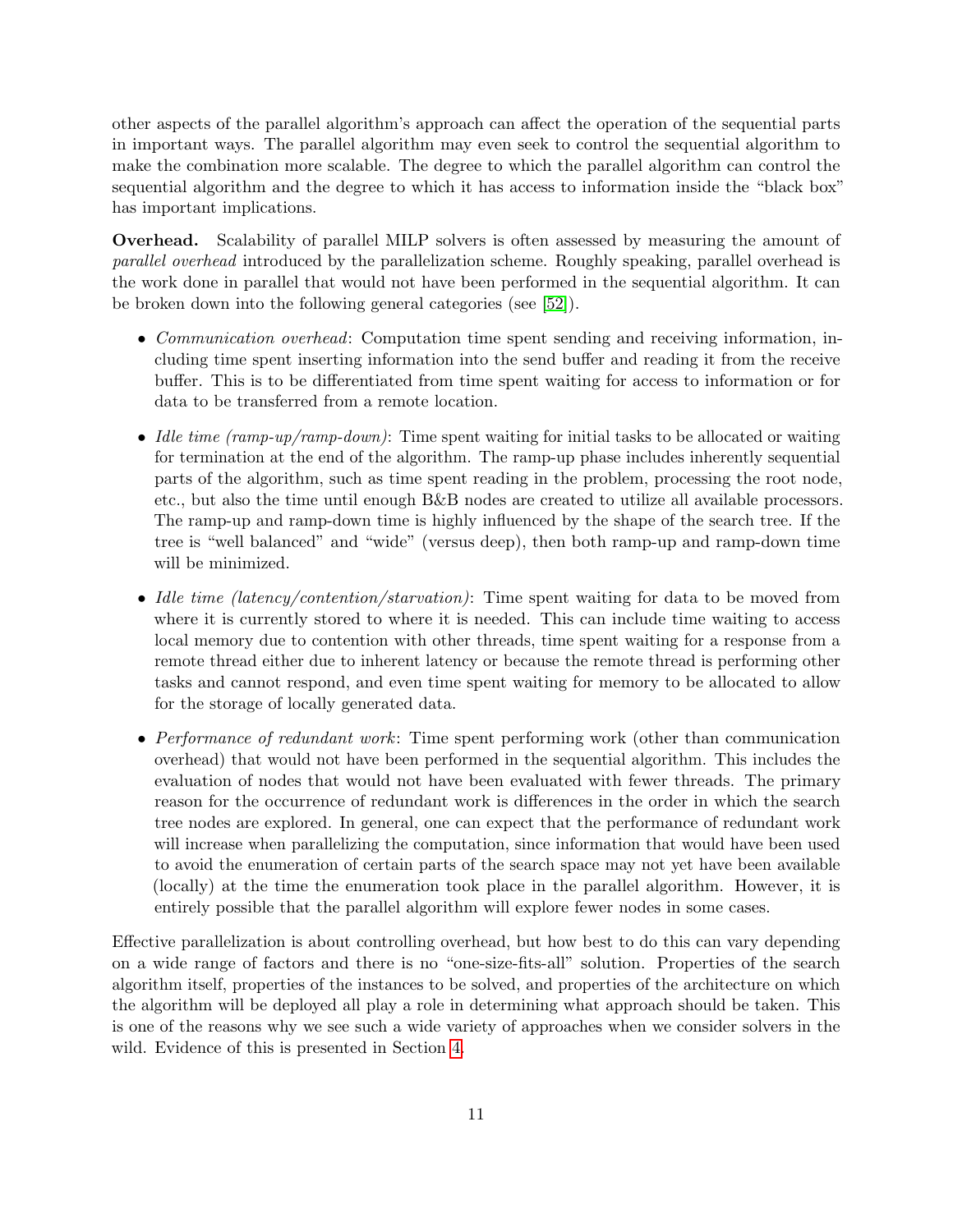#### 3.1.2 Performance

It is important to point out that scalability, also called *parallel performance*, is not the same as overall "performance." As we have already noted, parallelization of more sophisticated sequential algorithms is inherently more difficult in terms of achieving scalability than parallelization of a less sophisticated algorithm. Moreover, it could be the case that a solver platform exploiting a more sophisticated underlying sequential algorithm, although not as scalable when parallelized, would nevertheless outperform a more scalable but less sophisticated solver platform on the usual metrics used to assess overall effectiveness and solution power, such as wall clock solution time or ability to solve difficult instances. The fact that there is a performance trade-off between scalability and overall performance is one of the fundamental difficulties in determining how to measure performance and in assessing progress in this challenging field of research. We discuss measures of performance in much greater detail in Section [5.](#page-37-0)

#### 3.2 Properties

In this section, we provide some means by which to classify the existing algorithms. This is certainly not the first attempt to do such classification. Already in 1994, [\[39\]](#page-44-0) provided a very thorough classification for parallel branch-and-bound algorithms. An updated survey was later published in [\[19\]](#page-43-3). By now, much has changed and it is no longer possible to provide a classification of existing solvers in the traditional sense of a partitioning into subsets taking similar approaches. Modern solvers vary along many different axes in a complex design space. No partition of algorithms into subsets based on fundamental properties will likely be satisfactory or if so, the subsets will have cardinality one. We therefore simply list basic properties of existing algorithms that we refer to in Section [4](#page-29-0) when describing existing algorithms and software.

#### <span id="page-11-0"></span>3.2.1 Abstraction and Integration

The separation between the parallel and sequential parts of the algorithm discussed in the previous part need not be as clean as we have indicated in our discussion in Section [3.1.1.](#page-9-0) In some cases, there is a tight integration of parallel and sequential parts into a single monolithic whole. In other cases, the parallel algorithm is completely separated from the underlying sequential algorithm or even encapsulated as a framework, whose overall approach does not depend on the details of the sequential algorithm. To make the clean separation of the parallel algorithm and the underlying sequential algorithm possible, the parallel algorithm must have a high level of abstraction and a low level of integration with the sequential solver. The concept of abstraction is similar to that which forms the basic philosophy underlying object-oriented programming languages, but we distinguish here between two different types of abstraction: *algorithmic abstraction* and *interface abstraction*.

To exemplify what we mean by algorithmic abstraction, consider Algorithm [2](#page-4-0) once again. This tree search algorithm is stated at a high level of algorithmic abstraction because the internal details of how the bounding, branching, and prioritization methods work are not specified and the algorithm does not depend on these details. Naturally, any concrete implementation of this algorithm must specify these elements, but the algorithm as stated constitutes an *abstract framework* for branch and bound that would be agnostic with respect to the internal implementation of these algorithmic elements.

Of course, there is some interaction between the unspecified elements of the underlying elements of the branch-and-bound algorithm and the abstract framework. These constitute the algorithmic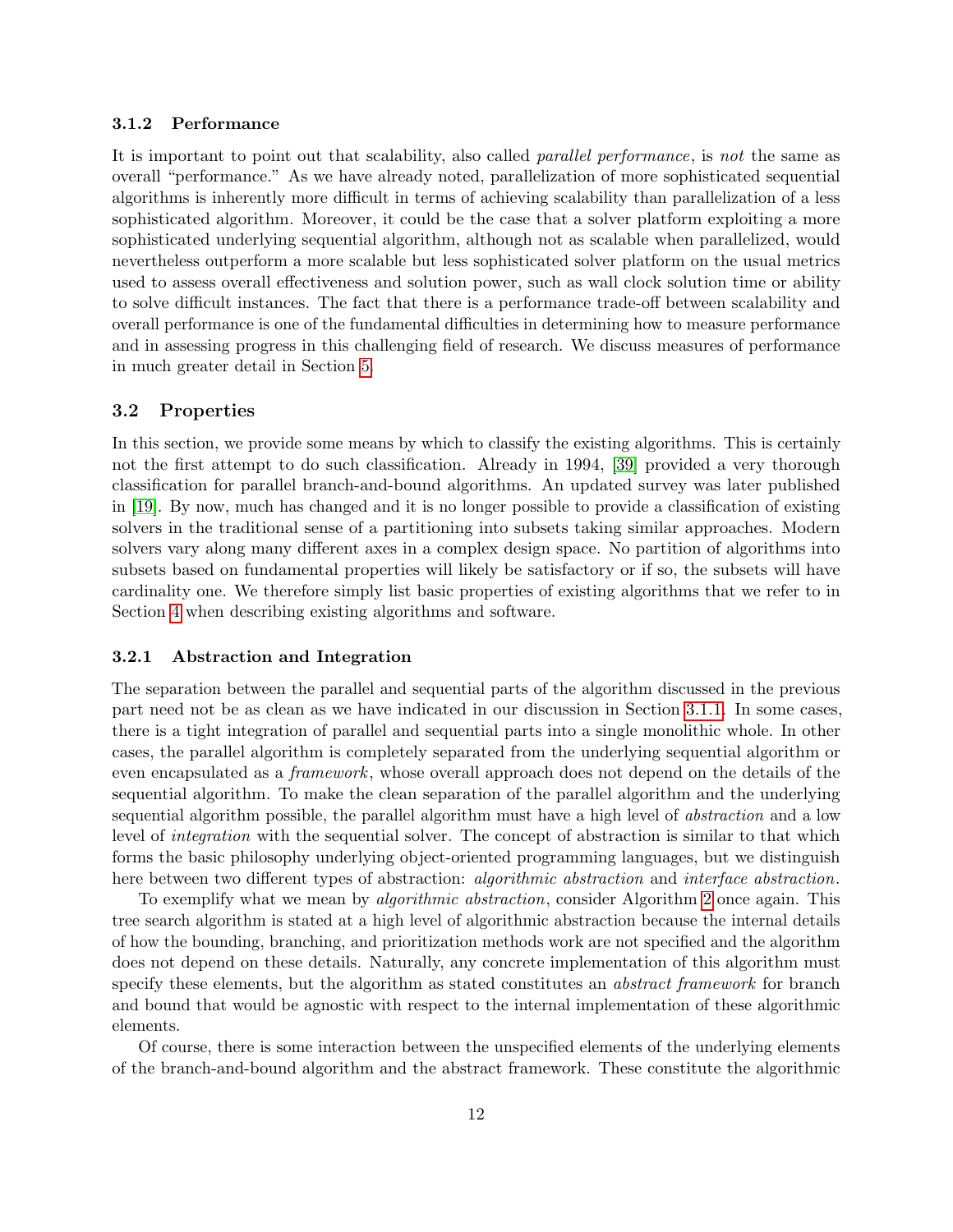interface, by which the framework interacts with the components of the underlying algorithm through the production of outputs in a specified form. For example, the bounding method on line [4](#page-4-1) in Algorithm [2](#page-4-0) is required to produce a lower bound that the framework may then use later on line [3](#page-4-6) to determine the search order or to prune nodes on line [6.](#page-4-4) The framework needs not know how the bound is produced, it only requires the underlying sequential methods produce it *somehow*. This may be done, for example, through a function call to the underlying sequential algorithm that encapsulates the processing of a single node in the search tree.

The flexibility and level of access to internal parts of the sequential algorithm that are present in a particular sequential solver's API determines the degree to which the parallel solver is able to control various aspects of the underlying sequential algorithm. Lack of ability to execute certain internal procedures independent of the sequential algorithm may limit the options for parallelization. In some case, the only access to the sequential solver's functionality is by limited execution of the sequential solution algorithm, as a "black box", for solution of subproblems associated with nodes in the search tree. In other cases, fine-grained access to individual procedures, such as those for bounding and branching of individual nodes in the search tree is available.

A related concept is that of implementational abstraction, which is a more practical measure of the degree to which the implementation (in the form of source code) of a parallel search algorithm is customized to work in tandem with a particular implementation of an underlying sequential solver. This has primarily to do with whether or not the interface between the parallel and sequential parts is well-defined and "generic." In general, frameworks intended to work with multiple underlying sequential solvers would need to have high degrees of both implementational and algorithmic abstraction. When there is a tight integration between the parallel and sequential parts (especially when they are produced as a monolithic whole), the level of implementational abstraction is often low, but this does not mean that the level of algorithmic abstraction is low.

Implementations with a low degree of abstraction depend on internal interfaces that may either not be well-defined or depend on the passing of data that only a solver with a particular internal implementation could produce. Implementations with a high degree of abstraction interact with the underlying sequential solver only through well-defined interfaces that only require the passing of data that almost any sequential algorithm should be able to produce. How those interfaces work and at what points in the sequential algorithm the solver is required to pass information depends on the level of granularity of the solver.

With an abstract framework, such as the one specified in Algorithm [2,](#page-4-0) parallelization becomes much easier, since we can conceptually parallelize the abstraction without dependence on the unspecified internals of the various algorithmic elements. A simple way of parallelizing Algorithm [2](#page-4-0) is just to maintain set  $Q$  and global bounds  $L$  and  $U$  as global data, but allow multiple subproblems to be simultaneously bounded (this is one variant of the Master-Worker coordination scheme described in Algorithms [5](#page-26-0) and [6\)](#page-26-1). In other words, each processor independently executes the same processing loop, but all update the same global bounds, access the same common global queue  $(Q)$ of subproblems at the top of the loop, and insert into the same global queue any newly produced subproblems. As a practical matter, this requires the avoidance of conflicts in writing and reading global data, which is one primary source of overhead, but as long as this can be achieved, the convergence of the algorithm in parallel follows from the same principles that guarantee convergence of the sequential algorithm.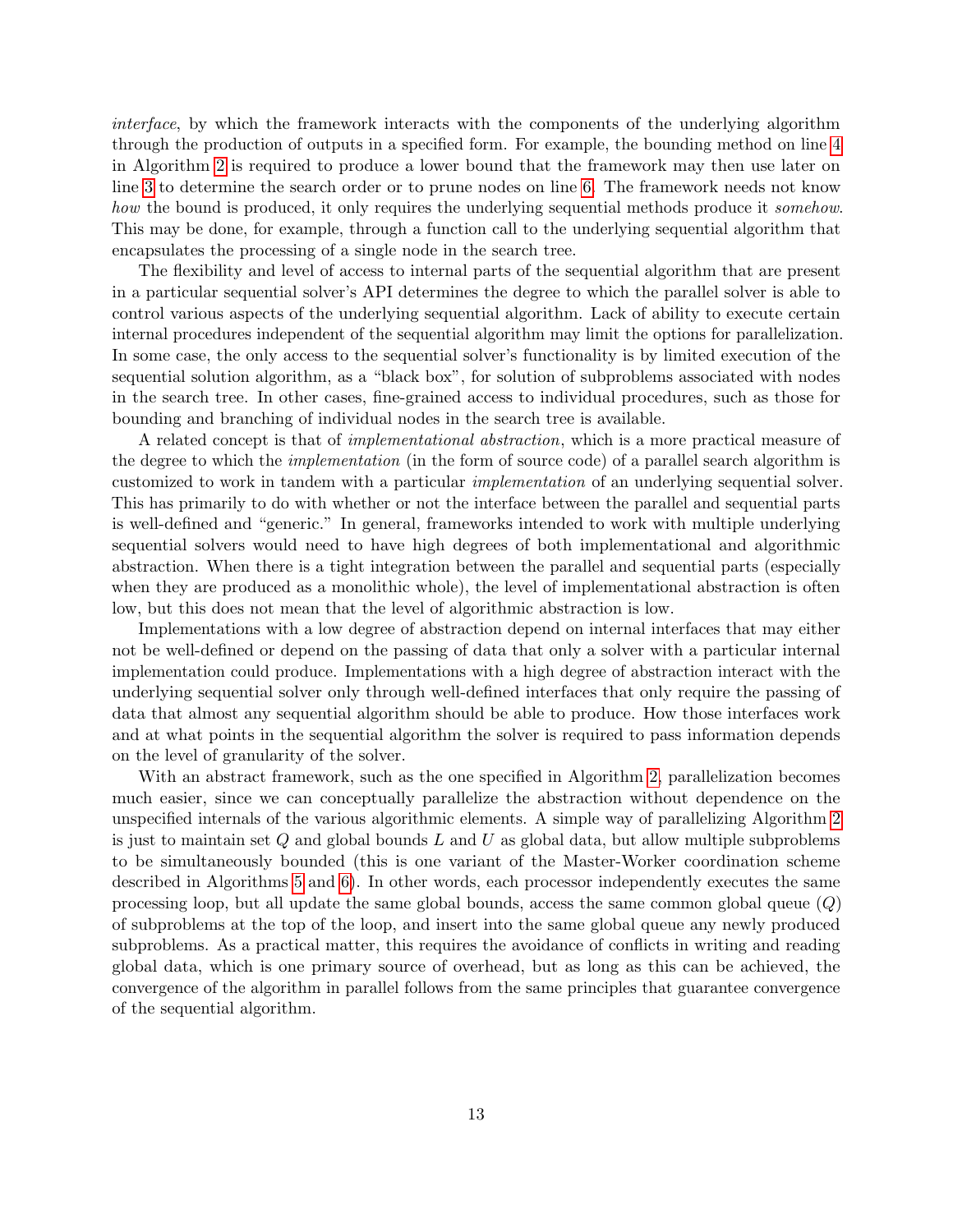#### <span id="page-13-0"></span>3.2.2 Granularity

One way in which we can differentiate algorithmic approaches is by their *granularity*. Roughly speaking, the granularity refers to what is considered to be the atomic unit of work in the algorithm. We consider four primary levels of granularity, but of course, there are many gradations and most algorithms either fall somewhere between these levels or may even take different approaches in different phases of the algorithm. Ranked from coarse to fine, they are *tree parallelism*, *subtree* parallelism, node parallelism and subnode parallelism.

Tree parallelism. Several trees can be searched in parallel using different strategies and the knowledge generated when building one tree can be used for the construction of other trees. In other words, several tree searches are looking for solutions in the same state space at the same time. Each tree search algorithm can take a different approach, e.g., different successor function, search strategy, etc. For example, Pekny [\[70\]](#page-46-5) developed a parallel tree search algorithm for solving the Traveling Salesman Problem in which the trees being built differed only in the successor functions (branching mechanism). A brute-force strategy for parallelization is to concurrently start single-threaded solves of slightly perturbed (but mathematically equivalent) copies of the same MILP problem. One implementation of this is the racing scheme described in Algorithm [3](#page-24-0)

Subtree parallelism. Multiple subtrees of the same overall search tree may be explored simultaneously, but independently (without sharing information). This could be accomplished, for example, by passing a single subproblem to a sequential solver and executing the sequential algorithm for some fixed amount of time. Most of the more advanced algorithms described later in this article use some form of subtree parallelism to avoid the overhead associated with more fine-grained approaches.

Node parallelism. A single search tree can be searched in parallel by executing an algorithm similar to the sequential one, but processing multiple nodes simultaneously, with a centralized control mechanism of some sort and more information sharing. A straightforward implementation would utilize a master process to coordinate the search, distribute nodes from the queue and collect results. This is the most widely used type of parallelism for tree search algorithms and is reflected in the Master-Worker coordination scheme described in Algorithms [5](#page-26-0) and [6.](#page-26-1)

Subnode parallelism. The parallelism may be introduced by performing the processing of a single node in parallel. This can be done effectively with decomposition-based algorithms, such as column-generation, for example.

- Strong branching: A natural candidate for parallelization is the so-called strong branching approach to selecting a branching disjunction in which some pre-computations are done to evaluate the potential effectiveness of each candidate. Similarly, probing or domain propagation techniques, which also involve pre-computations to simplify a given subproblem improve the efficiency of later bounding computations, might also be parallelizable [\[41\]](#page-44-7).
- Solution of LPs: All solution algorithms for solving MILPs rely fundamentally on the ability to quickly solve sequences of LPs, usually in the context of deriving a bound for a given subproblem. The barrier algorithm for solving the initial LP relaxation in the root node, always one of the first steps in any algorithm for solving an MILP, can be parallelized effectively. Recently, there has also been progress in the development of a parallel implementation of the dual simplex algorithm, the most commonly used algorithm for solving the LP relaxations in non-root nodes, due to its superior warm-starting capabilities (see [\[46\]](#page-44-8)).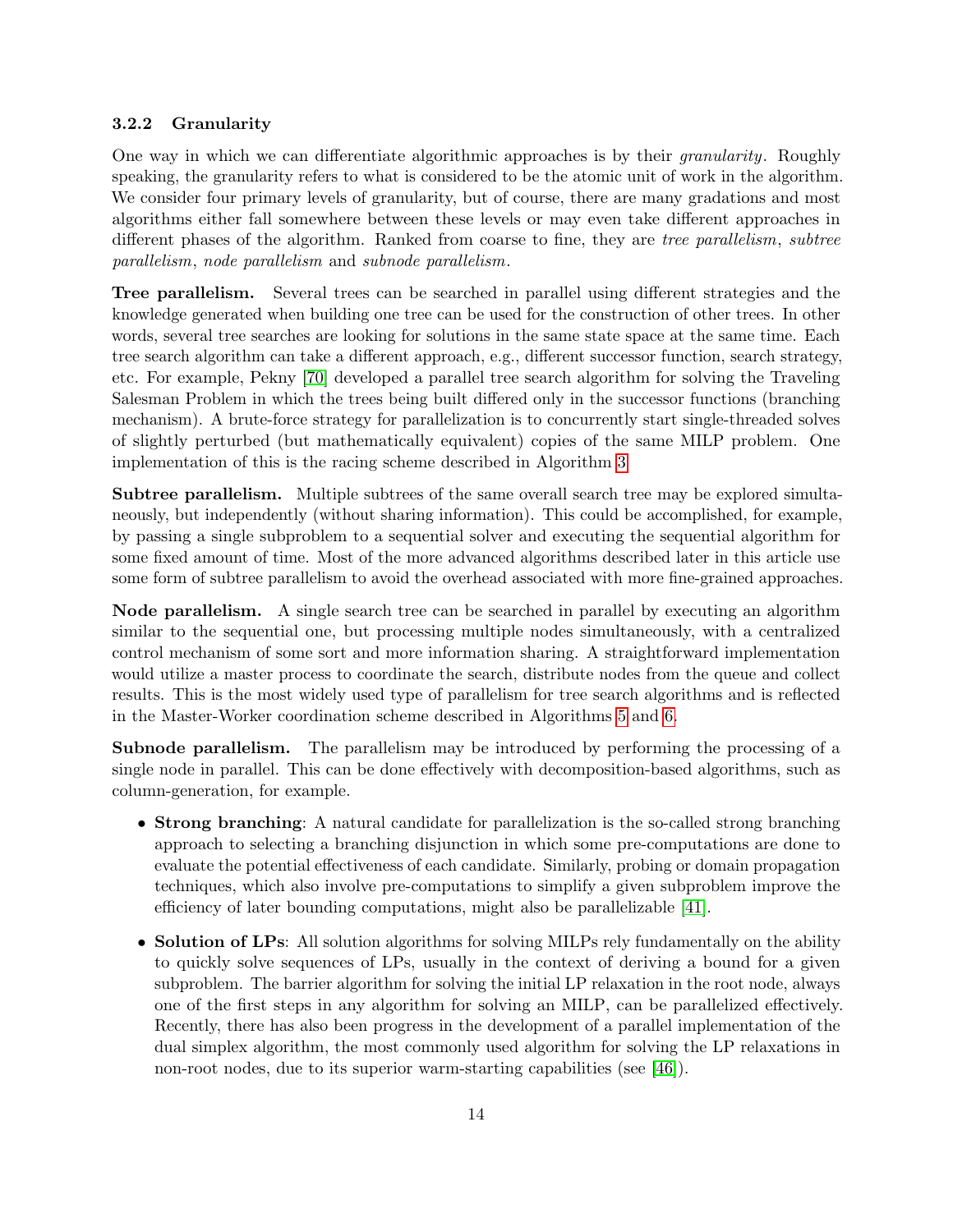- Heuristics: Primal heuristics can often be executed independently of the search itself. Hence, they can be used to employ processor idle time to best effect. Furthermore, multiple expensive heuristics, such as large neighborhood search algorithms, can be run concurrently or can themselves be parallelized.
- Cutting: During bounding of individual search tree nodes, the relaxations are strengthened by executing additional sub-procedures, called separation algorithms. Multiple such algorithms can be executed simultaneously to achieve faster strengthening.
- Decomposition: If a problem naturally decomposes due to block structure in the matrix A, the problem can be solved as a sequence of completely independent subproblems. Even when the matrix  $A$  does not have perfect block structure (it only decomposes after removing some rows or columns), decomposition methods, such as Dantzig-Wolfe [\[21\]](#page-43-4), can be employed, which enable parallelization of the bounding procedure.

#### 3.2.3 Adaptivity

Another general property of algorithms is the degree to which they are adaptive. All algorithms must be adaptive to some extent. For example, most algorithms switch strategies from phase to phase, e.g., initially pursuing tree level parallelism for exploring shallow parts of multiple trees during the ramp-up phase, then switching to subtree or node parallelism during the primary phase. In general, an algorithm for solution of MILPs could be changed adaptively as the solution process evolves based on many different possible aspects of the underlying algorithm, such as the global upper and lower bounds, the distribution of subproblems across processors, the overall "quality" of the remaining work (see Section [3.2.5\)](#page-15-0) and others. When, how and which part of algorithms are adapted at run-time is a crucial aspect of performance.

#### <span id="page-14-0"></span>3.2.4 Knowledge Sharing

Knowledge is the data generated during the course of a search, such as solutions, valid inequalities, conflict information, bounds, and other "globally valid" data generated as a by-product of the search in one part of the tree that may inform the search in another. Such knowledge can be used to guide the search, e.g., by determining the order in which to process available nodes. Global knowledge is knowledge that is valid for all subproblems in the search tree. Local knowledge is knowledge that is only valid with respect to certain subproblems and their descendants. The general categories of knowledge to be shared in solving MILPs includes the following.

- Bounds: Global upper bounds, as well as the bounds of individual nodes in the search tree can be shared.
- **Nodes:** Descriptions of the search tree nodes themselves are data that can (and usually must) be shared.
- Solutions: Feasible solutions from one part of the tree may help with computations in another part.
- Pseudocost estimates: So-called *pseudocost estimates* are used to predict the effectiveness of branching disjunctions based on historical statistics.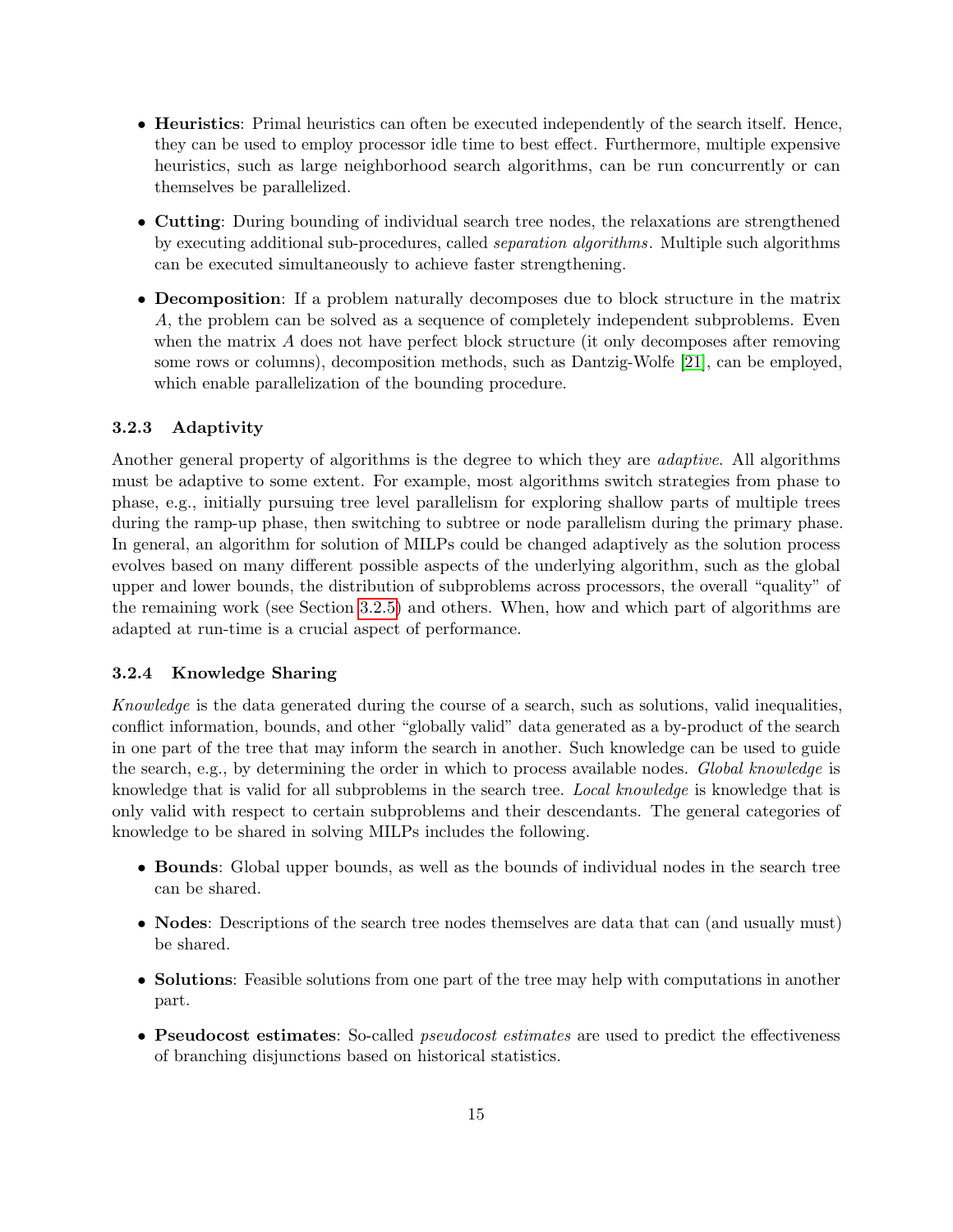• Valid inequalities: Valid inequalities used to strengthen relaxations in one part of the tree may be useful in strengthening relaxations in another part of the tree.

With knowledge about the progress of the search, the processes participating in the search are able to make better decisions. When knowledge about global bounds, for example, is shared among processes, it is easier to avoid the performance of redundant work and the parallel search can be executed in a fashion more similar to its serial counterpart. If all processes had complete knowledge of all global information, then no redundant work should be performed at all, in principle.

Despite the obvious benefits of knowledge sharing, there are several challenges associated with it. Most obviously, increased sharing of knowledge can have significant impact on parallel overhead. Communication overhead and a possible increase in idle time due to the creation of communication bottlenecks are among the inherent costs of sharing knowledge. Increases in redundant work, on the other hand, is the main cost of not sharing knowledge. This highlights a fundamental trade-off: sharing of knowledge reduces the performance of redundant work and can improve the effectiveness of the underlying sequential algorithms, but these benefits come at a price. The goal is to strike the proper balance in this trade-off. Trienekens and Bruin [\[90\]](#page-47-1) give a detailed description about of the issues involved in knowledge generation and sharing.

#### <span id="page-15-0"></span>3.2.5 Load Balancing

Load balancing is the method by which information describing the units of work to be done is moved from place to place as needed to keep all processors busy with useful work. It is characterized by how often it is done, what information must be moved (mainly a product of what are considered to be the atomic tasks), and whether it is done statically (just once at the beginning) or dynamically (throughout the algorithm).

Static load balancing. The first task of any parallel algorithm is to create enough units of work to ensure all processors can be employed with useful work as quickly as possible. The goal is to make the initial work distribution as even as possible in order to avoid having to either re-balance later or absorb the overhead resulting from the idling of processors whose work is finished quickly.

In a pure static load balancing scheme, each processor works independently on its assigned tasks following the initial distribution, reporting final results at the end. If initial work distribution is uneven, there is no recourse. Such a scheme requires very little communication, but can result in the performance of a vast amount of redundant work, as well as a large amount of idle time due to the fact that the tasks assigned to one processor may be much less time-consuming than the tasks assigned to another processor. Because it is extremely challenging to predict the difficulty of any given subproblem, static load balancing on its own is usually not very effective, though a well-designed static load balancing scheme has proven effective [\[78\]](#page-47-2) in some cases.

In an early paper, Henrich [\[45\]](#page-44-9) summarized four categories of initialization methods and describes the advantages and disadvantages of each. We repeat these here to give a flavor for these methods.

• Root initialization: When applying this method, one process processes the root of the search tree and creates children according to a branching scheme that may or may not be the same as the one used during the primary phase. These children of the root are then distributed to other processors and the process is continued iteratively until all processors are busy. Root initialization is the most common approach due to the fact that it is easy to implement. For example, one can use the same branching scheme and mechanisms for distributing nodes to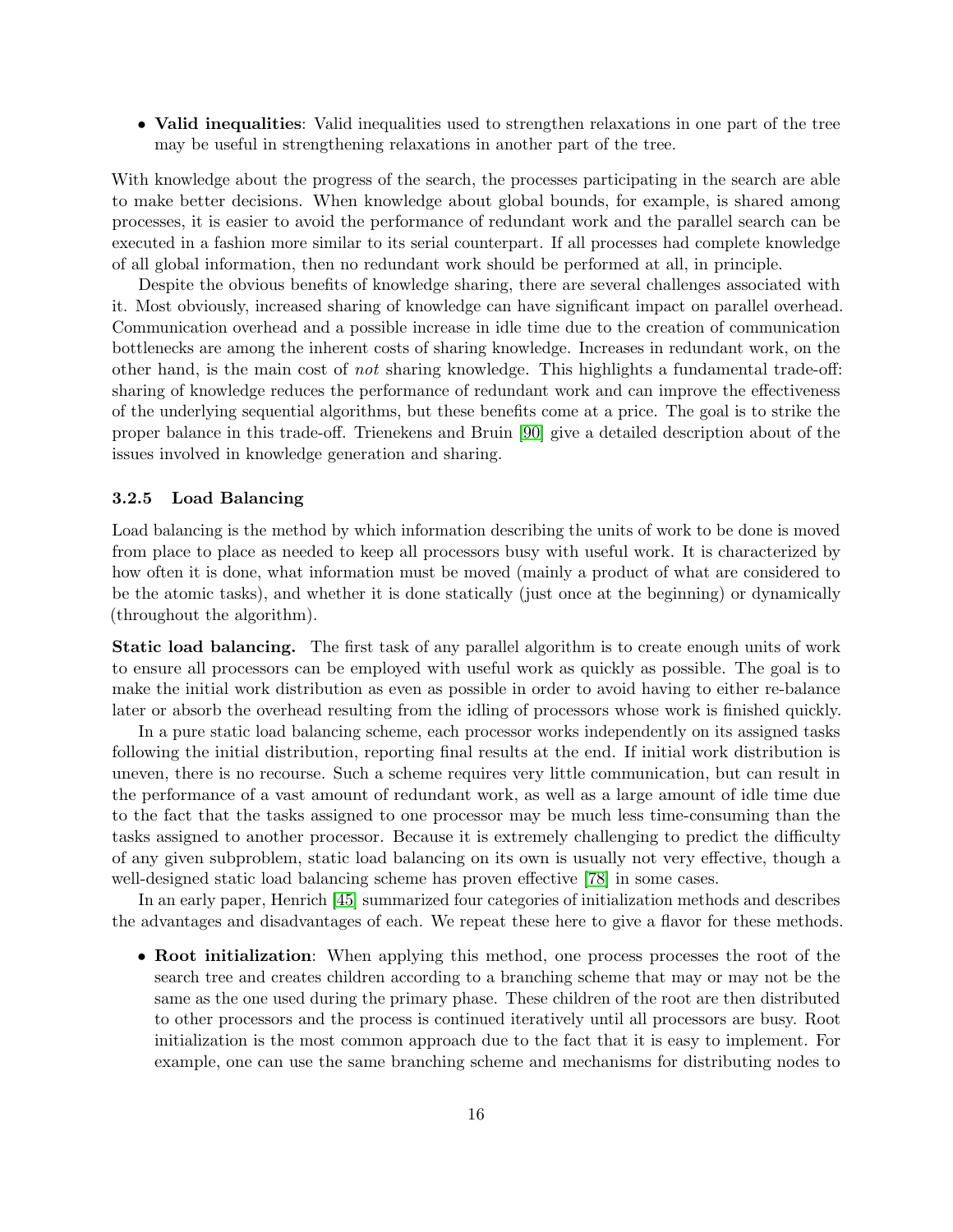idle processors that are use during the primary phase of the algorithm. The method is most effective when the time to process a node is short and the number of children created during branching is large, so that all processors are engaged in work as early as possible. A major shortcoming of root initialization is that when the processing times are not short or when the number of available processors is large, many of the processes are idle while waiting to receive their allocation of nodes.

- Enumerative initialization: This method broadcasts the root node to all processes, which then performs an initial tree search according to the sequential algorithm. When the number of leaf nodes on each processor is at least the number of processes, processes can stop expanding. The  $i^{th}$  process then keeps the  $i^{th}$  node and deletes the rest. In this method, all processes are working from the very beginning and no communication is required. On the other hand, there is redundant work because each process is initially doing an identical task. Note also that it is crucial that all processors generate identical search trees (this requires determinism of the sequential algorithm, see Section [3.2.7\)](#page-19-0). This method has been successfully implemented in PEBBL [\[29\]](#page-43-5).
- Selective initialization: This method starts with the broadcasting of the root node to each process. Each process then generates one single path from the root (without generating any others). The method requires little communication, but requires a sophisticated scheme to ensure processes work on distinct paths. It also requires determinism as mentioned above.
- **Direct initialization**: This method does not build up the search tree explicitly. Instead, each process directly creates a node from a certain depth of the search tree. The number of nodes at this depth should be no less than the number of processes. This method require little computation and communication, but it works only if the structure of the search tree is known in advance.

More sophisticated schemes have been implemented recently that build on these basic ideas, such as the racing ramp-up of the UG framework [\[86,](#page-47-3) [92\]](#page-47-4) (described in Section [3.3.3\)](#page-22-0) or the spiral and two-level root initialization schemes of the CHiPPS framework [\[103,](#page-48-2) [98\]](#page-48-3).

Dynamic Load Balancing. Although static load balancing is effective in certain cases, the uneven processor utilization, processor speed, memory size, and the change of tree shape due to the pruning of subtrees can make the workloads on processes gradually become unbalanced, especially in distributed computing environments. This necessitates the need for dynamic load balancing, which involves reallocating workload among the processes during the execution of a parallel program.

Dynamic load balancing has been studied in many computational contexts and the literature abounds with surveys of various techniques that have been implemented ([\[23\]](#page-43-6) and [\[95\]](#page-48-4) are but two thorough and relevant such surveys). Load balancing in general parallel tree search generally addresses the need to distribute the quantity of work evenly among the processors (or at least to keep all processors busy). The challenge of tree search for solving optimization problems is that not all work in the current queue has the same priority. When work of higher priority is produced (new nodes are generated through branching), this work should preempt the currently existing lower-priority work. Unfortunately, the distribution of high-priority work can (and is very likely to) become uneven through the natural course of the algorithm. Even when all processors are busy, some of the work being done may not be useful (it will turn out to be redundant in hindsight). For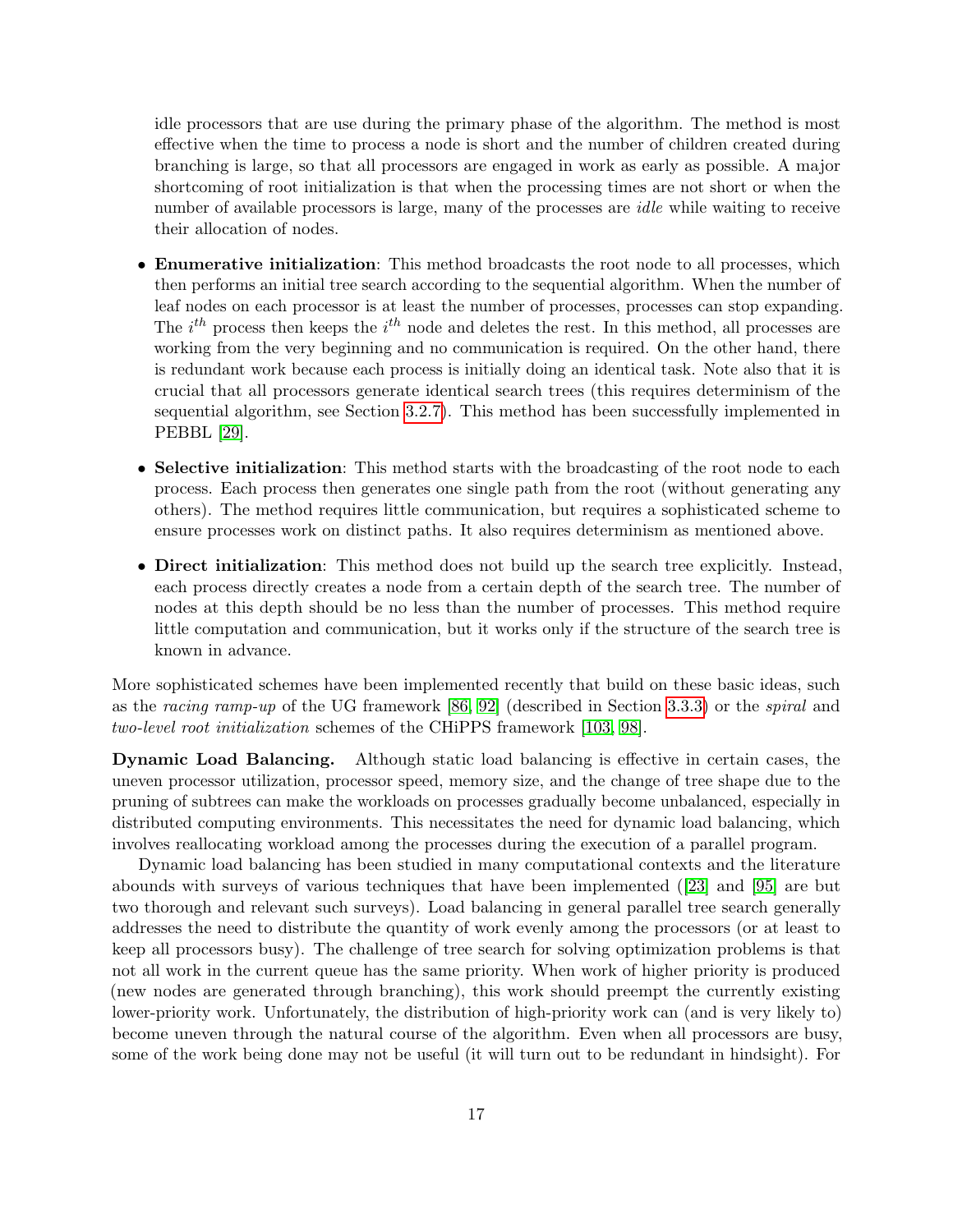this reason, load balancing needs to consider both *quality* and *quantity* of work when redistributing workload. Following are the definitions of quality and quantify of work:

**Definition 1.** The quality of work is a numeric value to measure the possibility that the region to be explored (represented by a node or a set of nodes) contains high quality solutions.

**Definition 2.** The quantity of work is a numeric value to measure the amount of work. For instance, this could be the estimated number of nodes to be processed in a subtree.

The relative quality (and also quantity) of existing work may change as global information is received. Furthermore, because it is far more efficient to process a node in the search tree directly following the processing of its parent on the same processor due to the ability to warm start the computation, one must be careful not to be overly aggressive in balacing the load.

For these reasons, load balancing in optimization applications can be more challenging than in many general tree search applications. This is certainly not a new observation in the context of parallel optimization and was discovered early during the development of parallel algorithms for branch and bound [\[26,](#page-43-7) [27\]](#page-43-8).

In general tree search, a vast number of methods have been proposed to dynamically balance workloads, many of which have been focused on tree-based computations [\[53,](#page-45-7) [68,](#page-46-6) [77,](#page-46-7) [79,](#page-47-5) [88\]](#page-47-6). Despite the wide array of work on this topic, most schemes, even when described as very general, have been targeted at particular problem classes or particular architectures and are best-suited for these use cases. Few truly general-purpose schemes have been proposed for the simple reason that requirements vary dramatically for different applications and algorithmic approaches.

Broadly, load balancing strategies can be categorized based on the degree of centralization of the mechanism and based on whether the balancing is initiated by a separate manager process, by the sender, or by the receiver. Centralized schemes involving one or more processors that act as managers, tracking workload and directing transfers are generally referred to as work-sharing schemes, whereas as schemes in which transfers are initiated by individual processors with either surplus or deficit workload are referred to as *work-stealing*.

Kumar, et al. [\[53\]](#page-45-7) studied a number of early dynamic load balancing schemes, such as asynchronous round robin, nearest neighbor, and random polling, and performed extensive scalability testing. We briefly describe these schemes here so as to provide a flavor of how such schemes work.

- In an asynchronous round robin scheme, each process maintains an independent variable target, which is the identification of the process to ask for work, i.e., whenever a process needs more work, it sends a request to the process identified by the value of the target. The value of the target is incremented each time the process requests work. Assuming  $P$  is the number of processes, the value of target on process i is initially set to  $(i+1)$  modulo P. A process can request work independently of other processes. However, it is possible that many requests are sent to processes that do not have enough work to share.
- The nearest neighbor scheme assigns each process a set of neighbors. Once a process needs more work, it sends a request to its immediate neighbors. This scheme ensures locality of communication for requests and work transfer. A disadvantage is that the workload may take a long time to be balanced globally.
- In the random polling scheme, a process sends request to a randomly selected process when it needs work. The possibility of selection of any process is the same. Although it is very simple, random polling is quite effective in some applications [\[53\]](#page-45-7).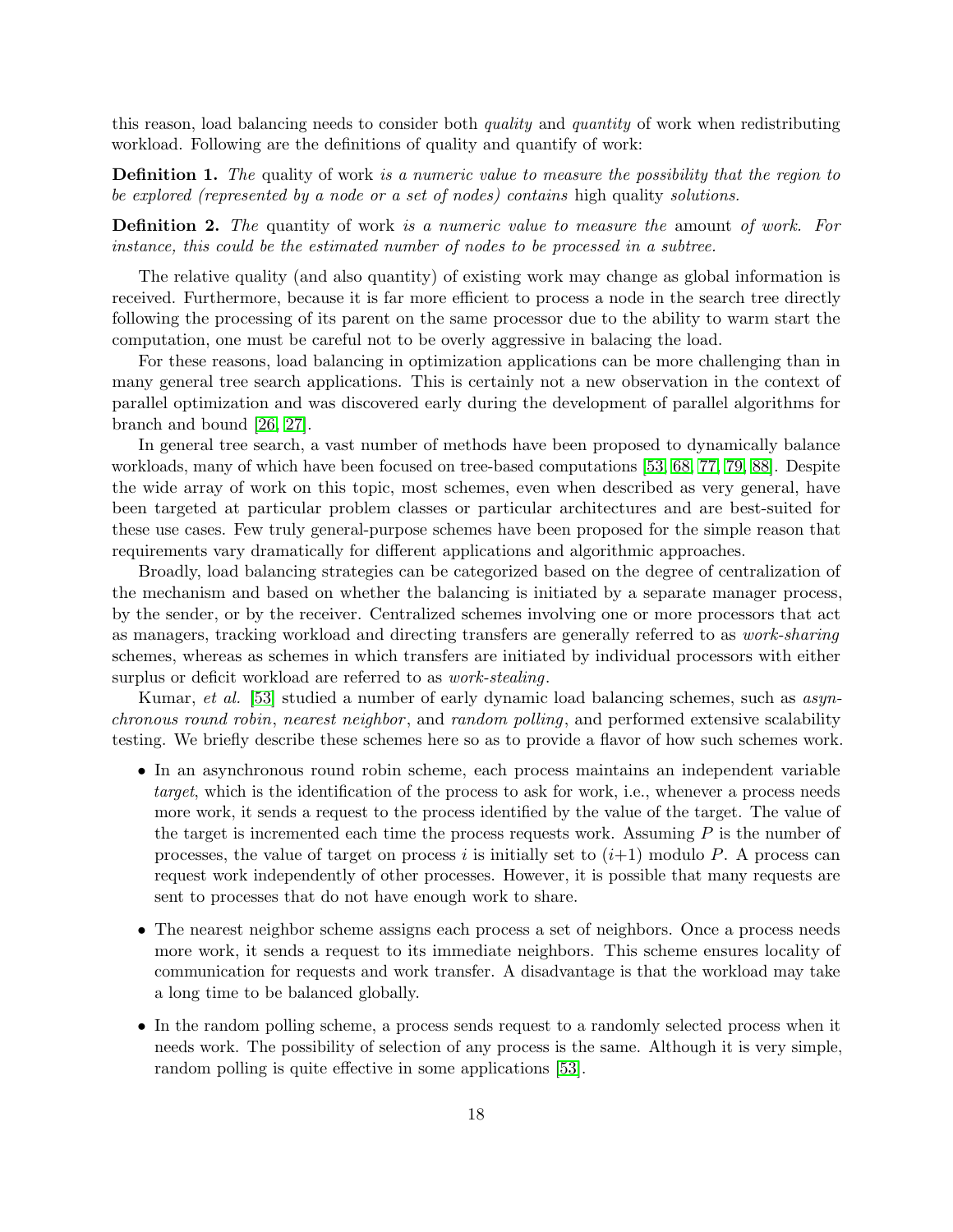There are many important tradeoffs encapsulated in the load balancing scheme. The work units themselves can be considered to be "knowledge" of a certain type that can be shared either more or less aggressively. More aggressive balancing will result in less idling and less redundant work, but also increased overhead, much as in the case of sharing of other types of knowledge. Modern solvers generally employ more sophisticated, adaptive schemes and these will be described in Section [4.1.](#page-30-0)

#### 3.2.6 Synchronization and Coordination

Synchronization is a requirement that at some step in a parallel algorithm, a set of processes needs to proceed simultaneously from a known state for reasons of either correctness or efficiency. One common purpose of synchronization is to enforce determinism (see Section [3.2.7\)](#page-19-0), but the need for synchronization arises in many applications for a variety of reason. It is a natural requirement when parallelizing an algorithm that was originally designed to be sequential and sequential algorithms often aggregate results obtained in a distributed fashion at intermediate points.

Synchronization can be achieved either by using a *barrier* or by some kind of counting scheme [\[94\]](#page-48-5). A barrier is a mechanism that prevents processes from continuing past a specified point in a parallel program until certain other processes reach this point. The substantial downside of introducing synchronization is that some processes might reach the synchronization point much more quickly than others and will waste time in waiting for other processes to reach the same state. From the standpoint of parallel scalability, synchronization introduces overhead and overhead leads to a loss of performance. Therefore, synchronization is to be avoided if possible.

The most obvious need for synchronization arises from the need to compute accurate global bounds. It is evident that if Algorithm [2](#page-4-0) were to be parallelized straightforwardly in an asynchronous fashion, computing accurate global bounds would not be possible. This is because the global lower bound requires minimizing over the terminal nodes (those without children) in the current search tree, but the set Q doesn't always contain all terminal nodes. In the sequential algorithm, this problem doesn't arise because the bound is only calculated at a time when we know that set Q does contain all terminal nodes. In parallel, however, some form of synchronization would be required.

Fortunately, the maintenance of accurate global lower and upper bounds is not a strict requirement in parallel branch-and-bound. An upper bound is only needed for applying pruning rules and certain other advanced functionality, but any provably valid upper bound will suffice. It is not necessary (though it is generally desired) for a global upper bound to be accurately computed and known to all processes. Likewise, knowledge of the global lower bound is not necessary either except possibly as a measure of progress. Application of pruning rules only requires the lower bound computed for an individual subproblem to be accurate.

A related, though different, phenomena is the introduction of coordination that may introduce communication bottlenecks due to the requirement that an algorithm coordinate actions. Coordination does not always require strict synchronization, but it may introduce points at which one process must wait for a reply from another one. Load balancing is an obvious example of coordination, but there are many other possibilities. In general, coordination leads to overhead. At the same time, coordination can also improve performance of the underlying sequential algorithm, so this introduces a fundamental trade-off and a balance that must be struck. We discuss coordination schemes used in modern solvers in Section [3.3.3.](#page-22-0)

The appropriate amount of synchronization and coordination has to do with the relative cost of communication on the computational platform on which the algorithm is to be deployed. An asynchronous execution mode is appropriate for algorithms running on networks of workstations and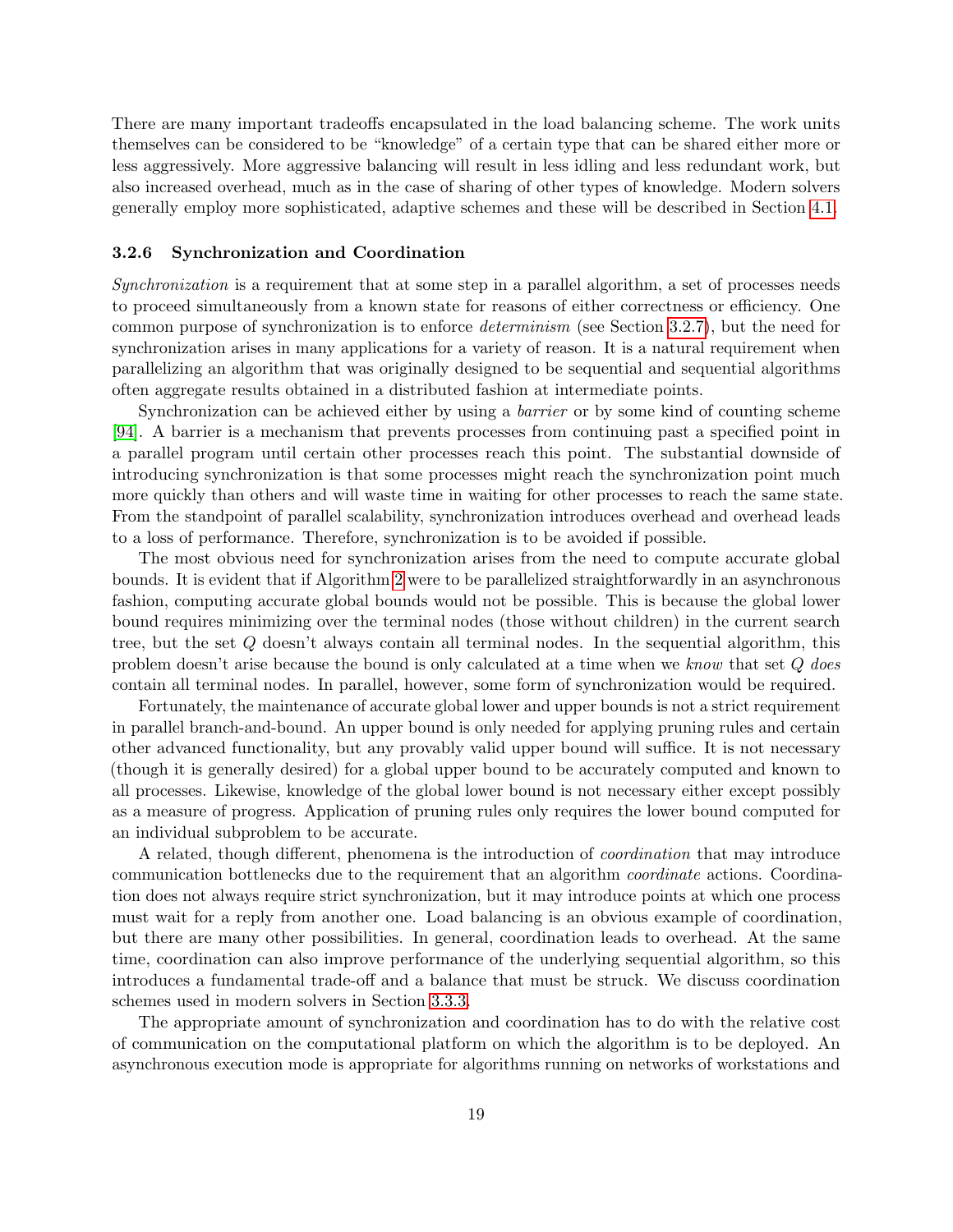computational grids, where synchronization is hard to achieve. A major issue with asynchronous algorithms is that there is typically no process that has accurate information about the overall state of the search. This can cause difficulties in effectively balancing workload and detecting termination. Load balancing and termination detecting schemes should have the ability to deal with such inaccurate information issue.

#### <span id="page-19-0"></span>3.2.7 Determinism

A deterministic solver platform is one that is guaranteed to perform the same operations and to produce the same end result when provided with the same input. Although all valid parallel algorithms should produce a valid result in the end, it is often the case that more than one valid result is possible (due to alternative optimal solutions) and even if not, the intermediate computations done to achieve the result can vary substantially. Small variations in the timing of the discovery of intermediate feasible solutions may lead to small difference in the global upper bounds that get applied in the pruning step of an algorithm, leading to a different search tree being produced. Even tiny differences in the execution path in the beginning stages of a parallel algorithm can lead to very large differences in the overall execution and can even cause changes in running time of an order of magnitude or more. Non-determinism is even easily possible in the case of a sequential algorithm. For example, some algorithms depend on the generation of random numbers. It's also possible for tie-breaking to occur differently on different computational platforms, depending on how memory is allocated.

It should be clear then that ensuring an algorithm executes deterministically, even in the sequential case, requires careful attention to detail. In the parallel case, this is not only difficult, but inevitably requires some kind of synchronization and control of when inter-process communication happens. Thus, determinism does also lead to a degradation in performance.

Further, it is not entirely clear what determinism means in the parallel case. In the sequential case, determinism means performing the exact same atomic operations in the exact same sequence (putting aside possible reordering of operations by hyper-threading and such). In the parallel case, we generally cannot hope to ensure that individual atomic operation are performed in precisely the same order (strong deterministic parallelism, but rather must make a similar requirement that allows for different ordering at a low level with order preserved at a higher level (weak deterministic parallelism [\[67\]](#page-46-8). The precise definition is implementation-dependent, but one might require for example, that the exact same search tree be explored with the exact same set of subproblems and the exact same relaxations solved at each step to produce the exact same sequence of bounds and thus the exact same end result. Accomplishing this requires not only synchronization, but also awareness that computations may vary on different processing elements on a single computational platform.

#### 3.3 Implementation

In this section, we discuss some of the algorithmic issues that arise mainly in the implementation phase when the conceptual algorithm is translated into a computer program, compiled on a given computational platform, and deployed.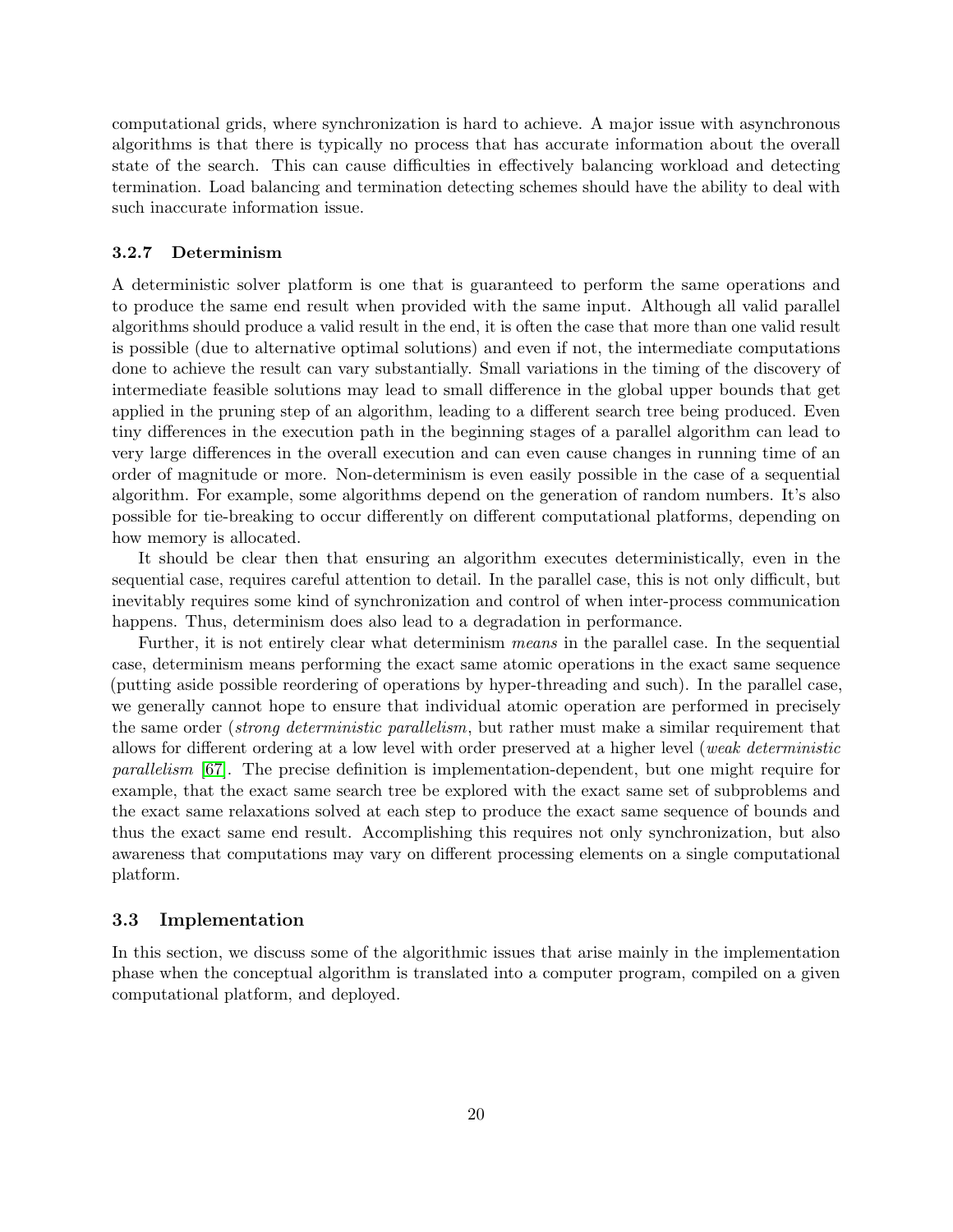#### <span id="page-20-0"></span>3.3.1 Platform

Although it is possible for algorithms to be conceived independent of the computational platform on which they are to be run, design must, to some extent, be informed by one more target platforms. We have so far discussed a number of important tradeoffs, such as the fact that the sharing of knowledge may both reduce the total amount of computation time spent executing the parts of the algorithm associated with the underlying sequential algorithm while increasing the parallel overhead. We have the same sort of tradeoff with regards to the frequency of load balancing. Determining the appropriate compromise between the two sides of such tradeoffs is only possible in light of a particular platform. It is only with specific knowledge of the platform that particular hardware parameters, such as the communication latency, can be known.

Naturally, the development of a solver is time-consuming and one would therefore like to ensure effectiveness across as wide a variety of platforms as possible. To a certain extent, this can be done through parameterization. We specify certain parameters, such as the frequency of load balancing, and then tune them at run-time, based on collected statistics. This works fine for relatively small variations occurring between platforms, but for larger variations, design decision must be made that inherently limit the algorithm to certain classes of platform.

Communication Network. Perhaps the most important property of the platform that needs to be taken into account is the nature of the underlying communication network. A full treatment of the properties of communication networks is well beyond the scope of this article. Roughly speaking, we can characterize the network by its *latency* and its *topology*. The former is a measure of how long it takes data to travel between specific pairs of processors and the latter concerns the general physical layout of the network. These two are connected in that the expected latency between a pair of processors has largely to do with their relative physical locations.

We generally divide platform into two broad categories: *shared memory* and *distributed memory*, though the distinction is not as fine on modern architectures as it was historically. In a shared memory architecture, all processors have access to a common memory and data does not need to be physically moved in order for different cores to make use of it. In such an architecture, latency is, in principle, negligible. In distributed memory architectures, on the other hand, processors have physically memories and one must account for the non-negligible time it takes to move data from the memory of one processor to the memory of another.

In modern practice, one finds that these distinctions are rather blurred at best. With respect to shared memory architectures, modern CPUs have multiple computing cores, which, although they share a physical address space, may or may not share an actual physical memory. Further, a single computing device may have multiple multi-core CPUs that communicate over a bus. There may be significant differences in the latency for passing data between pairs of cores on the same CPU versus on different CPUs, although from the point of view of the communication abstraction at the level of the programming interface, these things appear identical. To make matters worse, even access to different data in the same memory from the same individual cores may have different latencies due to the existence of a complex memory hierarchy in which the kernel attempts to cache data that is predicted to be needed in the near future. This exacerbates the imbalance in the time to access the same data from different cores. All of this may be more or less invisible to the programmer except in as much as there are ways to indirectly influence the communication patterns. This topic is also beyond the scope of the present article. For more information, see [\[44\]](#page-44-6).

Shared memory architectures also present the very real issue of memory contention in which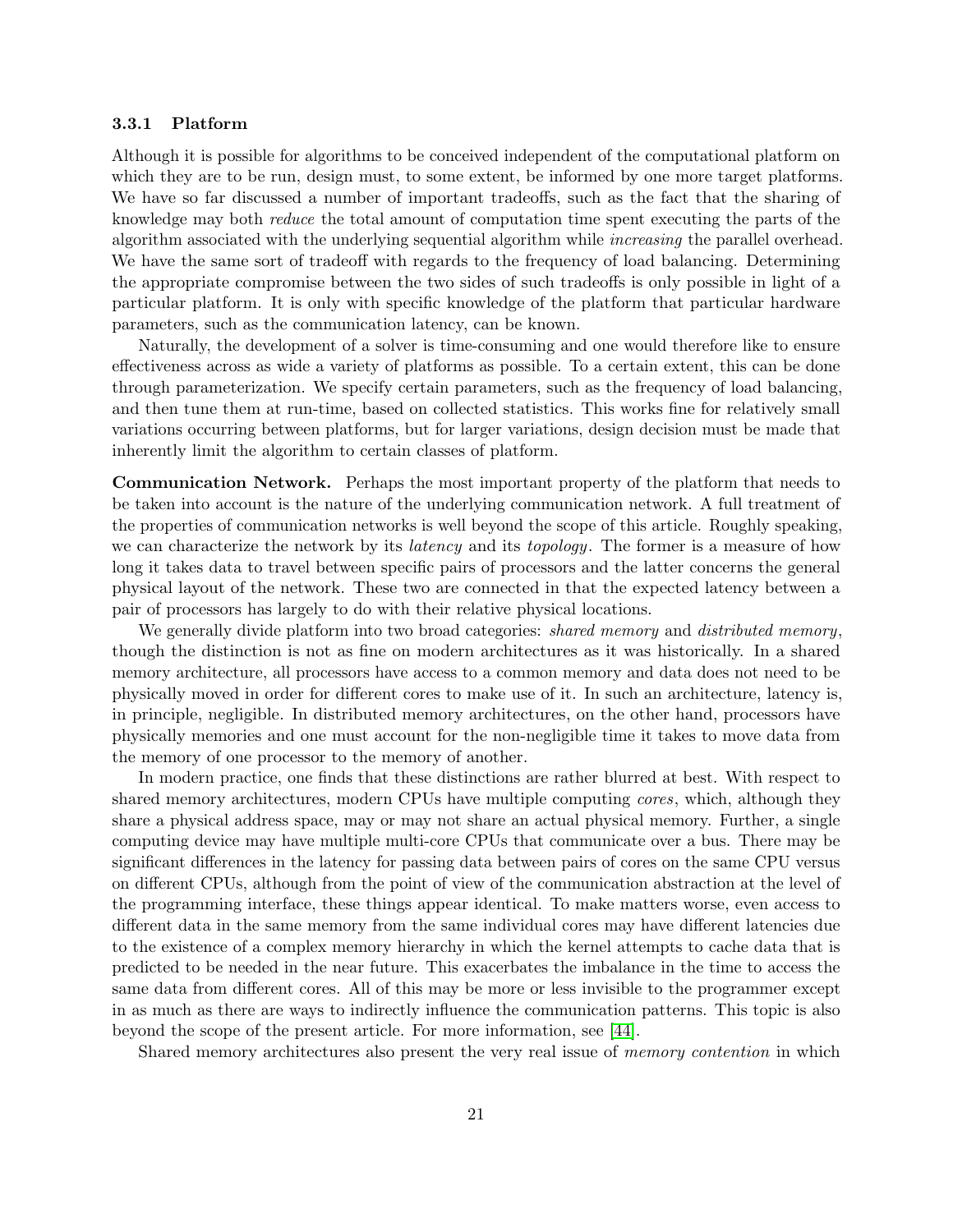multiple processors attempt to access the same physical memory simultaneously or to use the same physical channel for retrieving such data. Contention results in longer memory access times than would otherwise be expected and may also necessitate the use of *locks*. A *lock* restricts the access of certain memory to only a single physical processor until that lock is released. The use of locks is necessary in some situations to prevent run-time error conditions, but also contributes to contention and leads to effective reductions in the time required to access data.

All modern CPUs have multiple cores and most modern computers have multiple such CPUs. A distributed memory architecture generally consists of multiple computers connected by a communication network. Because each of these computers is a miniature parallel computer in its own right, "pure" distributed architectures have essentially ceased to exist. For efficiency, all algorithms that target distributed memory architectures must thus account for the massive differences in the time to communicate data between cores on the same physical computer versus cores on different physical computers.

Taking account of the major differences in performance between the different possible types of computers discussed above can lead to major differences in the high-level design of parallel algorithms, as we discuss below in Section [3.3.3.](#page-22-0)

Communication Protocol. Aside from the many variations in architecture that we have just discussed, algorithm design may also be informed by the chosen *communication protocol*, the mechanism by which data is transferred from one processor to another. Although protocols are usually closely associated with some underlying physical transfer mechanism. What we refer to as the "communication protocol" here is the interface used by the programmer to cause the data transfer programmatically.

Very broadly, there are two categories of communications protocols: *threads* and *message* passing. The threads model is generally associated with shared memory architectures and involves communication that occurs by passing data through local memory. Message passing is generally associated with distributed memory architectures and and involves communication that occurs by passing data across a network. These two categories of protocol are in turn associated with the two basic ways of achieving parallelism programmatically: multi-threaded computation versus multi-process computation. A *process* presents the execution of a single computer program with its own private memory address space. A process can spawn multiple threads, all of which may execute sequential procedures simultaneously with access to the same memory.

The importance of both the communication protocol and the associated programming model and architecture is both that it can influence the efficiency of data transfer and that, merely by restrictions in the interface itself, limit the algorithmic options available. The most prevalent communication protocols at the time of this writing are:

- Threads
	- OpenMP: an interface standard for providing instructions in source code that allow for the semi-automatic parallelization of multi-threaded applications by OpenMP-aware compilers using communication through shared memory.
	- pthreads: an interface standard for allowing communication between individual threads of a single process running on a shared-memory computer.
- Message Passing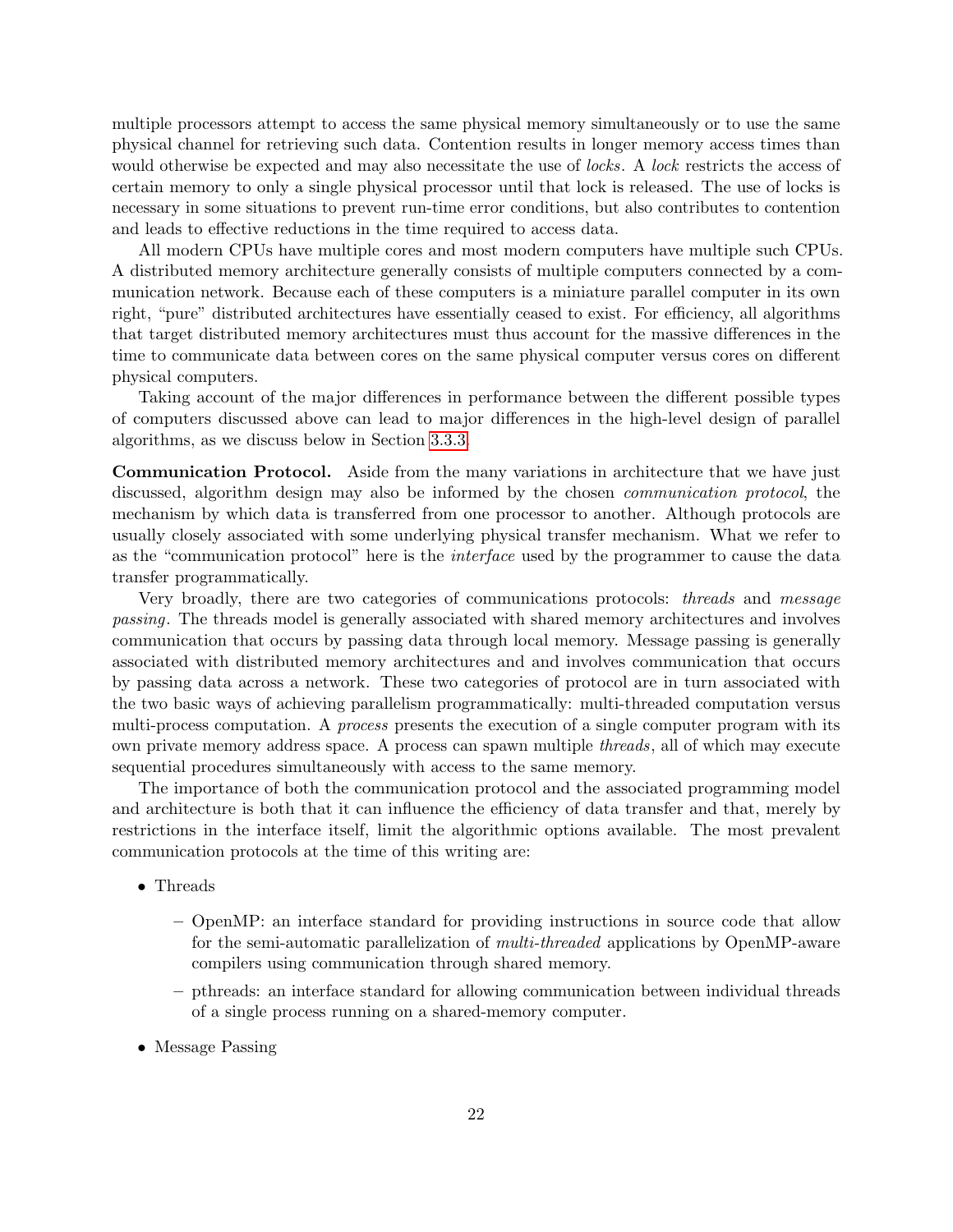- MPI: an interface standard and a set of associated libraries for allowing separate processes running either on the same computer or on remotely located computers to communicate with each other either through shared memory or over an associated communication network (the precise conduit depends on the details of the implementation of the MPI library used).
- PVM: A much older and no longer commonly used message passing protocol similar to MPI.

**Programming Language.** As with communication protocols, the choice of programming language can also heavily influence both the options for parallelization and the design of a given algorithm. Many newer high-level languages (e.g., Go) includes parallel constructs directly in the language. Older, low-level languages, such as C, do not include direct support for parallelization. On the other hand, low-level languages tend to be the choice for implementation of numerical algorithms for well-known efficiency reasons.

#### 3.3.2 Frameworks and Solvers

In Section [3.2.1,](#page-11-0) we described the level of abstraction of an algorithm as a fundamental property. At the level of an actual implementation, an abstract parallel algorithm, in which the parallel algorithm does not depend on the details of the associated sequential algorithm except through well-defined interfaces, can be implemented completely independent of the sequential solver and can even be made to work with multiple sequential solvers. The implementation of a parallel algorithm in such a way as to enable any sequential algorithm (with possible slight modification to conform to the interface) to work within the scheme specified by the parallel algorithm is called a *framework*. The combination of a parallel framework and (the implementation of) a particular sequential algorithm make a *solver* (which when deployed on a particular platform becomes a *solver platform*). Naturally, it is not necessary for a solver to utilize a framework in order to execute in parallel. In some cases, the solver includes its own parallel algorithm in a tightly integrated package. We provide examples of both solvers and frameworks in Section [4](#page-29-0) below.

#### <span id="page-22-0"></span>3.3.3 Coordination Mechanisms

In this section, we review what we generally refer to as *coordination mechanisms*. This is a general term for the overall way in which the parallel algorithm controls execution, including both static and dynamic load balancing and the interaction with the underlying sequential solver. We review here the most common existing mechanisms employed by the solvers and frameworks discussed in Section [4.1.](#page-30-0)

It should be highlighted that in all the approaches reviewed below that involve dynamic load balancing, the adaptive tuning of granularity is a centrally important concept. Generally speaking, the atomic unit of work that we consider is the exploration of a subtree according using the strategy of the underlying sequential algorithm, but with a work limit imposed. This work limit is generally imposed in the form of a limit on the execution time or a limit on the number of nodes enumerated. Depending on the specific details of how the parallel and sequential solvers interact (through a restrictive API or by direct internal function calls with access to the solver's internals), the work limit may be imposed in different ways.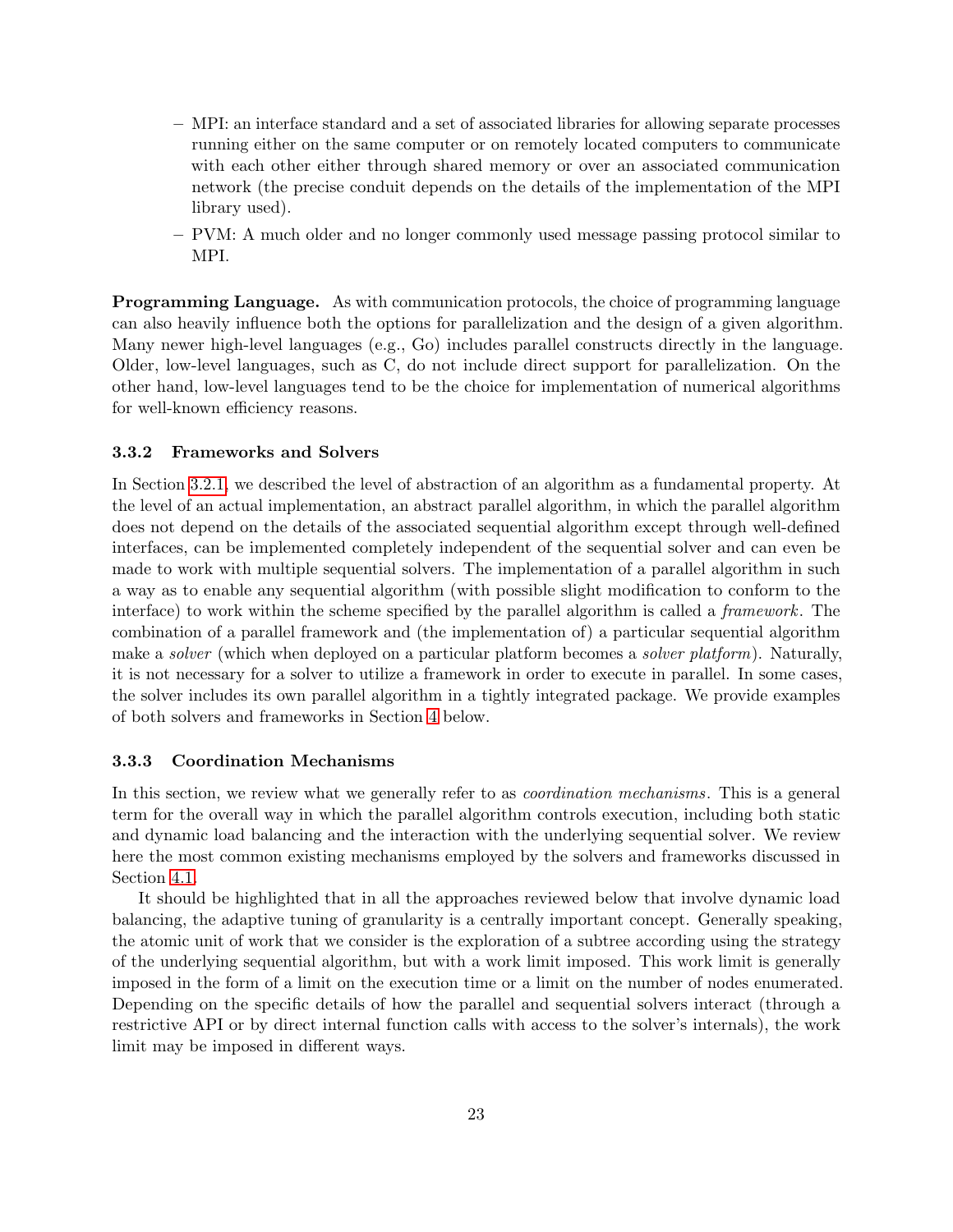**Parallel Racing.** Despite the decades of effort that have resulted in increasingly sophisticated sequential solution platforms, current state-of-the-art MILP solvers still have a high performance variability, which means that the impact on performance of seemingly performance neutral changes in the input or in minor implementation details of the solver can sometimes result in large variations in solution time and other performance measures. As the most striking example of this kind of variation, simply permuting the rows or columns of the constraint matrix, which yields an identical instance from a mathematical standpoint, can cause even the most sophisticated solvers to vary wildly [\[51\]](#page-45-8). It is impossible to predict, for a particular instance, what perturbations to the model or to the solver's run-time parameters will minimize running time.

Given this situation, one of the most straightforward ways to parallelize an existing sequential algorithm is simply to exploit this performance variability by executing the same sequential algorithms either with different parameter settings or with different permuted instances of the same MILP (or both) in parallel. We call this approach *parallel racing*, since it executes a simple race among the solver instances with no communication. The computation is terminated when the first solver finishes and a winner is declared. The idea dates back to the early days of the development of parallel branch-and-bound algorithms [\[70,](#page-46-5) [63,](#page-46-9) [47\]](#page-44-10) and has been recently shown to be surprisingly effective in some cases [\[33\]](#page-44-11).

This approach has some obvious advantages. It is simple to implement and can be used easily with any sequential solver or combination of different sequential solvers and thus can capitalize on all available sequential solution technology. It requires no coordination of the solver instances and thus reduces parallel overhead to nearly zero. The cost of this simplicity, of course, is that the algorithm may perform a potentially vast amount of redundant work. By passing some small amount of data between the solvers, the basic procedure can be easily improved. Algorithm [3](#page-24-0) shows a simplified racing-type algorithm in which global upper bounds are communicated during computation. Naturally, it would be possible to communicate other information as well, but there is a trade-off between the communication overhead and the improvement that comes from communicating such data. See Section [4.2](#page-35-0) for a description of the UG framework that provides an implementation of this approach. Commercial solvers CPLEX and Gurobi can also execute in this manner (see Section [4.1\)](#page-30-0). There is a study specialized for this paradigm [\[15\]](#page-42-6).

Pure Static Load Balancing. Another simple approach to parallelization is to use a static load balancing scheme (see Section [3.2.5\)](#page-15-0) to generate and distribute a set of subproblems that can then be solved independently in parallel. This approach has advantages similar to those of the parallel racing approach—no coordination is needed after the initial subproblem generation and distribution phase and thus parallel overhead is near zero. As with parallel racing, it can be used to parallelize almost any sequential solver. It can therefore take advantage of the state-of-the-art performance of sequential solvers. Finally, the amount of redundant work is minimized.

The scheme is, however, vitally dependent on the ability to predict a priori the difficulty of the subproblems being generated in order to balance the load. This problem of predicting difficulty is notoriously difficult except for problems with certain special structure and lies at the core of the difficulty of parallelizing. If the predictions made are not accurate, then some solvers will end up solving their assigned subproblem(s) well before others and this will result in a potentially large amount of idle time for the assigned processors, introducing large overhead.

As with racing strategies, this idea dates back to the early days of the development of parallel branch-and-bound algorithms (see, e.g., [\[56\]](#page-45-9)). A very recent implementation of it, the so-called SelfSplit approach, is described in [\[34\]](#page-44-12). As in the parallel racing case, the basic scheme can be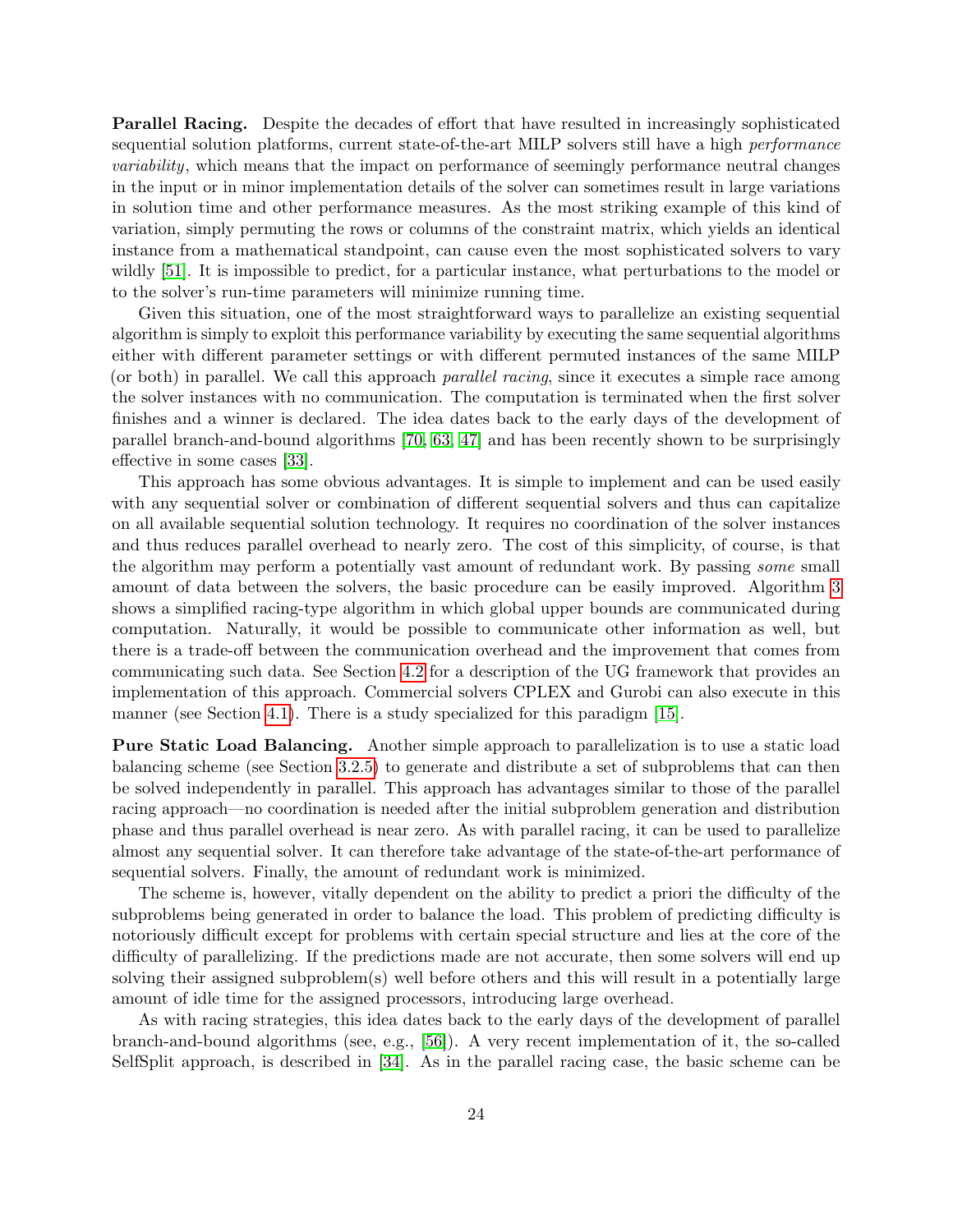Algorithm 3: Basic Racing Algorithm

<span id="page-24-0"></span>**Input** : Set of N different MILP solvers, N processors indexed by  $S = \{1, ..., N\}$ , and an MILP instance to be solved.

Output : An optimal solution

1 terminated  $\leftarrow$  false

2 Spawn N parallel processes with solver i solving the MILP instance o processor i,  $\forall i \in S$ 

```
3 while terminated = false do
```
- 4  $(i, tag) \leftarrow$  Wait for message from solver processes // Returns source SOLVER identifier and message tag
- $5$  | if tag = incubentValue then

6  $\forall j \in S \setminus \{i\} :$  Send the incumbent value to solver j

- 7 else
- $\begin{array}{c|c} \hline \mathbf{8} & \end{array}$   $\begin{array}{c} \hline \end{array}$  terminated  $\leftarrow$  true // tag = optimalSolution

```
9 Output optimal solution
```
improved by allowing some communication between the solvers, at the cost of increased complexity and a small amount of overhead. Algorithm [4](#page-24-1) provides the basic outline of an algorithm similar to that of [\[34\]](#page-44-12).

<span id="page-24-1"></span>

| <b>Algorithm 4:</b> Static Load Balancing Algorithm                                             |  |  |
|-------------------------------------------------------------------------------------------------|--|--|
| : Single MILP solver, set of N processors $i \in S = \{1, , N\}$ , and a MILP instance<br>Input |  |  |
| to be solved                                                                                    |  |  |
| <b>Output</b> : An optimal solution                                                             |  |  |
| 1 Spawn N identical processes solving the MILP instance on processors 1 to N with a fixed       |  |  |
| limit of $L$ nodes.                                                                             |  |  |
| 2 forall $i \in S$ <i>IN PARALLEL</i> do                                                        |  |  |
| <b>forall</b> leaf nodes $j$ in the partial search tree $\bf{do}$<br>3                          |  |  |
| compute a score for the difficulty of node $j$<br>4                                             |  |  |
| Sort the nodes by decreasing scores<br>5                                                        |  |  |
| Assign a color $c$ between 1 and $N$ to all nodes, in round robin<br>6                          |  |  |
| Discard all nodes which color $c \neq i$ from the branch-and-bound tree<br>7                    |  |  |
| Enumerate the remaining parts of the search tree.<br>8                                          |  |  |
| Output solution $x_i^*$ for solver i.<br>9                                                      |  |  |

10 Output  $x^* = \operatorname{argmin}_{i \in S} c^\top x_i^*$ 

Master-Worker. The *Master-Worker paradigm* is a well-known and widely used paradigm for many parallel workloads. The basic scheme involves a single Master process that coordinates the efforts of a set of Workers. In most cases, the role of the Master is to balance the load as effectively as possible, though it may possibly play other roles as well. In its straightforward implementation, the Master may become a communication bottleneck as the amount of communication with Workers may increase linearly with the number of Workers, eventually becoming a bottleneck. Naturally, there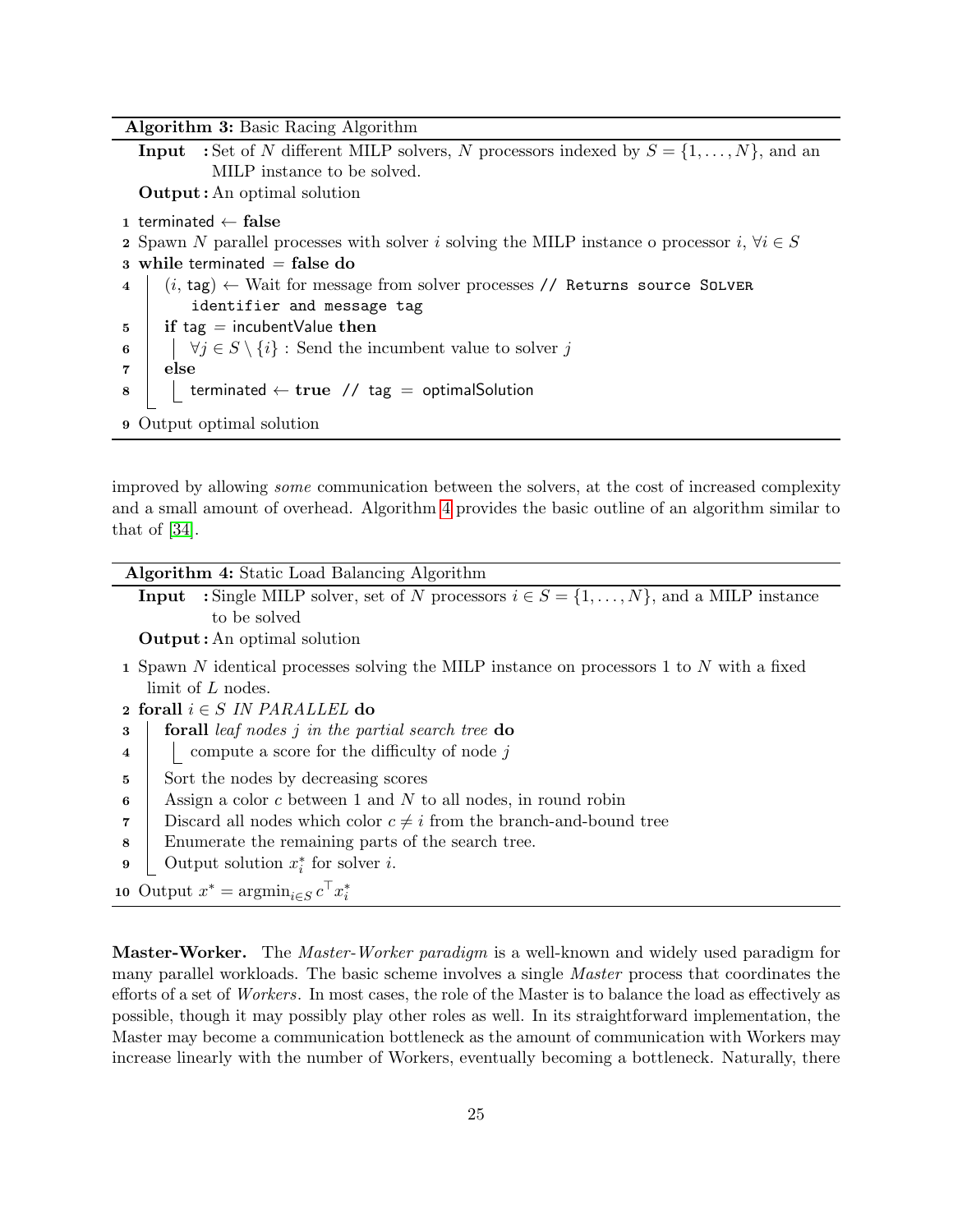are approaches to combat this, such as having the Master request Workers to send information (such as the description of a workload) directly to each other rather than via the Master. The granularity of the workload can also be dynamically changed so that Workers do more work independently and intervals between communication with the Master is increased, decreasing the communication load on the Master.

This scheme, while not quite as simple as the previously described ones, is still rather simplified all coordination decision are made in a single sequential process. The potential advantage of this scheme is that the Master maintains a complete (though inevitably somewhat outdated) picture of the state of the entire procedure. As long as the Master's global view remains accurate, this allows the search order in the parallel algorithm to replicate, to a large extent, the search order that would be observed in sequential mode. The down side, of course, is that in order for this fine-grained global view to be maintained accurately requires a high communication frequency with Workers. There must inevitably be a point at which the Master becomes a communication bottleneck. Here again, there is an obvious tradeoff at play. Less data being shared will result in less effectiveness coordination decision in the long-run, most likely resulting in redundant work being done. More data being shared results in higher overhead.

Despite the simplicity and the potential downsides, this approach has been used successfully to solve difficult open instances (a1c1s1, roll3000, timtab2) from MIPLIB 2003 in a large computational grid. A MILP instance was decomposed carefully using CPLEX, and the generated subproblems were distributed across a computational grid. Solution of the subproblems continued until predefined termination criteria, such as a time limit, were met. Subproblems not yet solved were decomposed using CPLEX again, and the newly generated subproblems were again distributed on a computational grid [\[14\]](#page-42-7). FATCOP [\[16\]](#page-42-8) is a solver developed to perform this process automatically.

Algorithms [5,](#page-26-0) [6](#page-26-1) show a simplified Master-Worker based parallel algorithm for solution of MILPs. After sending a subproblem to a Worker, there is no communication between the Master and the Worker. If a Worker solves a received subproblem, an optimal solution for the subproblem is returned; otherwise, the terminal nodes of the search tree for the subproblem (a new collection of subproblems) are returned after the Worker performs. The Master coordinates distribution of the global collection of subproblem to Workers. In order to keep the number of subproblems as small as possible, the search strategy is the so-called depth-first strategy which processes the deepest node in the search tree first and minimizes the generation of new terminal nodes. All subproblems managed by Master are treated independently, which makes fault tolerance easy to handle when computing resources are being added and removed at random, as on a computational grid. In the algorithm, N could be changed dynamically.

Supervisor-Worker. In contrast to the Master-Worker paradigm, the idea of Supervisor-Worker is that the Supervisor functions only to coordinate workload, but does not actually store the data associated with the search tree. The terminal nodes of search tree in the Workers are collected on demand and a set of subproblems in the Supervisor works as a buffer to ensure subproblems are available to idle Workers as needed. This coordination scheme has seen success in solving open instances from both MIPLIB2003 and MIPLIB2010 by using the Ubiquity Generator(UG) framework described in Section [4.2](#page-35-0) and the underlying sequential solver SCIP on a large supercomputer. This coordination scheme is also used in the CPLEX distributed MILP solver mentioned in Section [4.1.](#page-30-0) Algorithms [7](#page-28-0) and [8](#page-29-1) show a parallel algorithm with a simplified Supervisor-Worker coordination scheme similar to the one used in UG.

In the Supervisor-Worker approach in UG, the load balancing is accomplished mainly by toggling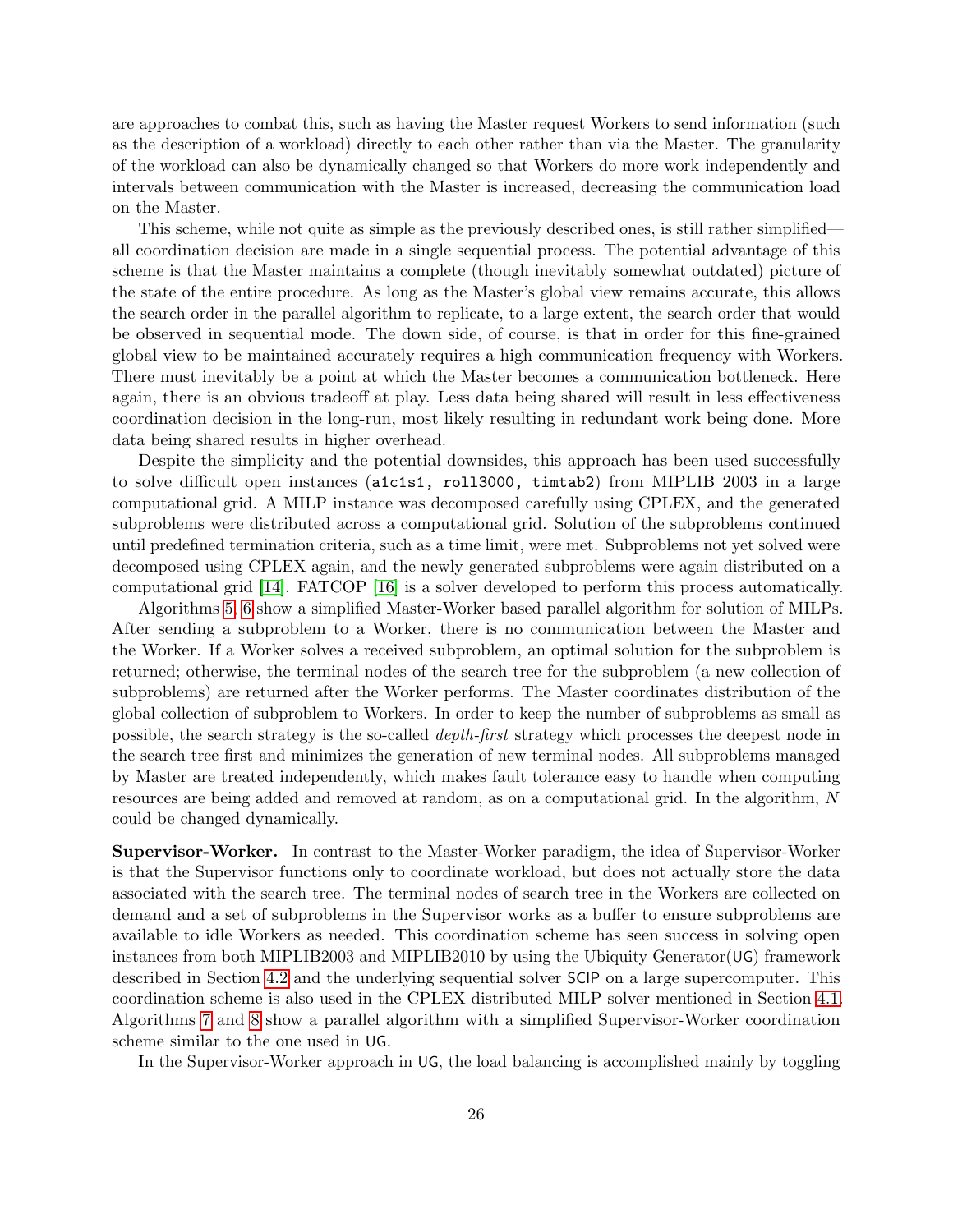Algorithm 5: Master (Master-Worker)

<span id="page-26-0"></span>**Input** : Single MILP solver, set of N processors  $i \in S = \{1, ..., N\}$  and an MILP instance to be solved Output : An optimal solution 1 Spawn N Workers with the MILP solver on processors 1 to N  $2 x^* \leftarrow \textsf{NULL}$  $3 I \leftarrow S$  // Idle processors  $4 \cdot A \leftarrow \emptyset$  // Busy processors  $5 \ Q \leftarrow \{0\}$  // Queue of indices of subproblems for processing, 0 is the index of the root problem 6  $R \leftarrow \emptyset$  // Subproblems currently being processed 7 while  $Q \neq \emptyset$  and  $R \neq \emptyset$  do 8 while  $I \neq \emptyset$  and  $Q \neq \emptyset$  do 9 |  $i \in I, I \leftarrow I \setminus \{i\}, A \leftarrow A \cup \{i\}$ 10  $\vert \vert j \in Q, Q \leftarrow Q \setminus \{j\}, R \leftarrow R \cup \{(i,j)\}\$  $11$  | Send subproblem j and best solution to processor i 12  $(i, tag) \leftarrow$  Wait for message // Returns processor identifier and message tag 13 if tag = optimalSolutionFound or tag = solutionFound then 14 | Receive solution  $\hat{x}$  from processor i 15 | if  $x^* =$  NULL or  $c^{\top}\hat{x} < c^{\top}x^*$  then 16  $x^* \leftarrow \hat{x}$ 17 Receive list of candidate subproblems generated by processor i and add them to  $Q$ 18  $\mid R \leftarrow R \setminus \{(i,j)\}\$ 19  $A \leftarrow A \setminus \{i\}, I \leftarrow I \cup \{i\}$ 20 Output  $x^*$ 

Algorithm 6: Worker (Master-Worker)

<span id="page-26-1"></span>Input : A subproblem and an incumbent solution

Output : A termination code, improved solution (if found) and a list of candidate subproblems.

1 Set initial global upper bound based on the incumbent solution.

2 Set termination criteria and the other parameters, such as search strategy etc.

3 Execute sequential solution algorithm until termination criteria are reached.

```
4 if algorithm solves subproblem to optimality then
```

```
5 \vert tag \leftarrow optimalSolutionFound
```

```
6 else
```

```
7 if algorithm found feasible solution then
```

```
\vert 8 \vert tag \leftarrow solutionFound
```
9 else

 $10$  | tag  $\leftarrow$  noSolutionFound

11 Send candidate subproblems, any solution found and tag to Master.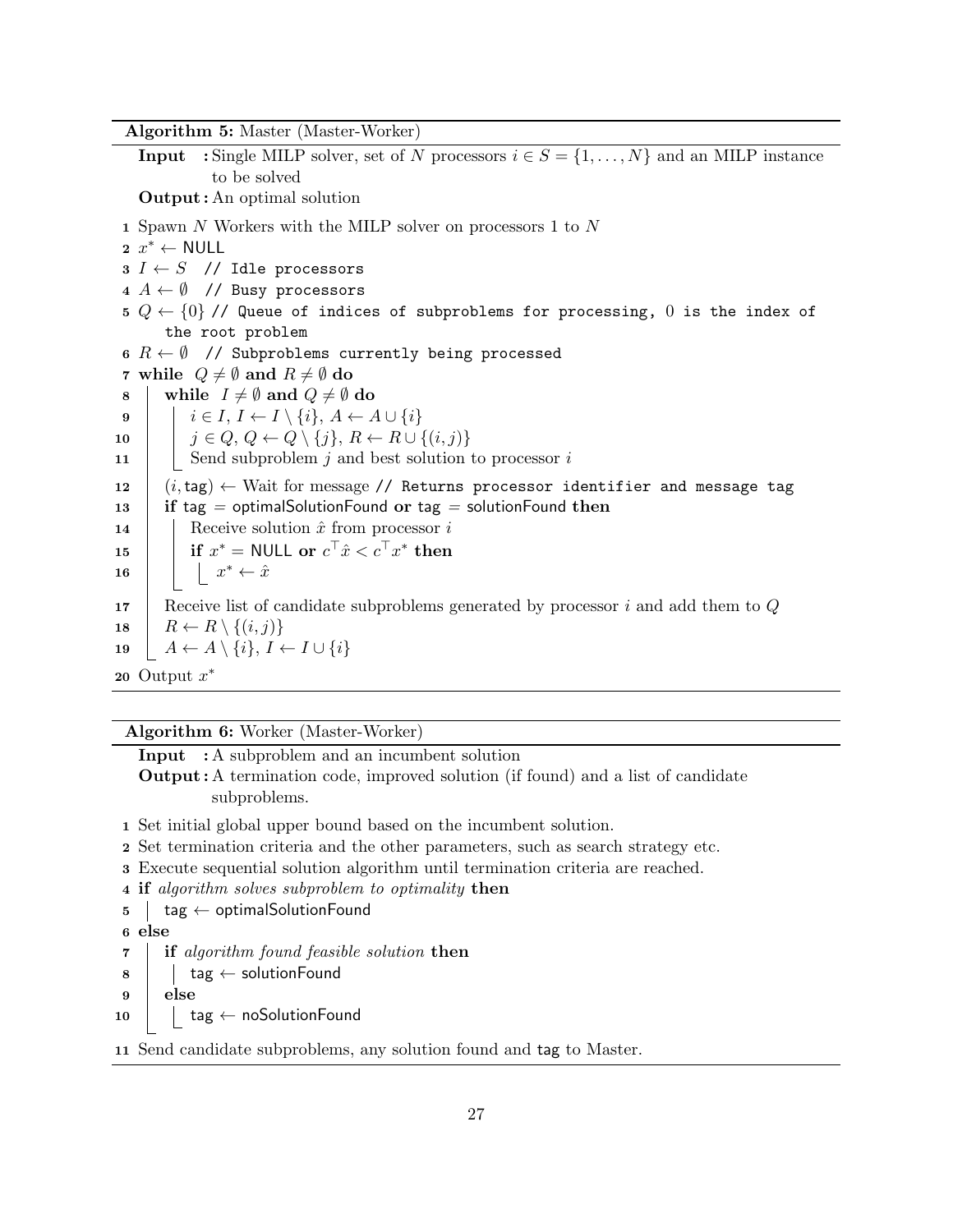the collection mode flag in the Worker. Turning collecting mode on results in additional "high quality" subproblems being sent to the Supervisor, which can then be distributed to Workers. Naturally, the method of selecting which Worker to collect from is crucial to effectiveness of the approach. Some additional keys to avoiding having the Supervisor becomes a communication bottleneck are:

- Frequently of status updates can be controlled depending on the number of Workers.
- The maximum number of Workers in collection mode is capped and the Workers are carefully chosen in a dynamic fashion.

Naturally, there is a tradeoff between the frequency of communication and the number of Workers in collection mode and the degree to which the parallel search order replicates the sequential one. As the number of processors is scaled up, this tradeoff must be carefully navigated.

Multiple-Master-Worker and Master-Hub-Worker. An alternative approach to ensuring that the Master doesn't become a bottleneck is to either create additional Master processes (Multiple-Master-Worker) or to even create a layer of "middle management" (Master-Hub-Worker). In both schemes, Workers are grouped into collectives called Hubs, each of which has its own Hub Master. In creating this management hierarchy, the hope is that the Hub Masters can effectively balance the workload within the collective for some time before having to coordinate with other Hubs through the Master to do higher-level global balancing. Naturally, more levels can be added and experiment with a scheme such as having a dynamic number of levels have appeared in the literature [\[104\]](#page-48-6).

The CHiPPS framework described in Section [4.2](#page-35-0) uses the Master-Hub-Worker paradigm, whereas the PEBBL framework, described in [4.2](#page-35-0) uses a multiple master approach. This scheme can be extended to allow for even more layers in a hierarchical load-balancing scheme [\[48\]](#page-45-10). A basic scheme similar to the one in CHiPPS is described in Algorithms [9–](#page-30-1)[11.](#page-32-0) The keys to ensuring effectiveness of this framework are:

- The number of clusters (Hub Masters) and thereby the cluster size can be dynamically controlled.
- The frequency of status updates between workers and hubs, as well as hubs and masters can be fixed or automatically adjusted adaptively (the default)
- The frequency of inter-cluster and intra-cluster load balancing can be fixed or automatically adjusted adaptively (the default)
- The granularity of the work unit can also be fixed or automatically adjusted adaptively (default).

As with Supervisor-Worker, there is a clear tradeoff in adjusting these parameters between communication frequency and the ability to replicate the sequential search order.

Self Coordination. Recently, a completely decentralized approach to parallel branch-and-bound was introduced and implemented in PIPS-SBB [\[64\]](#page-46-10), a distributed-memory parallel solver for Stochastic Mixed Integer Programs (SMIPs). Parallel PIPS-SBB features a lightweight mechanism for redistributing the most promising nodes among all the parallel processors without the need for a centralized load coordinator. This alternative scheme seeks to keep the load in balance without formally introducing any notion of a separate process to coordinate the load. In order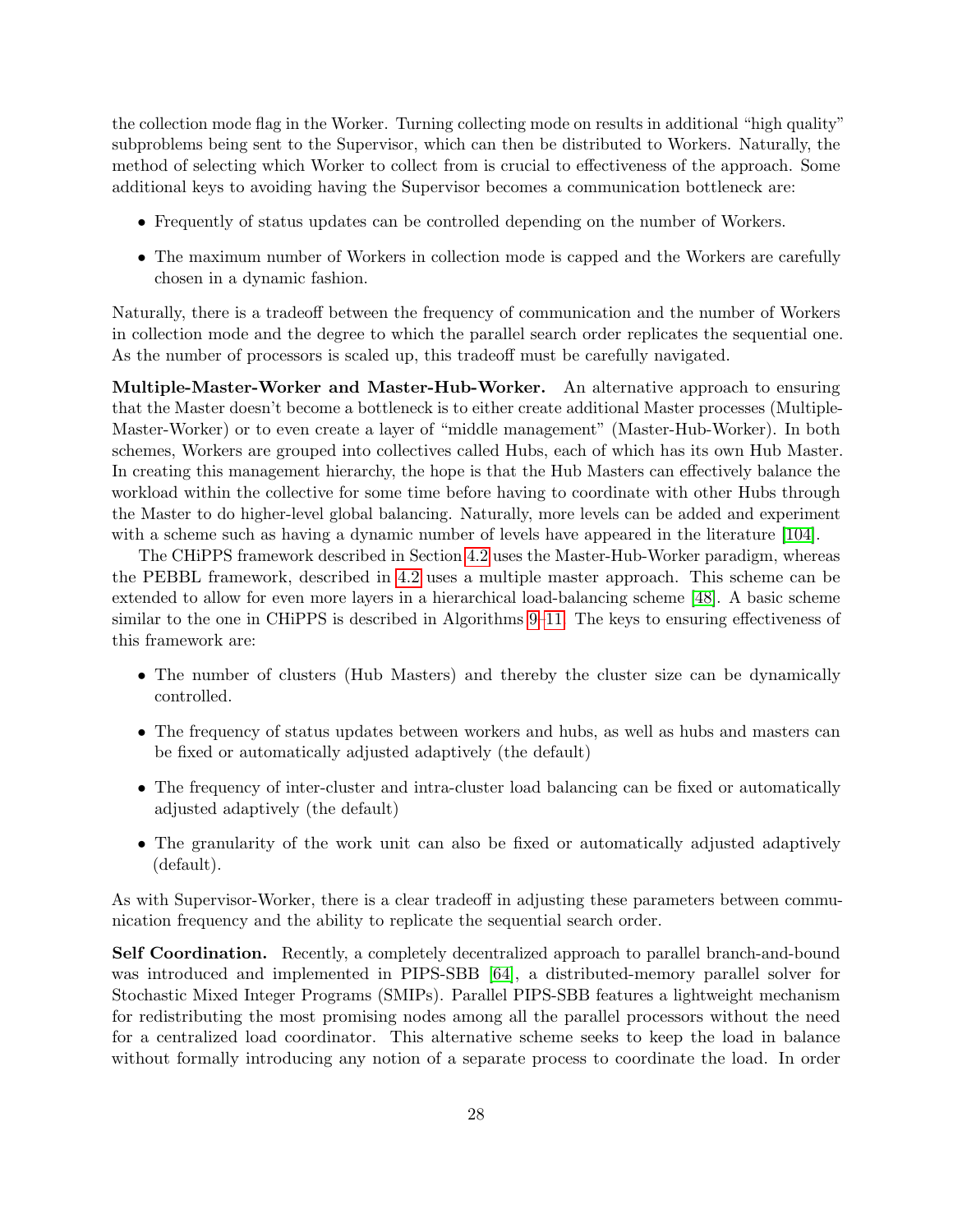Algorithm 7: Supervisor (Supervisor-Worker)

<span id="page-28-0"></span>

|    | : Single MILP solver, set of N processors $i \in S = \{1, , N\}$ and an MILP instance<br>Input                                           |  |  |
|----|------------------------------------------------------------------------------------------------------------------------------------------|--|--|
|    | to be solved                                                                                                                             |  |  |
|    | <b>Output</b> : An optimal solution                                                                                                      |  |  |
|    | 1 Spawn $N$ Workers with the MILP solver on processors 1 to $N$                                                                          |  |  |
|    | 2 collectMode $\leftarrow$ false                                                                                                         |  |  |
|    | $x^* \leftarrow \text{NULL}$                                                                                                             |  |  |
|    | $\{1\} \leftarrow N \setminus \{1\}$                                                                                                     |  |  |
|    | $5 \; A \leftarrow \{1\}$<br>6 $Q \leftarrow \emptyset$                                                                                  |  |  |
|    | 7 $R \leftarrow \{(1,0)\}$ // Subproblems currently being processed, 0 is the index of the                                               |  |  |
|    | root problem                                                                                                                             |  |  |
|    | 8 Send the root problem to processor 1                                                                                                   |  |  |
|    | 9 while $Q \neq \emptyset$ and $R \neq \emptyset$ do                                                                                     |  |  |
| 10 | $(i, \text{tag}) \leftarrow$ Wait for message // Returns processor identifier and message tag                                            |  |  |
| 11 | if tag $=$ solution Found then                                                                                                           |  |  |
| 12 | Receive solution $\hat{x}$ from processor <i>i</i> if $x^* = \text{NULL}$ or $c^{\top} \hat{x} < c^{\top} x^*$ then                      |  |  |
| 13 | $x^* \leftarrow \hat{x}$                                                                                                                 |  |  |
| 14 | else                                                                                                                                     |  |  |
| 15 | if tag $=$ subproblem then                                                                                                               |  |  |
| 16 | Receive a subproblem indexed by $k$ from processor $i$                                                                                   |  |  |
| 17 | $Q \leftarrow Q \cup \{k\}$                                                                                                              |  |  |
| 18 | else                                                                                                                                     |  |  |
| 19 | if $tag = terminal$                                                                                                                      |  |  |
| 20 | $R \leftarrow R \setminus \{(i,j)\}$ // j is the index of the terminated subproblem                                                      |  |  |
| 21 | $A \leftarrow A \setminus \{i\}, I \leftarrow I \cup \{i\}$                                                                              |  |  |
| 22 | else                                                                                                                                     |  |  |
| 23 | if $tag = status then$                                                                                                                   |  |  |
| 24 | if collect Mode $=$ true then                                                                                                            |  |  |
| 25 | if there are enough heavy subproblems in $Q$ then                                                                                        |  |  |
|    | // heavy subproblem is a subproblem which is expected to<br>generate a large subtree                                                     |  |  |
| 26 | Send message with $tag = stopCollecting$ to processors in collecting                                                                     |  |  |
|    | mode.                                                                                                                                    |  |  |
| 27 | $collectMode \leftarrow false$                                                                                                           |  |  |
|    | else                                                                                                                                     |  |  |
| 28 | // collectMode $=$ false                                                                                                                 |  |  |
| 29 | if there are not enough heavy subproblems in $Q$ then                                                                                    |  |  |
| 30 | Select processors which have heavy subproblems                                                                                           |  |  |
| 31 | Send message with $tag = startCollecting to the selected processors$                                                                     |  |  |
| 32 | $\text{collectMode} \gets \text{true}$                                                                                                   |  |  |
|    |                                                                                                                                          |  |  |
|    |                                                                                                                                          |  |  |
| 33 | while $I \neq \emptyset$ and $Q \neq \emptyset$ do                                                                                       |  |  |
| 34 | $i \in I, I \leftarrow I \setminus \{i\}, A \leftarrow A \cup \{i\}$                                                                     |  |  |
| 35 | subproblem $j \in Q$ , $Q \leftarrow Q \setminus \{j\}$ , $R \leftarrow B \cup \{(i, j)\}$<br>Send subproblem j and $x^*$ to processor i |  |  |
| 36 |                                                                                                                                          |  |  |
|    | 37 $\forall i \in S$ : Send message with tag = termination to processor i                                                                |  |  |
|    | 38 Output $x^*$                                                                                                                          |  |  |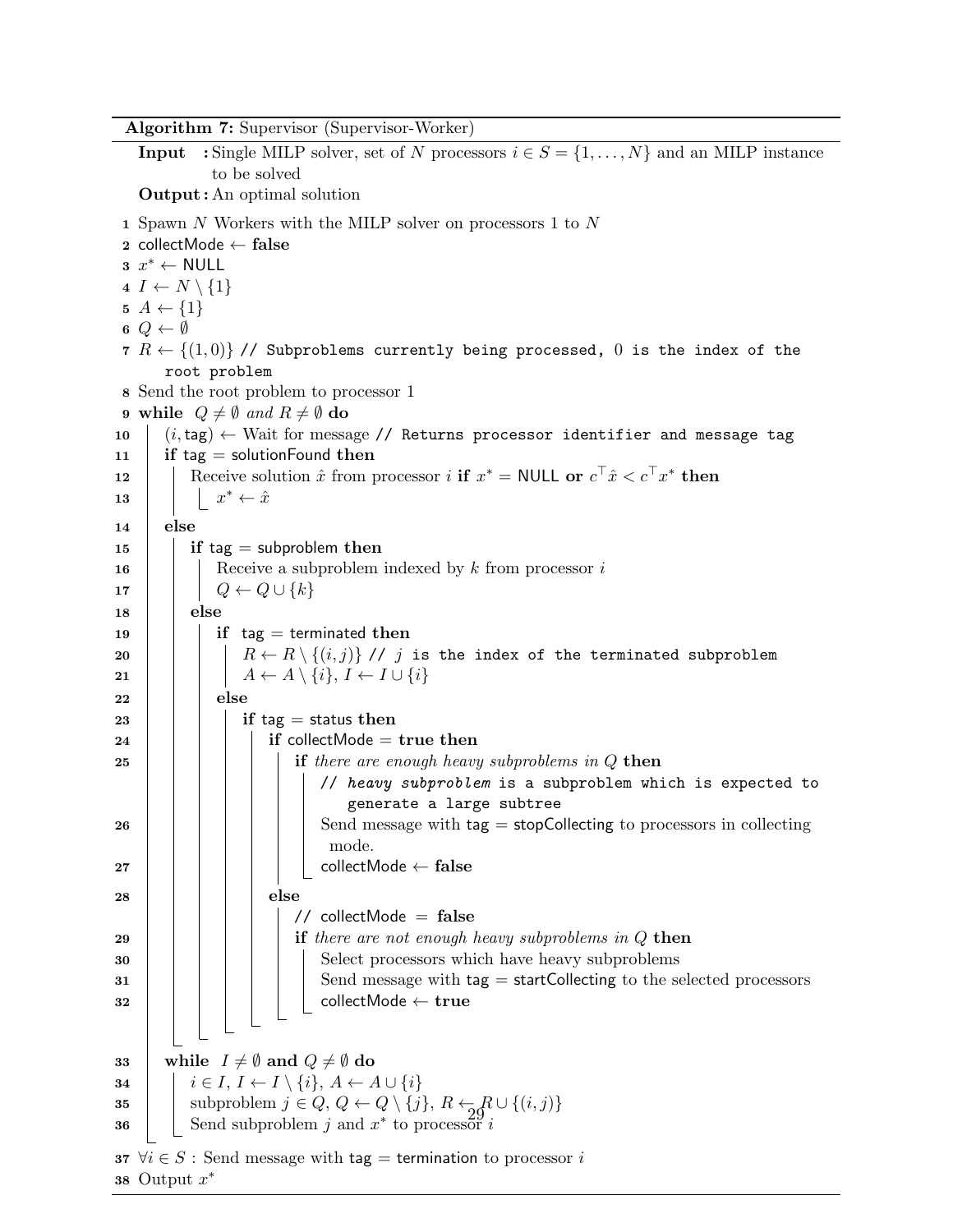<span id="page-29-1"></span>

| Algorithm 8: Worker (Supervisor-Worker)                                                                            |  |  |
|--------------------------------------------------------------------------------------------------------------------|--|--|
| <b>Input</b> : An MILP solver and an original MILP instance to be solved                                           |  |  |
| 1 collectMode $\leftarrow$ false                                                                                   |  |  |
| 2 terminate $\leftarrow$ false                                                                                     |  |  |
| $3$ while terminate = false do                                                                                     |  |  |
| $(i, \text{tag}) \leftarrow$ Wait for message from Supervisor // Returns Supervisor identifier 0<br>4              |  |  |
| and message tag                                                                                                    |  |  |
| if tag $=$ subproblem then<br>5                                                                                    |  |  |
| Receive subproblem and solution from Supervisor<br>6                                                               |  |  |
| Solve the subproblem, periodically communicating with supervisor as follows<br>7                                   |  |  |
| - Send message with tag solution Found anytime a new solution is discovered.                                       |  |  |
| - Periodically send message with tag status to report current lower bound for this subproblem.                     |  |  |
| - When messages with tag startCollecting or stopCollecting are received, toggle collectMode.                       |  |  |
| - When collect Mode = true, periodically send message with tag subproblem containing best<br>candidate subproblem. |  |  |
| Send a message with $tag = terminal$<br>8                                                                          |  |  |
| else<br>9                                                                                                          |  |  |
| if tag $=$ termination then                                                                                        |  |  |
| terminate $\leftarrow$ true<br>11                                                                                  |  |  |

to accomplish this, a synchronization point must be added, potentially introducing an alternative source of overhead. This scheme is untested with regard to solving generic MILPs, so it is unclear how to assess this tradeoff. Nevertheless, we introduce the basic scheme here in Algorithm [12.](#page-33-0) Instead of point-to-point communications, parallel processors exchange subproblems via all-to-all collective MPI asynchronous communications, allowing to rebalance the computational load using a single communication step. Parallel processors proceed to solve subproblems until the problem has been solved to optimality.

### <span id="page-29-0"></span>4 Software

In this section, we summarize software architectures of existing software for solving MILPs in parallel. The development of parallel software for solving MILP has a long history by now and many solvers and frameworks have preceded the one listed here. In addition to the ones listed below, previous efforts include ABACUS [\[49\]](#page-45-11), PPBB-LIB [\[91\]](#page-47-7), FATCOP [\[16\]](#page-42-8), PARINO [\[57\]](#page-45-12), MW [\[42\]](#page-44-13), BoB [\[7\]](#page-42-9), Bob++ [\[24\]](#page-43-9), PUBB [\[87\]](#page-47-8), PUBB2 [\[85\]](#page-47-9), ParaLEX [\[83\]](#page-47-10), ZRAM [\[12\]](#page-42-10), and MallBa [\[5\]](#page-42-11).

We divide this section into two subsections. In the first, we describe solvers that have embedded, generally tightly integrated parallelization schemes. In the second, we describe frameworks that can be used in tandem with multiple underlying sequential solvers.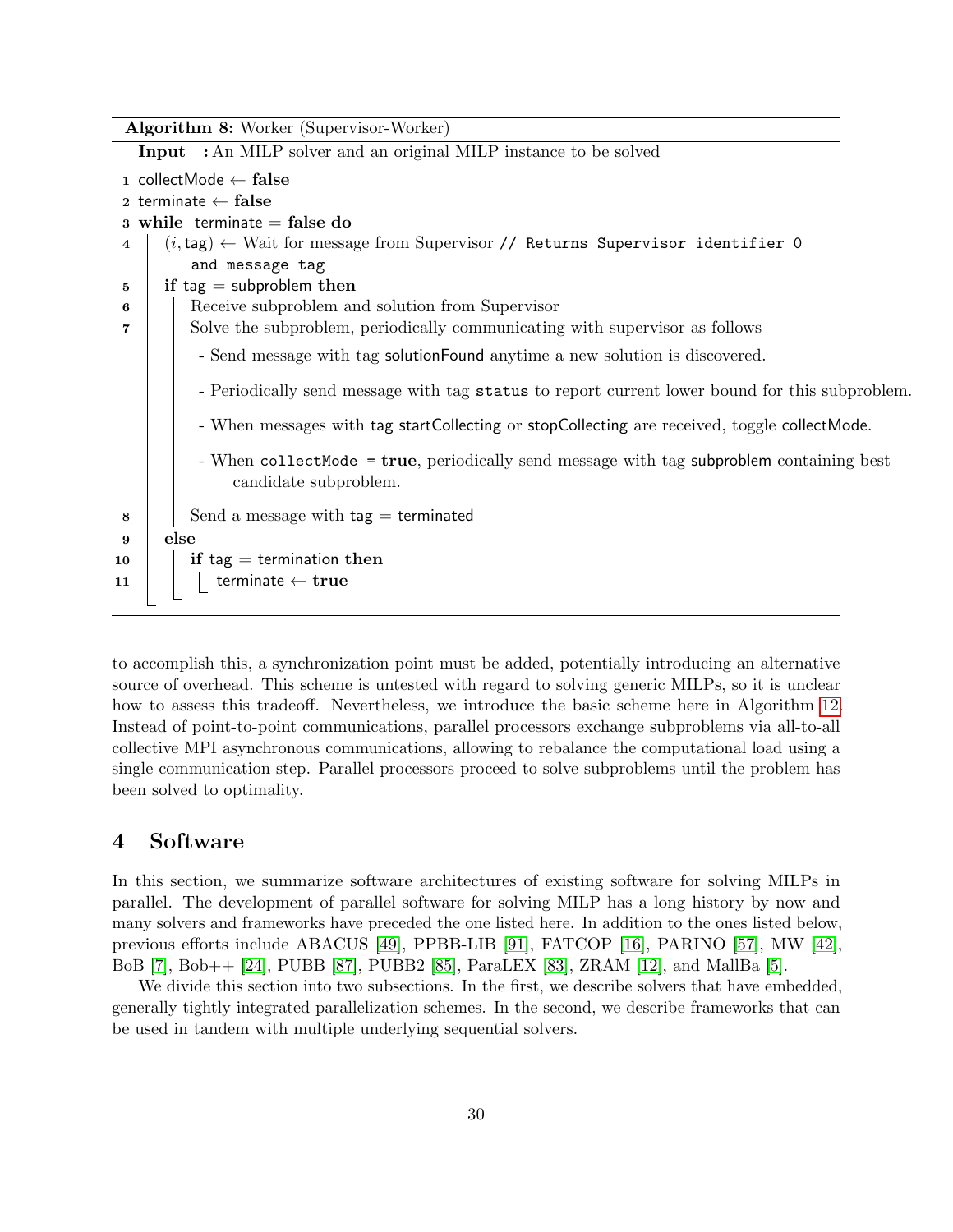<span id="page-30-1"></span>

| Algorithm 9: Master (Master-Hub-Worker)                                                               |
|-------------------------------------------------------------------------------------------------------|
| <b>Input</b> : Single MILP solver, set of N processors $i \in S = \{1, , N\}$ , number of hubs H, and |
| an MILP instance to be solved                                                                         |
| <b>Output:</b> An optimal solution                                                                    |
| 1 Spawn $N$ Processes with the MILP solver on processors 1 to $N$                                     |
| // Process 1 is the master, processes 1 to $H$ are hubs (master is also hub),                         |
| all processes also function as workers.                                                               |
| $2 x^* \leftarrow \text{NULL}$                                                                        |
| 3 $L_i \leftarrow -\infty, W_i \leftarrow 0, 2 \leq i \leq H$ // Best bound and workload of cluster i |
| 4 Do initial static load balancing // Either 2-level root initialization or spiral                    |
| 5 while $\exists i, W_i > 0$ do                                                                       |
| while timeSinceLastBalanceCheck $<$ masterBalancePeriod $do$<br>6                                     |
| $(i, \texttt{tag}) \leftarrow$ Check for messages // Returns processor identifier and message<br>7    |
| tag or NULL                                                                                           |
| if tag $=$ solution Found then<br>8                                                                   |
| Receive newSolution from processor $i$<br>9                                                           |
| if $x^*$ = NULL or $c^{\top}\hat{x} < c^{\top}x^*$ then<br>10                                         |
| $x^* \leftarrow \hat{x}$<br>11                                                                        |
| else<br>12                                                                                            |
| if tag $=$ hubStatusUpdate then<br>13                                                                 |
| Update $W_i, L_i$<br>14                                                                               |
| else<br>15                                                                                            |
| Process message as hub or worker (see Algorithms 10 and 11)<br>16                                     |
| Do a unit of work // As worker<br>17                                                                  |
| Update timeSinceLastBalanceCheck<br>18                                                                |
| if $W_i$ < workload Threshold or $L_i$ > bound Threshold then<br>19                                   |
| Balance cluster loads<br>20                                                                           |
|                                                                                                       |
| 21 $\forall i \in S$ : Send message with tag = termination to processor i                             |
| 22 Output $x^*$                                                                                       |

### <span id="page-30-0"></span>4.1 Solvers

BLIS and DisCO. BLIS [\[101,](#page-48-7) [103\]](#page-48-2) is an open source parallel MILP solver that is part of the CHiPPS hierarchy to be described in section [4.2](#page-35-0) below. DisCO [\[13\]](#page-42-12) is a recent re-implementation and generalization of BLIS that supports the solution of mixed integer second-order conic optimization problems.

CBC. Cbc [\[35\]](#page-44-4) is an open source solver originally developed by IBM. It employs a simple threadbased Master-Worker scheme, which is a straightforward parallelization of its sequential algorithm. Nodes are handed off by the master thread to idle workers one at a time and the results collected, with all global data stored centrally. The sequential algorithm is itself quite sophisticated and this simple approach to parallelization is quite effective at a small scale, since it mirrors the algorithmic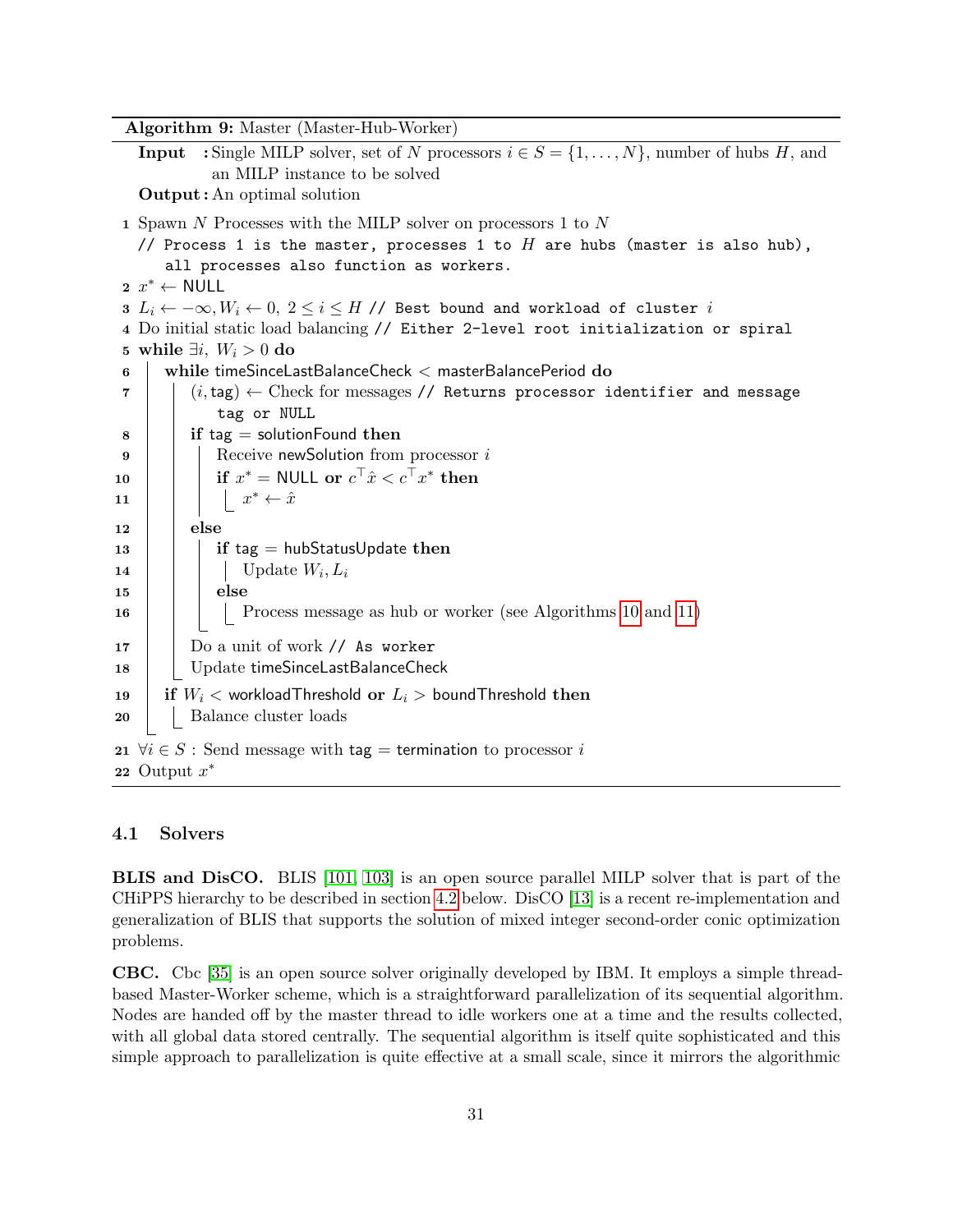<span id="page-31-0"></span>

|    | Algorithm 10: Hub Master (Master-Hub-Worker)                                                   |  |  |
|----|------------------------------------------------------------------------------------------------|--|--|
|    | : Process index k, set $S_k$ of workers assigned to cluster.<br>Input                          |  |  |
|    | 1 $L_i \leftarrow -\infty, W_i \leftarrow 0, i \in S_k$ // Best bound and workload of worker i |  |  |
|    | 2 terminate $\leftarrow$ false                                                                 |  |  |
|    | <b>3</b> Participate in initial static load balancing                                          |  |  |
|    | 4 while terminate $=$ false do                                                                 |  |  |
| 5  | while timeSinceLastBalanceCheck $\lt$ hubBalancePeriod and timeSinceLastHubReport $\lt$        |  |  |
|    | hubReportPeriod do                                                                             |  |  |
| 6  | $(i, \text{tag}) \leftarrow$ Check for message // Returns processor identifier and message tag |  |  |
|    | or NULL                                                                                        |  |  |
| 7  | if tag = masterRequestsBalance or tag = workerRequestsBalance then                             |  |  |
| 8  | Identify donors and notify them of need to donate                                              |  |  |
| 9  | else                                                                                           |  |  |
| 10 | if tag = workerStatusUpdate then                                                               |  |  |
| 11 | Update $W_i, L_i$                                                                              |  |  |
| 12 | else                                                                                           |  |  |
| 13 | if tag $=$ terminate then                                                                      |  |  |
| 14 | $\textit{terminate} \gets \textit{true}$                                                       |  |  |
| 15 | else                                                                                           |  |  |
| 16 | Process message as worker (see Algorithm 11)                                                   |  |  |
| 17 | Do a unit of work and request balance if necessary // As worker                                |  |  |
| 18 | Incorporate worker status into hub status                                                      |  |  |
| 19 | Increment timeSinceLastBalanceCheck,timeSinceLastHubReport                                     |  |  |
| 20 | if $\exists i, W_i <$ workload Threshold or $L_i >$ bound Threshold then                       |  |  |
| 21 | Balance load of workers                                                                        |  |  |
|    |                                                                                                |  |  |
| 22 | if timeSinceLastHubReport $\geq$ hubReportPeriod then                                          |  |  |
| 23 | Send hub status to master                                                                      |  |  |

approach taken by the underlying sequential solver. Cbc has a deterministic execution mode in which the parallelization is at the subtree level. In this mode, each thread works on an entire subtree, with the amount of work fixed deterministically. After all threads complete their unit of work, there is a synchronization point, after which computation continues from this deterministic state.

DIP. DIP (Decomposition in Integer Programming) [\[73,](#page-46-3) [37\]](#page-44-14) is a decomposition-based solver that takes a different approach to parallelism than any of the others listed so far. DIP was built on the ALPS tree search framework [\[102\]](#page-48-8), although it does not currently take advantage of the built-in ability of ALPS to parallelize the tree search at the subtree level. Rather, it parallelizes the bounding process of individual search tree nodes (subnode parallelism). This can be done in a number of different ways. First, it can utilize an interior point-based LP solver to solve the LPs that arise. More importantly, however, since it can recursively use an MILP solver for solving the *column* generation subproblem that must be solved during the bounding process, this step can itself be parallelized by using one of the other solvers listed in this section. Furthermore, when there is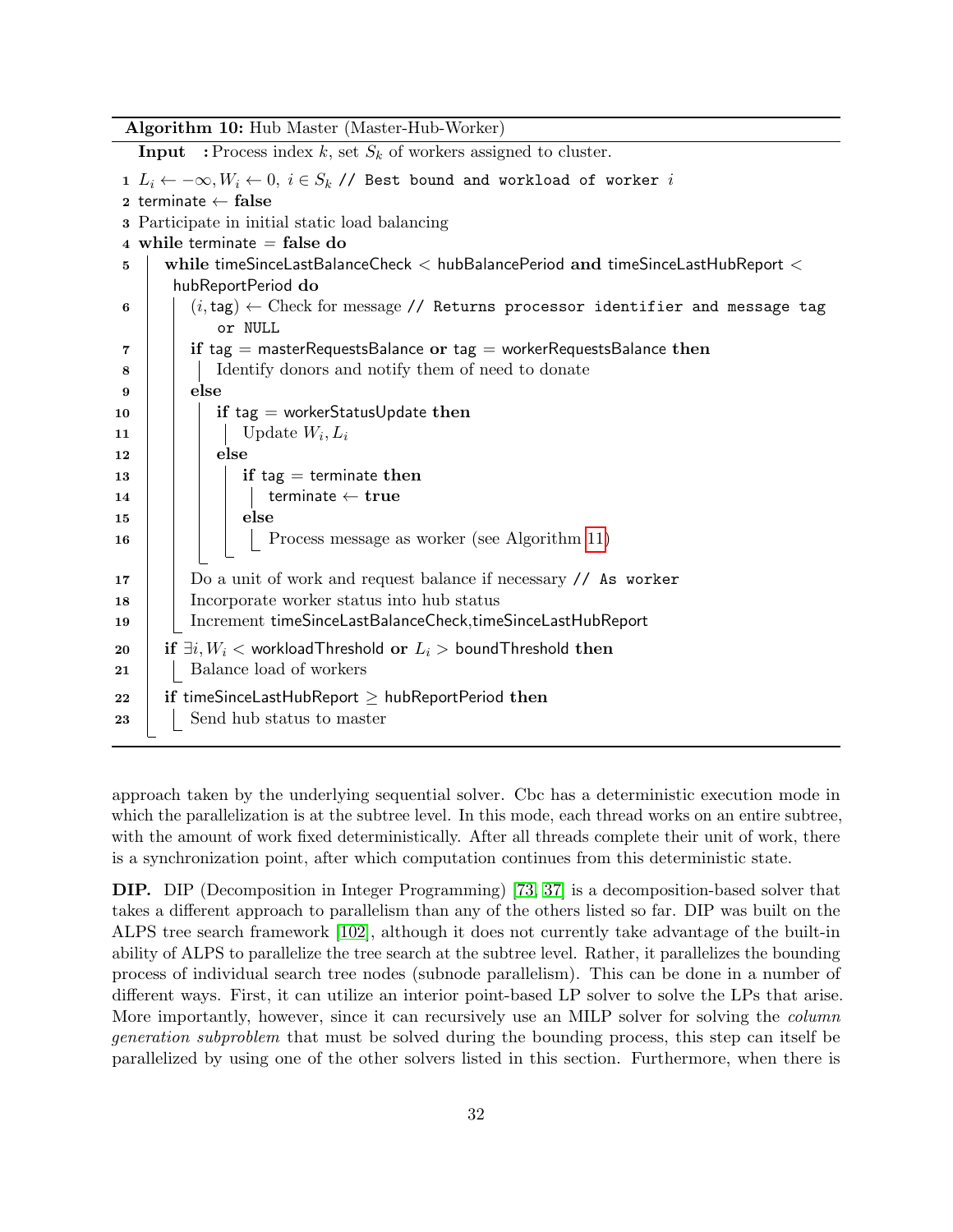<span id="page-32-0"></span>Algorithm 11: Worker (Master-Hub-Worker) **Input** : Process index  $k$ 1  $L_k \leftarrow -\infty, W_k \leftarrow 0 \quad \text{/} \text{/}$  Best bound and workload of this worker 2 terminate  $\leftarrow$  false 3 Participate in initial static load balancing 4 while terminate  $=$  false do  $5$  while timeSinceLastWorkerReport  $\lt$  workerReportPeriod do 6  $(i, taq) \leftarrow$  Check for message // Returns processor identifier and message tag or NULL  $7$  | if tag = hubRequestsDonation then 8 | | | Identify subtree to donate or split current tree  $9 \mid \cdot \cdot$  else 10 | | if tag = subTree then 11 | Receive donated subtree  $12$  else 13 | | | if tag  $=$  terminate then 14  $\vert \vert \vert$  | terminate ← true 15 Do a unit of work on best locally available subtree, send improved solution (if found), and request more work if necessary 16 | | Increment timeSinceLastWorkerReport  $17$  if timeSinceLastHubReport  $\geq$  hubReportPeriod then 18 | Send worker status to hub

block structure present (see [\[93\]](#page-48-9)), the solution of the subproblem can itself be decomposed into independent subproblems that can then also be solved in parallel. These two strategies may even be hybridized.

FICO Xpress-Optimizer. The internal parallelization of the FICO Xpress-Optimizer is based on a general task scheduler which is independent of the concrete MILP solving application. It can handle the execution of interdependent tasks in a deterministic fashion. A core aspect of its design is the capability to handle asymmetric tasks that might have different levels of complexity. It is not only be possible to have, e.g., cutting, heuristics, and exploration of the branch-and-bound tree parallelized individually, but to run tasks of each type at the same time.

The parallel design of Xpress avoids fixed synchronization points. At the time when a task is created, it gets a deterministic stamp. The task may only use information which is itself tagged with a smaller stamp. In this way, the task uses only a subset of information that could be available if a synchronization had been triggered when the task was created. The idea is that the potential performance loss from using slightly "outdated" information will be easily made up for by the performance gain from dropping the need for regular complete synchronization. When information is collected, all data that is transferred back to global data receives a deterministic stamp. All tasks that have a stamp which is greater than this, will be allowed to use that information.

Concerning synchronization, the incumbent solution is always shared globally and as soon as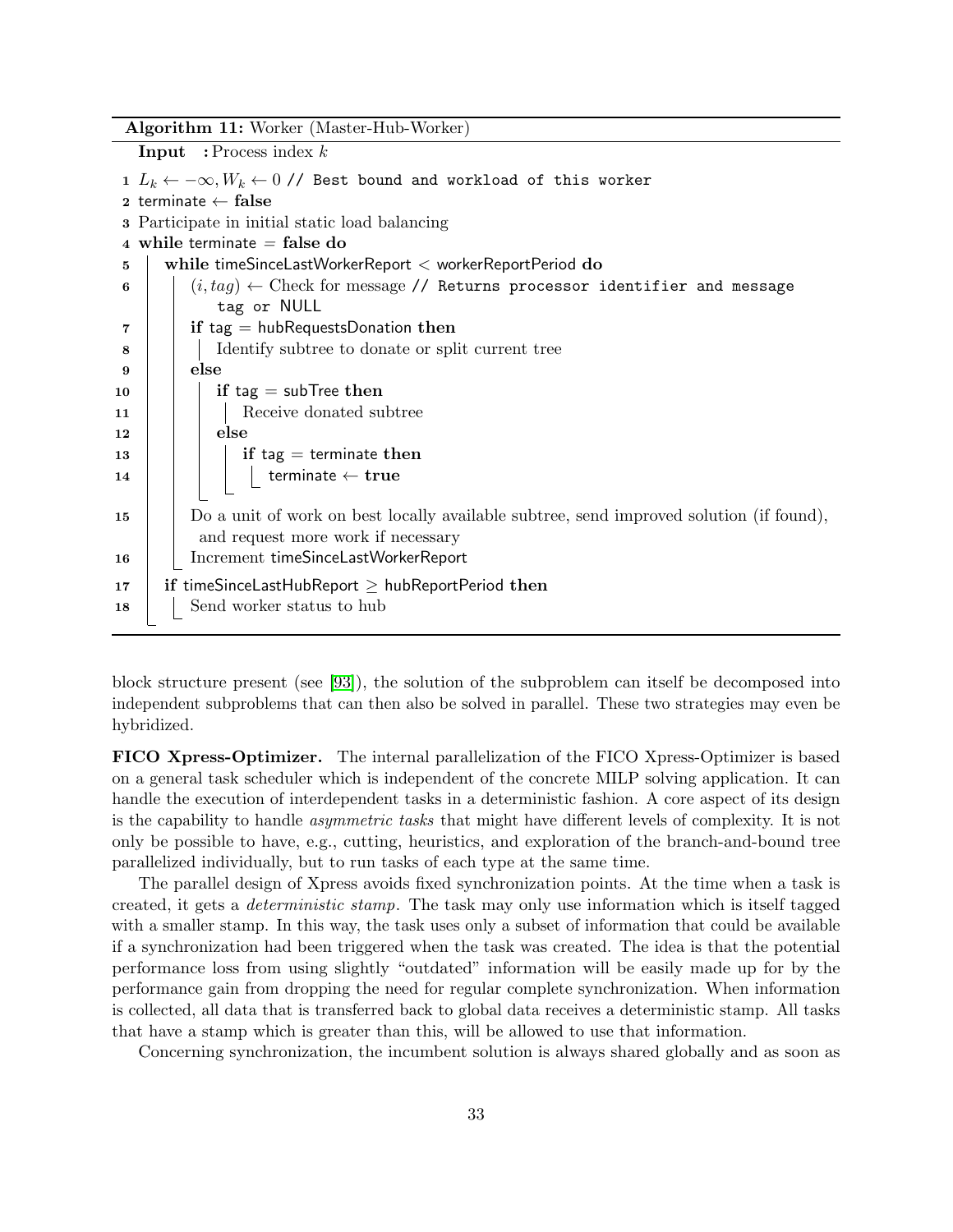|  |  | Algorithm 12: Self Coordination Algorithm |  |
|--|--|-------------------------------------------|--|
|--|--|-------------------------------------------|--|

<span id="page-33-0"></span>**Input** : Single MILP solver, set of N processors  $i \in S = \{1, ..., N\}$  and an MILP instance to be solved

Output : An optimal solution

1 Spawn  $N$  identical processes solving the MILP instance on processors 1 to  $N$ 

|    | 2 forall $i \in S$ <i>IN PARALLEL</i> do                                                                 |  |  |
|----|----------------------------------------------------------------------------------------------------------|--|--|
| 3  | Add the root problem to priority queue $Q_1$ .                                                           |  |  |
| 4  | Set upper bound $U^i \leftarrow \infty$ and lower bound $L^i \leftarrow -\infty$ on processor <i>i</i> . |  |  |
| 5  | while $\min_{i \in S} \{L^i\} < \min_{i \in S} \{U^i\}$ do                                               |  |  |
| 6  | <b>if</b> Load imbalance exists or synchronization point is reached then                                 |  |  |
|    | Exchange best solutions, set $U^i \leftarrow \min_{1 \leq i \leq N} \{U^i\}.$                            |  |  |
| 8  | Determine the top M candidate subproblems from $\cup_{i \in S} Q_i$ and redistribute them                |  |  |
|    | among all processors in a round robin fashion.                                                           |  |  |
| 9  | <b>if</b> termination conditions are met <b>then</b>                                                     |  |  |
| 10 | return                                                                                                   |  |  |
|    |                                                                                                          |  |  |
| 11 | Remove subproblem s from $Q_i$                                                                           |  |  |
| 12 | <b>Process</b> subproblem s, update $U^i, L^i$                                                           |  |  |
| 13 | if s not fathomed then                                                                                   |  |  |
| 14 | <b>Branch</b> to create children of s and add them to $Q^i$ .                                            |  |  |
|    |                                                                                                          |  |  |

possible. Apart from solutions, Xpress shares branching statistics and selected cuts. For both information, each task has a local variant that contains more and potentially newer information which is combined with the global information. For the ramp-up, a root-initialization-like scheme is used.

In principle, tasks could be anything; in practice, they either refer to subtrees, more particularly individual dives, or to the execution of expensive heuristics. In that sense, Xpress employs a node parallelization scheme, with a slight flavor of subtree parallelization since the nodes explored within local search heuristics are not necessarily distinct from the nodes in the main tree search or within other heuristics. For the main tree search, however, it holds that no node is explored twice. Subnode parallelization is exclusively used at the root node, mainly for solving the global LP relaxation by parallel barrier and/or parallel dual simplex, subordinately for parallel heuristics and cutting.

A problem with deterministic parallelization approaches that use fixed synchronization points is that they do not scale well on large numbers of cores. One consequence taken in Xpress is to break with the one-to-one association between threads and tasks to be performed. As a consequence, more tasks, typically by a factor between two and four, are maintained than there are threads available. By doing so, Xpress aims at immediately having new tasks available for a thread when it completes a previous task, without needing to wait for other threads to synchronize. As a consequence, the load balancer might need to dynamically put certain tasks on hold when the require information from a task which is currently not being executed and exchange them with the task lacking behind. For more details on the parallelization of Xpress, see [\[10\]](#page-42-13).

As an important consequence, by breaking the link between threads and tasks, it is possible to make the solution path independent of the number of threads used – it only depends on the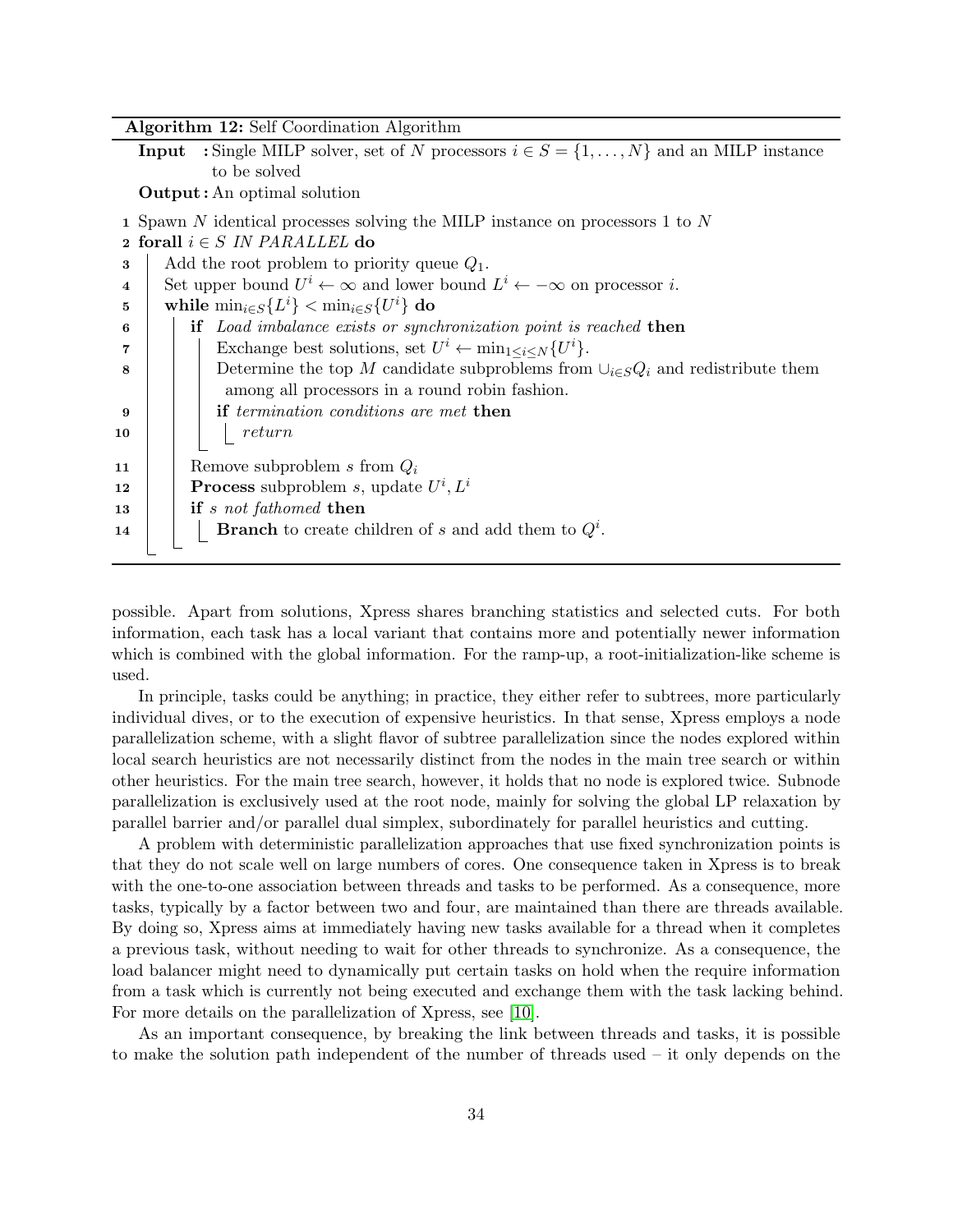maximum number of tasks that may exist at the same time. Moreover, the parallelization of Xpress is not only deterministic, but Xpress as a whole is also platform-independent, meaning that the solver takes the exact same solution path independent of whether the underlying machine is a Mac, Windows or Linux system and what brand of CPUs is used.

SYPHONY. SYMPHONY [\[74,](#page-46-2) [76,](#page-46-11) [72,](#page-46-12) [22\]](#page-43-10) was originally developed in the early 1990s as a framework that was intended to be customized by the addition of user-defined subroutines for generation of valid inequalities and other functionality (known today as callbacks). It did not initially have an execution mode as a generic MILP solver, but this capability was added later by leveraging libraries for I/O and generation of valid inequalities provided by the COIN-OR project [\[59\]](#page-45-13).

SYMPHONY was originally designed to run on distributed memory platforms and was later modified to run on shared-memory platforms. It is implemented mainly in pure C and in its distributed execution mode, it uses the message-passing protocol PVM for communication. Generally speaking, it employs a Master-Worker coordination mechanism with node-level parallelism (the unit of work is a single node), though it has a variety of execution modes, some of which enable sub-node parallelism and parallelize some auxiliary processes that involve knowledge sharing.

SYMPHONY's functionality is divided into five modules that are designed to execute independently in parallel or in various bundled combinations.

- *Master*: This module contains functions that perform problem initialization and  $I/O$ . The primary reason for a separate master module is fault-tolerance, as this module is not heavily tasked once the computation has begun.
- Tree Manager (TM): The TM controls the execution of the algorithm by maintaining a complete description of the search tree and deciding which candidate node should be chosen as the next to be processed at each step of the algorithm.
- *Node Processor* (NP): The NP modules perform basic node processing to calculate bounds and also perform the branching operation.
- Cut Generator: (CG): The CG modules generate valid inequalities used to strengthen the relaxations solved by the NP modules. Multiple CG modules can be executed in parallel in tandem with NP modules.
- Cut Pool (CP): The CP modules store previously generated inequalities and act as auxiliary cut generators. It is possible to have multiple cut pools for different parts of the tree and even to store locally valid inequalities in them.

It is possible to combine the modules in various ways, such as either

- combining the NP module with the CG module to obtain one single sequential module that performs both functions or
- combining the CP, TM, and Master modules into a single module maintaining all global information.

After processing each node and making a branching decision, the NP module queries the TM module as the what to do next: retain one of the child nodes just generated and continue "diving" or wait for a new node to be sent. This approach minimizes redundant computation by ensuring that all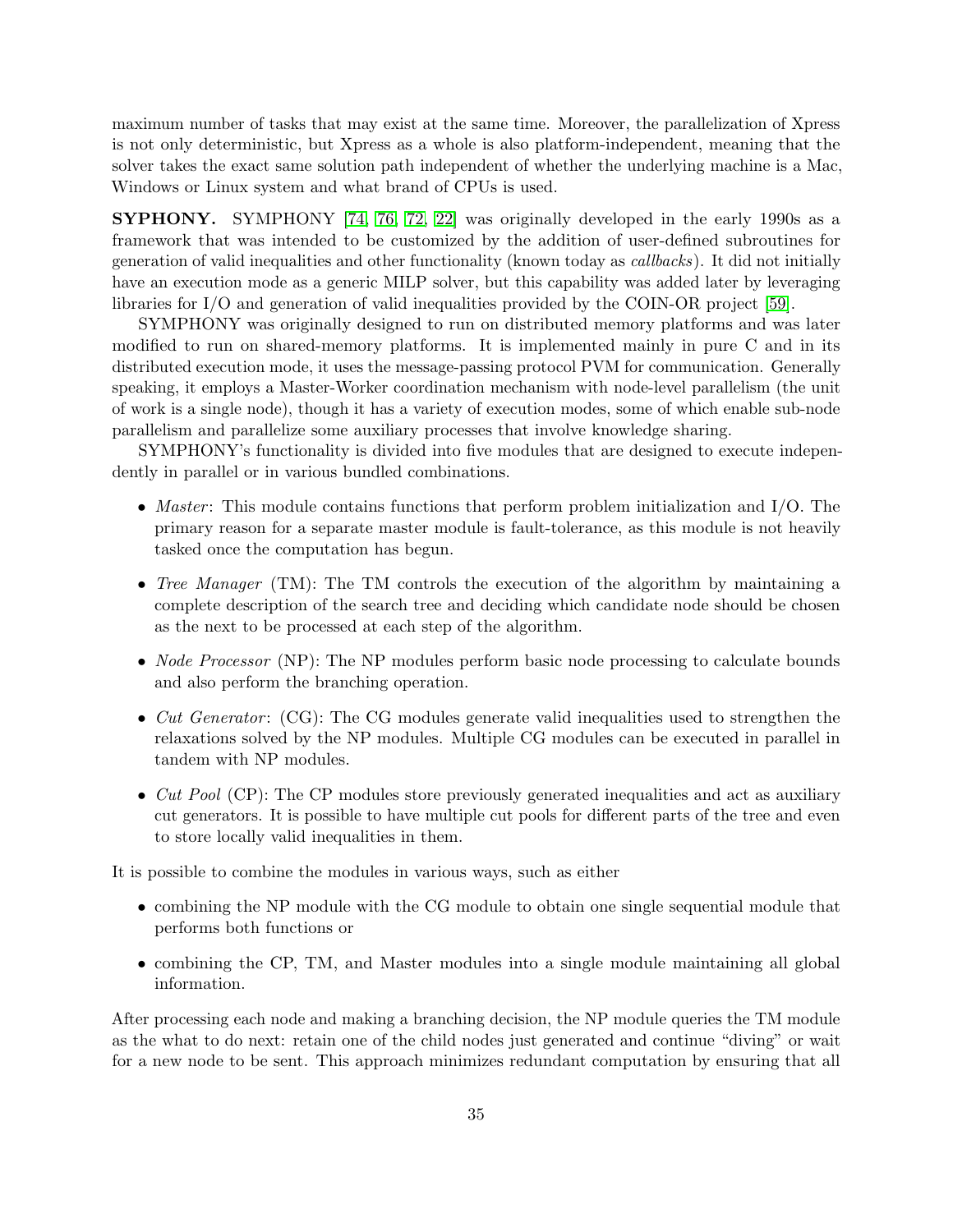NP modules are processing high-quality nodes, but increases communication overhead substantially. Scalability is limited by the TM's ability to handle incoming requests from the NP modules.

SYMPHONY's data structures are designed to ensure that all data that needs to be stored and communicated is represented as compactly as possible. All data in the tree is stored using a differencing scheme in which only the differences between a child node and parent node are stored. Descriptions of valid inequalities are only stored once and referred to elsewhere by index. In this way, parallel overhead is reduced as much as possible.

SYMPHONY also has a share memory parallel mode implemented using the OpenMP protocol to create a multi-threaded program that functions in roughly the same fashion as the distributed parallel version but with all communication through memory rather than over the network. The scalability issues with the shared memory version are similar to that of the distributed version.

SYMPHONY has been used to develop a number of custom solvers for combinatorial problems, such as the vehicle routing problem [\[71\]](#page-46-13).

Other Commercial Sovers. CPLEX [\[18\]](#page-42-3) and Gurobi [\[43\]](#page-44-3) are commercial solvers that also have parallel execution modes. However, not much public information is available on the approach to parallelization that these solvers take.

#### <span id="page-35-0"></span>4.2 Frameworks

BCP. BCP [\[54,](#page-45-14) [75\]](#page-46-14) is a framework for implementing parallel branch, cut, and price algorithms. It was initially developed as a re-implementation and generalization of SYMPHONY (which was also a framework at that time) in the C++ language using the more modern MPI message-passing protocol. It has extensive support for implementing column generation algorithms, whereas SYMPHONY's support for such algorithms was not developed. Its basic modular design is similar to that of SYMPHONY, however, and is described above. It employs the Master-Worker coordination scheme with node parallelism in a fashion similar to SYMPHONY, with a complete description of the tree maintained centrally and all decisions about search order made centrally. Its limitations from a scalability standpoint are also similar to SYMPHONY's.

CHiPPS. CHiPPS [\[99,](#page-48-10) [100,](#page-48-11) [101,](#page-48-7) [103,](#page-48-2) [102\]](#page-48-8) is a generic framework for performing parallel tree search, but with particular support for branch-and-bound based algorithms for optimization. CHiPPS is implemented in C++ and uses MPI as a communications protocol. The coordination mechanism is a Master-Hub-Worker scheme with subtree parallelism. The unit of work performed by a Worker is the exploration of an entire subtree until some specific criteria are met (time limit, node limit, etc.). These criteria can be dynamically adjusted to limit overhead.

The base layer of CHiPPS is ALPS, which is an abstract implementation of parallel tree search. To develop an algorithm using ALPS, the user must provide implementations of the node processing method and the branching method of the tree search algorithm to be implemented, as well as providing classes for storing descriptions of the problem data and the data required to describe a node in the search tree.

ALPS is optimized for "data-intensive" tree search algorithms in which the amount of data required to describe a single subproblem in the search tree may be large and in which additional types of knowledge also might be shared. ALPS has an extensible mechanism for defining new types of knowledge and a general mechanism for storing such knowledge in auxiliary pools and sharing it between processors. Each processor has a knowledge broker responsible for routing all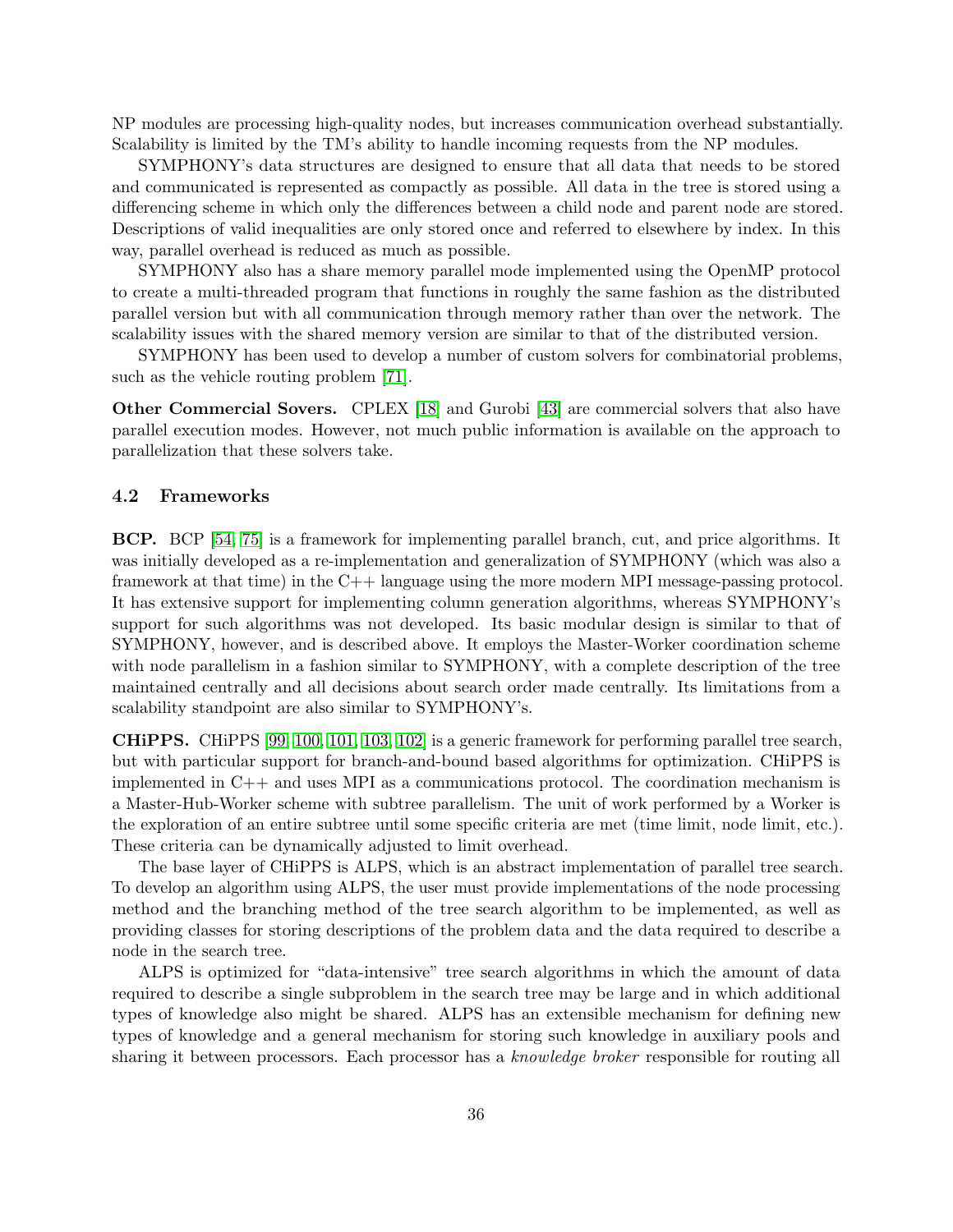communication. All that's required to convert a sequential algorithm to a parallel one is to replace the serial knowledge broker with the parallel one. No other part of the implementation depends on the communication protocol or even whether the algorithm is to executed in parallel.

The BiCePs layer, built on top of ALPS, provides support for implementing relaxation-based branch-and-bound algorithms for solving optimization problems. It provides an abstract notion of modeling "objects," collections of which can be used to describe subproblems. Subtrees, in turn, are described using a compact differencing scheme in which nodes are described in terms of differences between parent and child.

CHiPPS employs a unique load balancing scheme in which entire subtrees are shifted directly from one worker to another to balance the load instead of individual nodes. A subtree can be seen as a collection of related nodes, which can be stored more efficiently if kept together as a single unit. By load balancing in this way, we hope to minimize both communication overhead and storage overhead. The overall mechanism is a hierarchical coordination scheme with several static balancing options; sender-initiated balancing (if necessary); and periodic intra- and inter-cluster dynamic load balancing, as described earlier in Algorithms [9–](#page-30-1)[11.](#page-32-0)

CHiPPS has been used to develop three MILP solvers to date: DIP, BLIS (the third layer of the CHiPPS hierarchy), and DisCO (a generalization of BLIS to support solution of mixed integer conic optimization problems). It has also been to develop MibS, a solver for mixed integer bilevel optimization problems.

UG. The core idea behind UG was to make it possible to utilize a powerful state-of-the-art MILP solver as the underlying sequential solver while still achieving good parallel performance. Development was started in 2001 using a general parallel branch-and-bound software framework PUBB2 [\[84\]](#page-47-11). After recognizing how difficult it is to use a powerful black-box solver with a general parallel branch-and-bound framework in order to improve overall solver performance, development was begun on ParaLEX [\[83\]](#page-47-10), which was specialized for the CPLEX solver on a distributed memory computing environment. ParaLEX was redesigned in 2008 [\[82\]](#page-47-12), after which the idea to have a general software framework to exploit state-of-the-art MILP solvers was conceived.

Ubiquity Generator(UG) framework [\[86,](#page-47-3) [92\]](#page-47-4) is a generic framework to parallelize an existing state-of-the-art branch-and-bound based solver, which is referred to as the base solver, from "outside." UG is composed of a collection of base  $C++$  classes, which define interfaces that can be customized for any base solvers (MILP/MINLP solvers) and allow descriptions of subproblems and solutions to translated into a solver independent form. Additionally, there are base classes that define interfaces for different message-passing protocols. Implementations of ramp-up, dynamic load balancing, and check-pointing and restarting mechanisms are available as a generic functionality. The branch-andbound tree is maintained as a collection of subtrees by the base solvers, while UG only extracts and manages a small number of subproblems (typically represented by variable bound changes) from the base solvers for load balancing.

The basic concept of UG is thus to abstract from a base solver and parallelization library and to provide a framework that can be used, in principle, to parallelize any powerful state-of-the-art base solver on any computational environment (shared or distributed memory, multithreading or massively parallel). For a particular base solver, only the interface to UG in form of specializations of base classes, as provided by UG, needs to be implemented. Similarly, for a particular parallelization library (e.g., MPI), a specialization of an abstract UG class is necessary.

The message-passing functions used in UG are limited as much as possible and are wrapped within the base class. Therefore, adding support for an additional parallelization library should be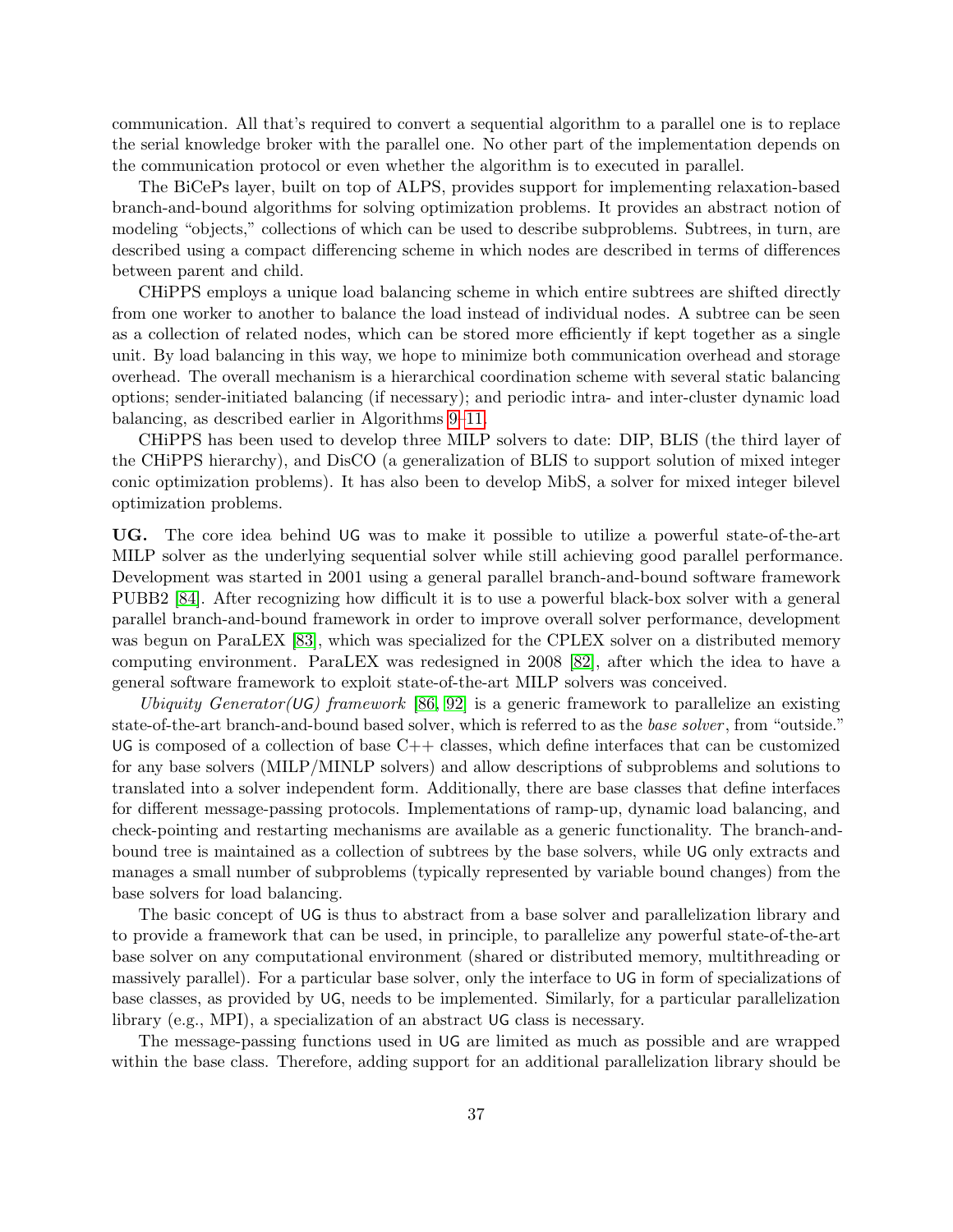easy. The most used libraries for implementing distributed parallel programs are MPI (Message Passing Interface) implementations. The virtual functions in the base class provided by UG can be mapped straightforward onto corresponding MPI functions. Pthreads is a popular library that is used to make multi-threaded programs and the UG specialization for Pthreads uses a simple message queue implementation, which has been developed as a part of UG code.

From the UG framework point of view, a particular instantiated parallel solver is referred to as

#### ug [a specific solver name, a specific parallelization library name].

Here, the specific parallelization library is used to realize the message-passing based communications. Solvers have been developed for the non-commercial SCIP solver (ParaSCIP  $(= \text{ug } [SCIP, MPI])$ , FiberSCIP (= ug [SCIP, Pthreads]) and the commercial Xpress solver (ParaXpress (= ug [Xpress, MPI]), FiberXpress ( $=$  ug [Xpress, Pthreads]). UG has also been used to parallelize the PIP-SBB solver for two-stage stochastic programming problem (ug [PIPS-SBB,MPI]).

UG employs a Supervisor-Worker coordination mechanism with subtree-level parallelism (the unit of work is a subtree). One of the most important characteristics of UG is that it makes algorithmic changes to that of the base solver, such as multiple presolving and performs very adaptive algorithms, such as racing ramp-up. These features make an instantiated parallel solver difficult to measure its performance. However, from solvability point of view, instantiated parallel solvers are one of the most successful ones. ParaSCIP successfully solved 14 previously unsolved instances from MIPLIB2003 and MIPLIB2010 as of writing this document.

UG has been developed mainly in concert with SCIP. Therefore, ug [SCIP,\*] is the most mature and ug [SCIP,\*] has user-customizable libraries. By using these libraries with the plug-in architecture of SCIP, a customized parallel solver can be developed with minimal effort. One of the successful results of using this development mechanism is the SCIP-Jack solver for Steiner Tree Problems and its variants. ug [SCIP-Jack, MPI] solved three open instances from the SteinLib[\[89\]](#page-47-13) benchmark set. The largest-scale computation conducted with ParaSCIP is up to 80,000 cores on TITAN at Oak Ridge National Laboratory[\[81\]](#page-47-14).

PEBBL. The development of the Parallel Enumeration and Branch-and-Bound Library (PEBBL) [\[28\]](#page-43-11) was sponsored by Sandia National Laboratories and has been on-going for close to two decades. Its purpose was to support the solution of optimization problems arising in applications of interest to that laboratory. The PEBBL project itself resulted from the splitting of the parallel MILP solver PICO into an abstract framework for implementing parallel branch-and-bound algorithms and the parts of PICO specific to the solution of MILPs. PICO is now an application layer built on top of the base layer PEBBL. PEBBL uses a multiple-master-worker coordination mechanism with a sophisticated load-balancing scheme described in detail in [\[28\]](#page-43-11) to achieving scalability.

## <span id="page-37-0"></span>5 Performance Measurement

Performance measurement presents exceedingly difficult challenges when it comes to parallel MILP solvers. As we mentioned in Section [3.1.1,](#page-9-0) performance of parallel MILP solvers is often assessed by measuring the amount of *parallel overhead* introduced by the parallelization scheme. The direct measurement of such overhead is problematic, so parallel overhead is often measured indirectly. The most common way of doing this involves measuring the *efficiency*, which is an intuitive and simple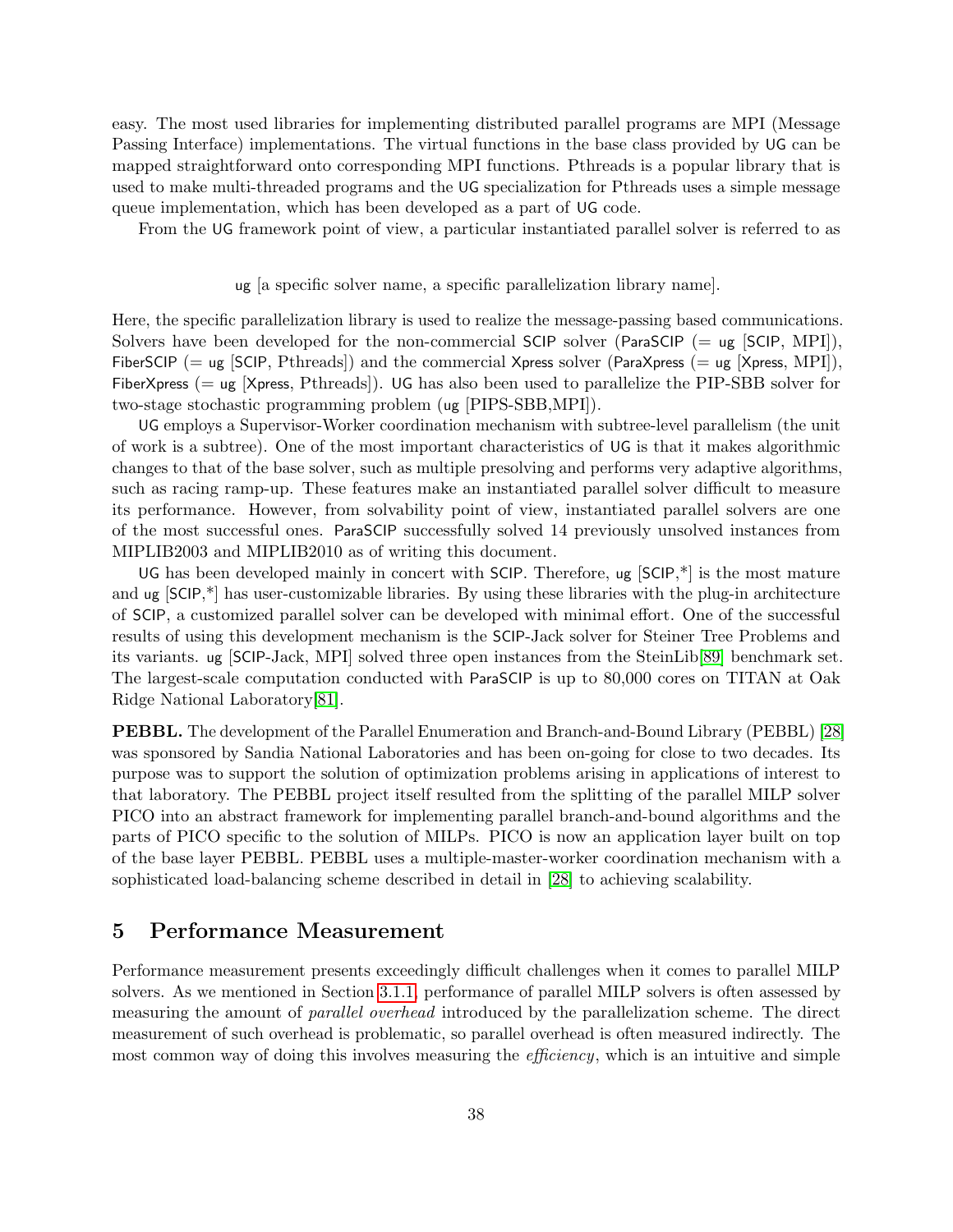measure that focuses on the effect of using more cores, assumed to be the bottleneck resource, to perform a fixed computational task (e.g., solve a given optimization problem). The efficiency of a parallel program running on N processors is

$$
E_N := (T_0/T_N)/N,
$$

with  $T_0$  being the sequential running time and  $T_N$  being the parallel running time with N threads. Generally speaking, the efficiency attempts to measure the fraction of work done by the parallel algorithm that could be considered "useful." An algorithm that scales perfectly on a given system would have an efficiency of  $E<sub>N</sub> = 1$  for all N. A related measure is the speed-up, which is simply

$$
S_N:=NE_N.
$$

Although this way of measuring performance seems reasonable, one faces many problems with it in practice. We outline these problems in the sections below before discussion alternatives.

#### 5.1 Performance Variability

Sequential Algorithms. Modern MILP solvers employ complex algorithms. Many algorithmic decisions are made heuristically, such as, e.g., when and how often primal heuristics are called, what disjunction to select for branching, or how many cutting planes should be generated/added. Furthermore, the results of certain operations are not necessarily unique. For example, the root LP might have several different optimal solutions and which one is selected will be influenced by the breaking of ties during algorithmic decision-making. How these ties are broken may end up being determined by any number of factors, including details of the hardware on which the algorithm is run. Small differences in algorithm parameters, how ties are broken, and other details, can result in enormous variations in the course of the algorithm. The tree generated by the algorithm, even when the algorithm itself is deterministic for a given input, might vary greatly in both structure and size, depending on such things as the order of constraints or variables in the model or slight numerical differences introduced by different CPU types.

Some instances are more vulnerable to variation than others. One way to test whether a particular instances is prone to performance variability in regard to a particular solver, is to solve instances multiple times, each with a different permutation of the rows and columns of the constraint matrix (and associated other input data). Such permutations create a problem that is mathematically equivalent to the original one, but for which the running time of a given algorithm might vary dramatically (see, e.g., [\[20,](#page-43-12) [51\]](#page-45-8)).

The computer architecture might have an influence also. As mentioned different CPUs might introduce slight numerical differences. NUMA architectures where the assignment of processes to cores is done by the operating system can easily have performance variations of 10%. In general, when doing benchmarking it is useful to bind processes to cores if possible to limit such variation.

To complicate matters, modern CPUs may change their clock frequency depending on the number of cores currently employed. A CPU might run much faster single-threaded and otherwise empty then it does when all cores are fully loaded. Switching this behavior off decreases variability, but on the other hand, real world performance might be quite different.

As result of all this performance variability, the number of instances that one would need to include in a test set and the number of experiments one would need to do in order to ensure that an observed, e.g., 5%, performance increase is actually statistically significant is rather high [\[4\]](#page-41-4).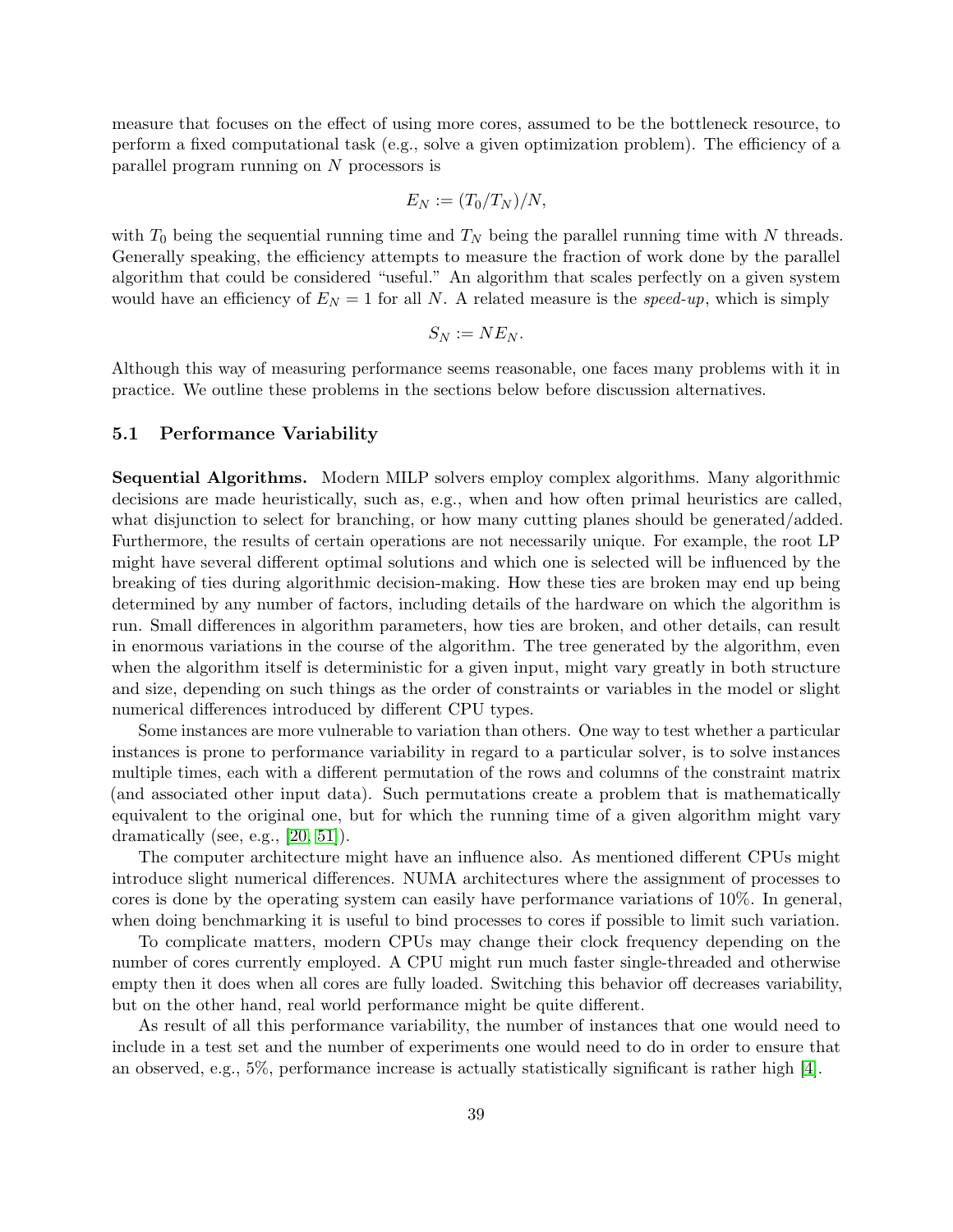**Parallel Algorithms.** On top of the issues noted above, when an algorithm is executed in parallel, additional sources of variability are introduced, including possible non-determinism of the algorithm itself, due to the unpredictability of the order in which operations occur. As we mentioned in Section [3.2.7,](#page-19-0) it is usually possible to implement parallel algorithms in a deterministic mode. However, this will inevitably worsen performance, due to the required introduction of synchronization points, and if the goal is to assess the non-deterministic variant of the algorithm, then enforcing determinism does not make sense. Due to timing issues and the reasons mentioned above, the number of branch-and-bound nodes generated to solve a particular instance might vary strongly depending on the number of cores used (see [\[52\]](#page-45-6) for more details).

Measuring Running Time. Finally, we briefly mention that the measurement of running time is itself problematic in the case of a parallel algorithm. In the sequential case, one typically measures the running time of an algorithm not using wall-clock time (the actual real time elapsed), but rather the amount of CPU time taken by the process. The CPU time and the wall-clock time can differ if other processes are running on the computer, which they often are, especially if testing is done on a platform shared with others. In the parallel case, however, one needs to rely on wall-clock time measurement because the running time must include idle time, which may not be properly measured if one only includes CPU time. It is the total elapsed running time of the parallel algorithm that matters, but as we have already noted, wall clock time measurements are inherently more variable due to the possible influence of external processes and other extraneous factors.

#### 5.2 Comparisons

It is typical in the literature to compare alternative algorithms for solving the same problem on the basis of some objective measures of performance and this is a primary reason for measuring such performance. We have so far motivated why performance measurement is problematic due to inherent variability. This is a general phenomenon that affects all parallel algorithms. In the case of comparing parallel MILP solvers, however, there are additional problematic factors. In general, the main goal of algorithmic research in MILP solvers is to reduce the number of branch-and-bound nodes required to solve an instance. At present, it is not unusual for an instance to be solved in the root node or within less than a few hundred nodes. Unfortunately, as we mentioned earlier, reductions in the size of the search tree have a negative impact on scalability. This means that differences in the underlying sequential algorithm can impact our assessment of scalability of the parallel algorithms, although these differences may be tangential to the differences we are actually attempting to observe (differences due to the approach to parallelization). In the extreme, one could imagine comparing a parallel algorithm employing an underlying sequential solver capable of solving most instances in a given benchmark set by enumerating only a handful of nodes against one that requires thousands of nodes. The former parallel algorithm will likely be more effective (faster) overall, while the latter is more likely to be scalable. Separating the effects of the underlying sequential solver from the approach taken by parallel algorithm itself is difficult at best. This is further highlighted by difficulties encountered in selecting a proper test set.

#### 5.3 Instance Selection

Due to well-established data formats collections of widely used data-sets, e.g. the MIPLIB2010[\[51\]](#page-45-8), are available and are generally recommended to be used for comparisons. However, it is important to realize that properties of individual instances can limit the scalability that it will be possible to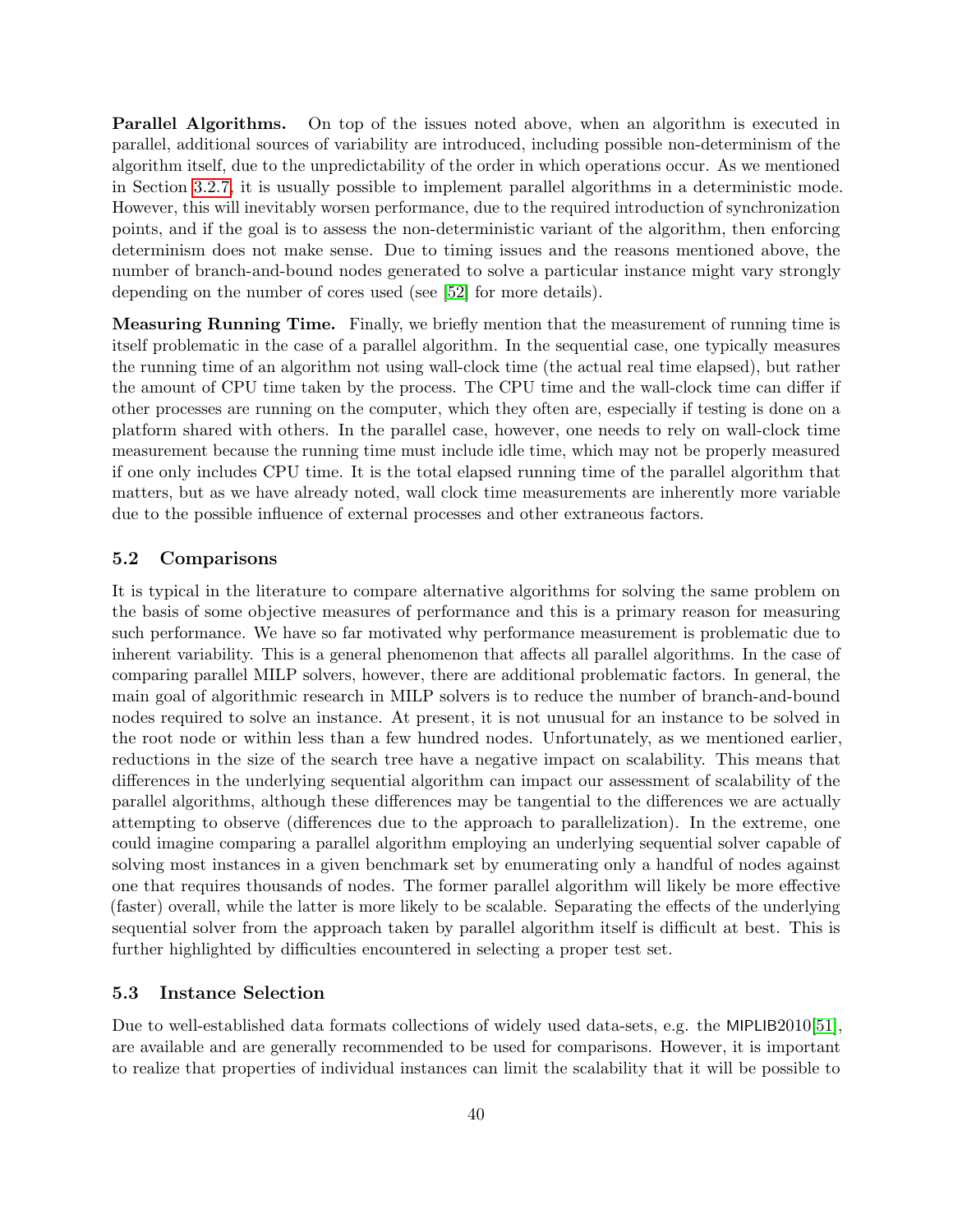achieve, independent of a given solver's approach to parallelization. Instances that can be solved by most solvers in a small number of nodes or for which the LP relaxation in the root node is extremely difficult to solve will not scale with any current solver. It is therefore important to select instances that are suitable for parallel testing.

- Instances should produce a tree suitably large and broad enough that parallelization is both necessary and effective. Unfortunately, this property depends very much on the effectiveness of the underlying sequential solver. An instance may be suitable in this regard with respect to one solver and not with respect to another. In addition, the size of the tree is not fixed and may vary based on random factors, as noted above.
- If one wants to use efficiency as a performance measure, it is important that instances be solvable with one processor (or at least a small number of processors), since this is used as a baseline for assessing the amount of parallel overhead. Unfortunately, instances that can be solved in a reasonable amount of time on a single processor may not be difficult enough with a large number of processors to be interesting and may not be suitable with respect to the first criteria.

This makes standard benchmark sets only partly useful to test parallel performance, at least as far as we limit ourselves to parallelizing the tree search itself. Naturally, subnode parallelism could be employed in the case of small trees, but this approach has so far not been pursued very vigorously.

It should be noted that the performance of a solver on any single instances has very little meaning. After the release of MIPLIB 2010 the overall geometric mean performance of CPLEX, Gurobi, and XPRESS was nearly equal, while the performance on individual instances varied by a factor of up to 1,500.

#### 5.4 Alternative Performance Measures

Although efficiency is the most commonly employed measure of performance, we have motivated above why it might be slightly problematic in the case of measuring the performance of parallel MILP solvers. [\[52\]](#page-45-6) suggest alternative measures based on separation of the overall running time into two factors: the number of search tree nodes required to be processed (the size of the search tree) and the throughput rate (the number of search tree nodes processed per second per core). Variation in the former can be mainly attributed to the performance of redundant work due to differences in the search order and a possible lack of global knowledge of the upper bound. Variation in the latter is mainly due to other sources of overhead, such as idle time. Whereas the former measure is subject to the effects of algorithmic variabilities described earlier, the latter is not. If both the size of the tree and the throughput rate remain constant as the number of cores is increased, then the result will be an efficiency of one (ideal). Otherwise, either the size of the tree must have increased (i.e., redundant work is being performed) or the throughput rate has dropped due to increased overhead. By considering these two kinds of statistics together, along with any other fine-grained measurements we can obtain (direct measurement of various sources of overhead, such as idle time from blocking), we obtain a more nuanced picture of performance.

Overall it can be said that benchmarking parallel MILP solvers is a very difficult topic. To get meaningful results, one needs well-defined settings, a large number of suitable instances, the ability to execute a large number of experiments, and a clear understanding regarding the factors influencing the results.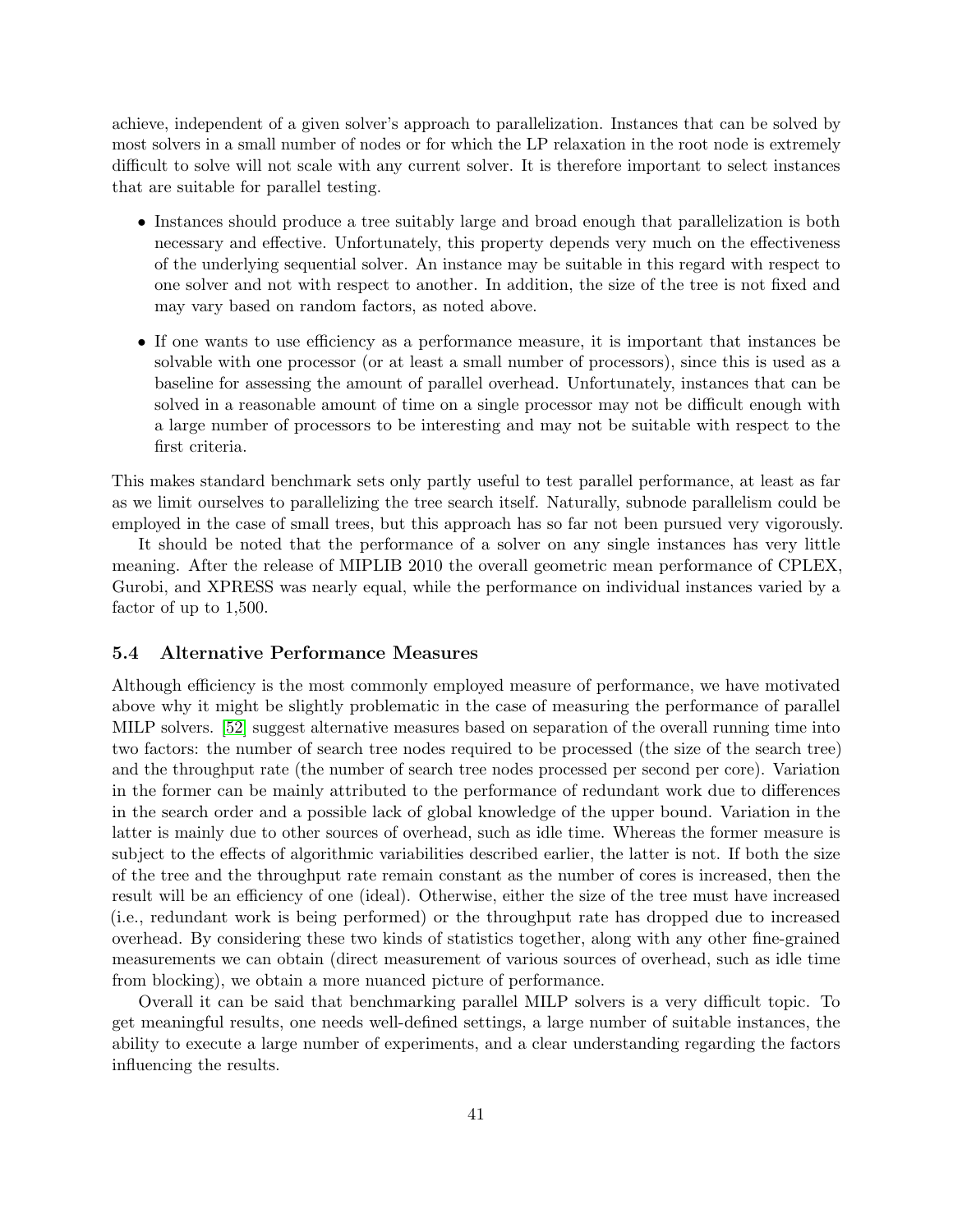#### 5.5 Summary Measures

Finally, we mention that a few guidelines have been established regarding how to summarize performance over an entire benchmark set. If the results over several instances are to be combined, it has been observed that it is better done using the geometric mean or the shifted geometric mean, as opposed to the arithmetic mean. Experience has shown that the latter is often dominated by a few instances in a given test set. When comparing two or more solvers special care has to be given to the question of how to deal with instances that can be solved by only a subset of the solvers. Choosing the time limit will have an substantial impact on the overall result. The same applies to the difficult question how deal with wrong results in a useful way. On the other hand, only selecting those instances for comparison which can be solved by all solvers is certainly a disadvantage to those solvers that are superior in this regard. Alternatives to single summary statistics, such as performance profiles [\[25\]](#page-43-13), should also be considered.

## <span id="page-41-0"></span>6 Concluding Remarks

In this article, we have provided an overview of the main challenges involved in parallelizing solution methods for MILP solvers. We have also surveyed the current state-of-the-art in terms of available software implementations. Although tremendous effort has been directed towards the development of scalable parallel algorithms, the tension between scalability and overall effectiveness is ever-present and strategies for parallelization must constantly evolve in order to effectively exploit improvements in sequential solvers. Replicating the algorithmic schemes of sequential solvers in parallel continues to pose significant challenges. Nevertheless, substantial progress has been observed and more is expected as technology continues to evolve. New frontiers, such as the exploitation of GPUs, will continue to pose interesting research questions for years to come.

## Acknowledgements

This work has been supported by the Research Campus Modal Mathematical Optimization and Data Analysis Laboratories funded by the Federal Ministry of Education and Research (BMBF Grant 05M14ZAM) and by the DFG SFB/Transregio 154 and by Lehigh University. All responsibility for the content of this publication is assumed by the authors.

### References

- <span id="page-41-3"></span>[1] Achterberg, T.: Conflict analysis in mixed integer programming. Discrete Optimization 4(1), 4–20 (2007). Special issue: Mixed Integer Programming
- <span id="page-41-2"></span>[2] Achterberg, T., Bixby, R.E., Gu, Z., Rothberg, E., Weninger, D.: Presolve reductions in mixed integer programming. ZIB-Report 16-44, Zuse Institute Berlin, Takustr.7, 14195 Berlin (2016)
- <span id="page-41-1"></span>[3] Achterberg, T., Koch, T., Martin, A.: MIPLIB 2003. ORL 34(4), 1–12 (2006)
- <span id="page-41-4"></span>[4] Achterberg, T., Wunderling, R.: Mixed integer programming: Analyzing 12 years of progress. In: M. Jünger, G. Reinelt (eds.) Facets of Combinatorial Optimization: Festschrift for Martin Grötschel, pp. 449–481. Springer Berlin Heidelberg (2013)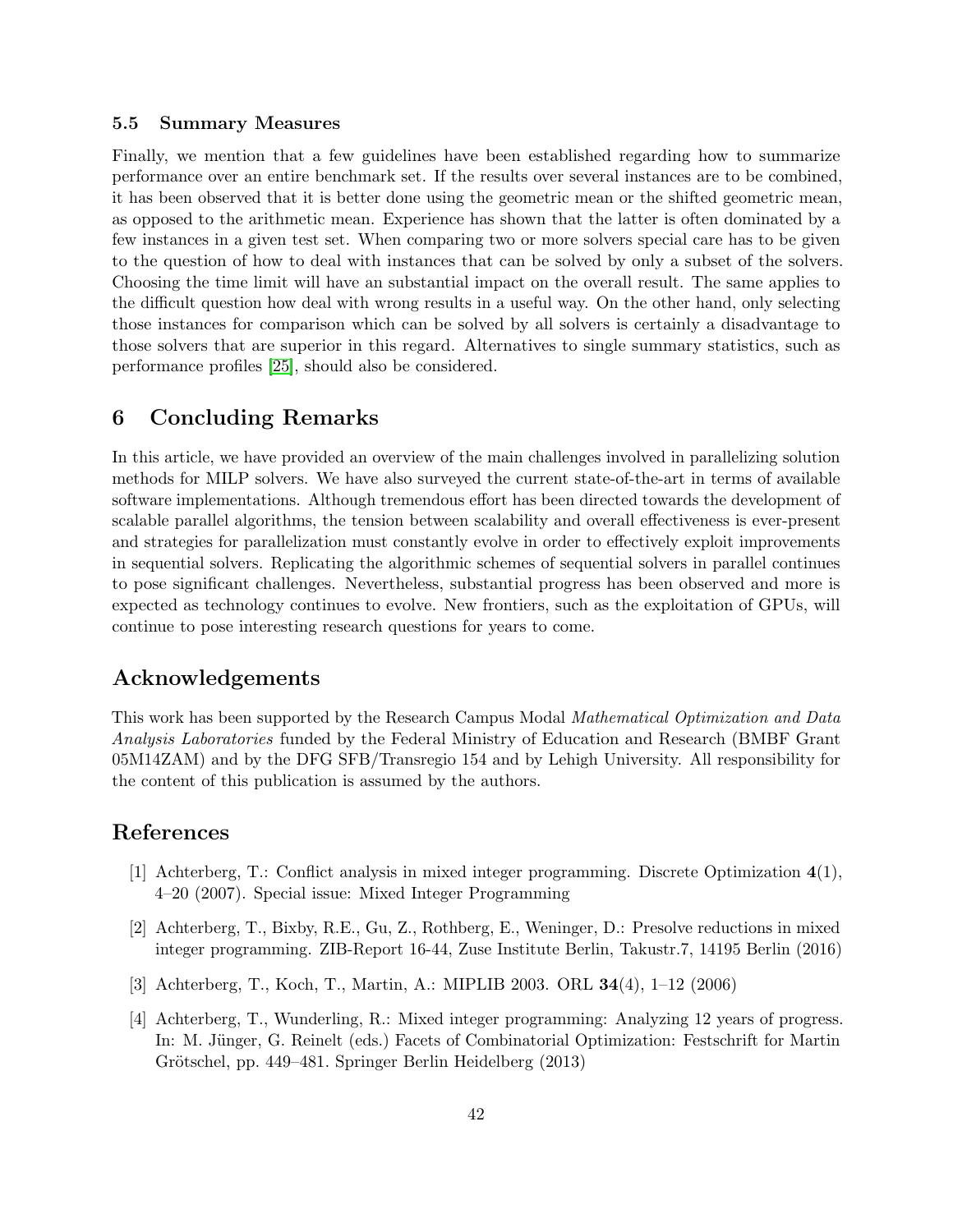- <span id="page-42-11"></span>[5] Alba, E., Almeida, F., Blesa, M., Cabeza, J., Cotta, C., Díaz, M., Dorta, I., Gabarró, J., León, C., Luna, J., Moreno, L., Pablos, C., Petit, J., Rojas, A., Xhafa, F.: Mallba: A library of skeletons for combinatorial optimisation. In: B. Monien, R. Feldmann (eds.) Euro-Par 2002 Parallel Processing: 8th International Euro-Par Conference Paderborn, Germany, August 27–30, 2002 Proceedings, pp. 927–932. Springer Berlin Heidelberg (2002). DOI  $10.1007/3-540-45706-2$  132
- <span id="page-42-4"></span>[6] Barney, B.: Introduction to Parallel Computing. [https://computing.llnl.gov/tutorials/](https://computing.llnl.gov/tutorials/parallel_comp/) [parallel\\_comp/](https://computing.llnl.gov/tutorials/parallel_comp/)
- <span id="page-42-9"></span>[7] Bénichou, M., Cung, V.D., Dowaji, S., Cun, B.L., Mautor, T., Roucairol, C.: Building a parallel branch and bound library. In: Solving Combinatorial Optimization Problems in Parallel, Lecture Notes in Computer Science 1054, pp. 201–231. Springer, Berlin (1996)
- <span id="page-42-0"></span>[8] Berthold, T.: Primal heuristics for mixed integer programs. Diploma thesis, Technische Universität Berlin (2006)
- <span id="page-42-2"></span>[9] Berthold, T.: Heuristic algorithms in global MINLP solvers. Ph.D. thesis, Technische Universität Berlin (2014)
- <span id="page-42-13"></span>[10] Berthold, T., Farmer, J., Heinz, S., Perregaard, M.: Parallelization of the FICO Xpress-Optimizer. In: G.M. Greuel, T. Koch, P. Paule, A. Sommese (eds.) Mathematical Software – ICMS 2016, pp. 251–258. Springer International Publishing (2016). DOI 10.1007/978-3-319-42432-3 31
- <span id="page-42-1"></span>[11] Berthold, T., Salvagnin, D.: Cloud branching. In: C. Gomes, M. Sellmann (eds.) Integration of AI and OR Techniques in Constraint Programming for Combinatorial Optimization Problems, Lecture Notes in Computer Science, vol. 7874, pp. 28–43. Springer Berlin Heidelberg (2013)
- <span id="page-42-10"></span>[12] Brüngger, A., Marzetta, A., Fukuda, K., Nievergelt, J.: The parallel search bench ZRAM and its applications. Annals of Operations Research  $90(0)$ , 45–63 (1999). DOI 10.1023/A: 1018972901171
- <span id="page-42-12"></span>[13] Bulut, A., Ralphs, T.K.: Disco version 0.95 (2017). DOI 10.5281/zenodo.237107
- <span id="page-42-7"></span>[14] Bussieck, M.R., Ferris, M.C., Meeraus, A.: Grid-enabled optimization with GAMS. IJoC 21(3), 349–362 (2009). DOI 10.1287/ijoc.1090.0340
- <span id="page-42-6"></span>[15] Carvajal, R., Ahmed, S., Nemhauser, G., Furman, K., Goel, V., Shao, Y.: Using diversification, communication and parallelism to solve mixed-integer linear programs. Operations Research Letters 42(2), 186–189 (2014). DOI 10.1016/j.orl.2013.12.012
- <span id="page-42-8"></span>[16] Chen, Q., Ferris, M.C., Linderoth, J.: Fatcop 2.0: Advanced features in an opportunistic mixed integer programming solver. Annals of Operations Research 103(1), 17–32 (2001). DOI 10.1023/A:1012982400848. URL <http://dx.doi.org/10.1023/A:1012982400848>
- <span id="page-42-5"></span>[17] Cornuéjols, G., Karamanov, M., Li, Y.: Early estimates of the size of branch-and-bound trees. INFORMS J. on Computing 18(1), 86–96 (2006). DOI 10.1287/ijoc.1040.0107
- <span id="page-42-3"></span>[18] IBM ILOG CPLEX Optimizer. [http://www-01.ibm.com/software/integration/](http://www-01.ibm.com/software/integration/optimization/cplex-optimizer/) [optimization/cplex-optimizer/](http://www-01.ibm.com/software/integration/optimization/cplex-optimizer/)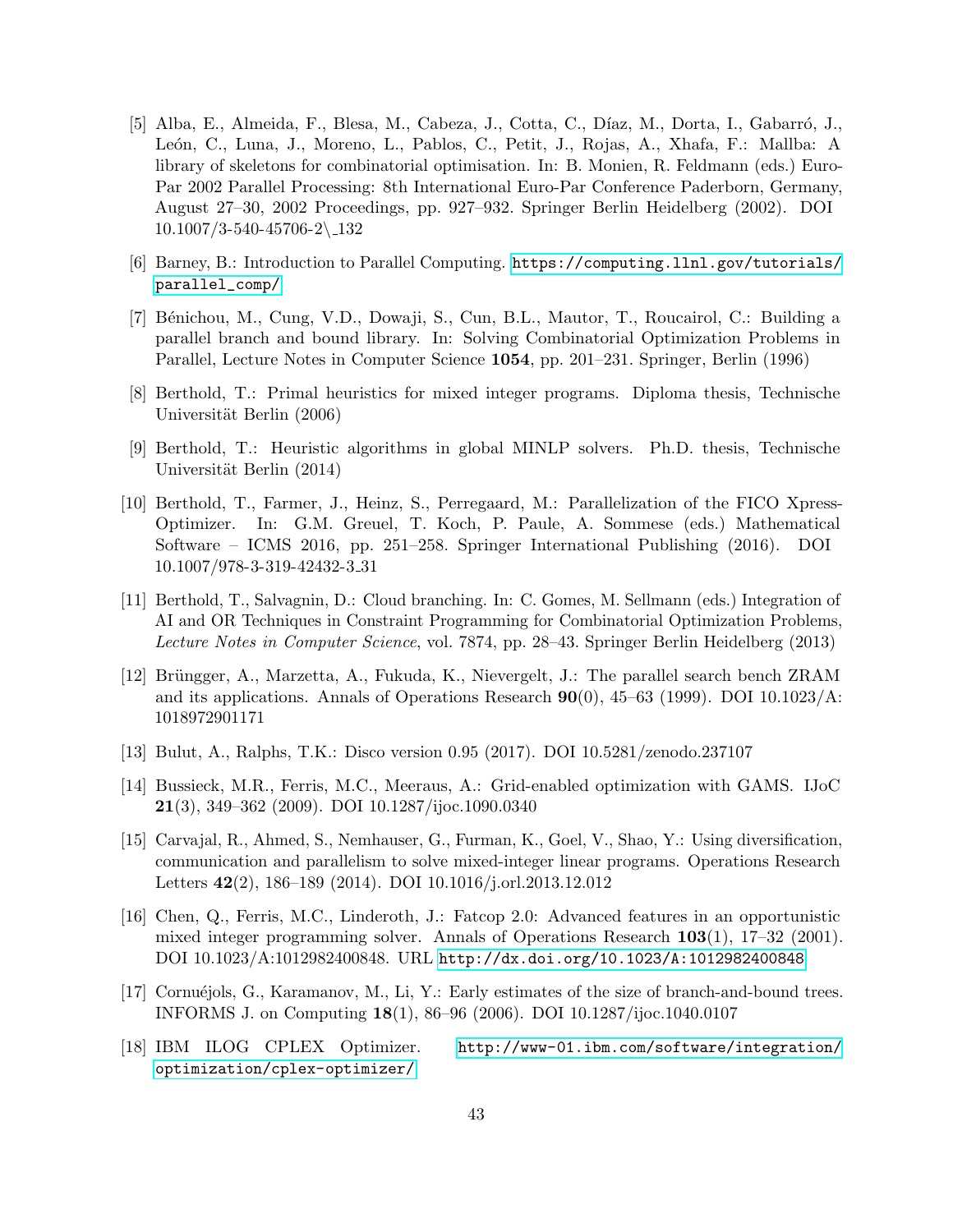- <span id="page-43-3"></span>[19] Crainic, T., Le Cun, B., Roucairol, C.: Parallel branch-and-bound algorithms. In: E. Talbi (ed.) Parallel Combinatorial Optimization, pp. 1–28. Wiley, New York (2006)
- <span id="page-43-12"></span>[20] Danna, E.: Performance variability in mixed integer programming (2008). Presentation, Workshop on Mixed Integer Programming (MIP 2008), Columbia University, New York. <http://coral.ie.lehigh.edu/~jeff/mip-2008/talks/danna.pdf>
- <span id="page-43-4"></span>[21] Dantzig, G.B., Wolfe, P.: Decomposition principle for linear programs. Operations Research 8(1), 101–111 (1960)
- <span id="page-43-10"></span>[22] DeNegre, S., Ralphs, T.K.: A branch-and-cut algorithm for bilevel integer programming. In: Proceedings of the Eleventh INFORMS Computing Society Meeting, pp. 65–78 (2009). DOI 10.1007/978-0-387-88843-9\ 4. URL [http://coral.ie.lehigh.edu/~ted/files/papers/](http://coral.ie.lehigh.edu/~ted/files/papers/BILEVEL08.pdf) [BILEVEL08.pdf](http://coral.ie.lehigh.edu/~ted/files/papers/BILEVEL08.pdf)
- <span id="page-43-6"></span>[23] Dinan, J., Olivier, S., Sabin, G., Prins, J., Sadayappan, P., Tseng, C.W.: Dynamic load balancing of unbalanced computations using message passing. In: 2007 IEEE International Parallel and Distributed Processing Symposium, pp. 1–8 (2007). DOI 10.1109/IPDPS.2007. 370581
- <span id="page-43-9"></span>[24] Djerrah, A., Cun, B.L., Cung, V.D., Roucairol, C.: Bob++: Framework for solving optimization problems with branch-and-bound methods. In: 2006 15th IEEE International Conference on High Performance Distributed Computing, pp. 369–370 (2006). DOI 10.1109/HPDC.2006.1652188
- <span id="page-43-13"></span>[25] Dolan, E.D., Moré, J.J.: Benchmarking optimization software with performance profiles. Mathematical Programming 91(2), 201–213 (2002). DOI 10.1007/s101070100263. URL <http://dx.doi.org/10.1007/s101070100263>
- <span id="page-43-7"></span>[26] Eckstein, J.: Control strategies for parallel mixed integer branch and bound. In: Proceedings of the 1994 conference on Supercomputing, pp. 41–48. IEEE Computer Society Press (1994)
- <span id="page-43-8"></span>[27] Eckstein, J.: Distributed versus centralized storage and control for parallel branch and bound: Mixed integer programming on the CM-5. Comput. Optim. Appl. 7(2), 199–220 (1997). URL <http://dx.doi.org/10.1023/A:1008699010646>
- <span id="page-43-11"></span>[28] Eckstein, J., Hart, W.E., Phillips, C.A.: Pebbl: an object-oriented framework for scalable parallel branch and bound. Mathematical Programming Computation 7(4), 429–469 (2015). DOI 10.1007/s12532-015-0087-1. URL <http://dx.doi.org/10.1007/s12532-015-0087-1>
- <span id="page-43-5"></span>[29] Eckstein, J., Phillips, C.A., Hart, W.E.: PEBBL 1.0 user guide (2007)
- <span id="page-43-2"></span>[30] Eikland, K., Notebaert, P.: lp solve 5.5.2. <http://lpsolve.sourceforge.net>
- <span id="page-43-1"></span>[31] FICO Xpress-Optimizer. [http://www.fico.com/en/Products/DMTools/xpress-overview/](http://www.fico.com/en/Products/DMTools/xpress-overview/Pages/Xpress-Optimizer.aspx) [Pages/Xpress-Optimizer.aspx](http://www.fico.com/en/Products/DMTools/xpress-overview/Pages/Xpress-Optimizer.aspx)
- <span id="page-43-0"></span>[32] Fischetti, M., Lodi, A.: Heuristics in mixed integer programming. In: J.J. Cochran, L.A. Cox, P. Keskinocak, J.P. Kharoufeh, J.C. Smith (eds.) Wiley Encyclopedia of Operations Research and Management Science. John Wiley & Sons, Inc. (2010). Online publication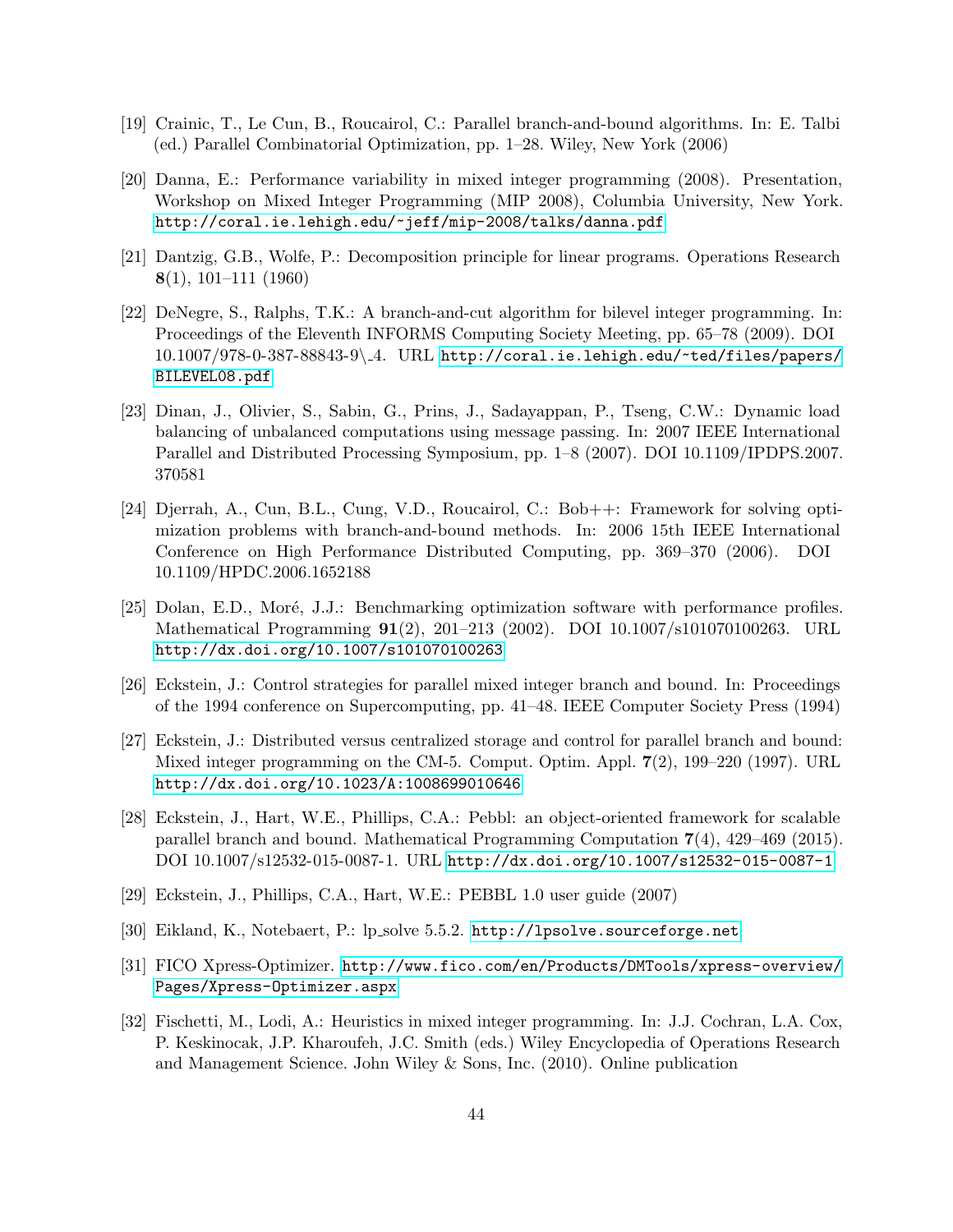- <span id="page-44-11"></span>[33] Fischetti, M., Lodi, A., Monaci, M., Salvagnin, D., Tramontani, A.: Improving branch-and-cut performance by random sampling. Mathematical Programming Computation 8(1), 113–132 (2016)
- <span id="page-44-12"></span>[34] Fischetti, M., Monaci, M., Salvagnin, D.: Self-splitting of workload in parallel computation. In: H. Simonis (ed.) Integration of AI and OR Techniques in Constraint Programming: 11th International Conference, CPAIOR 2014. Proceedings, pp. 394–404. Springer International Publishing (2014). DOI 10.1007/978-3-319-07046-9\ 28
- <span id="page-44-4"></span>[35] Forrest, J.: CBC MIP solver. <http://www.coin-or.org/Cbc>
- <span id="page-44-5"></span>[36] Fourer, R.: Linear programming: Software survey. OR/MS Today 42(3) (2015)
- <span id="page-44-14"></span>[37] Galati, M.V., Ralphs, T.K., Wang, J.: Computational experience with generic decomposition using the DIP framework. In: Proceedings of RAMP 2012 (2012). URL [http://coral.ie.](http://coral.ie.lehigh.edu/~ted/files/papers/RAMP12.pdf) [lehigh.edu/~ted/files/papers/RAMP12.pdf](http://coral.ie.lehigh.edu/~ted/files/papers/RAMP12.pdf)
- <span id="page-44-2"></span>[38] Gamrath, G., Koch, T., Martin, A., Miltenberger, M., Weninger, D.: Progress in presolving for mixed integer programming. Mathematical Programming Computation 7(4), 367–398 (2015)
- <span id="page-44-0"></span>[39] Gendron, B., Crainic, T.G.: Parallel branch-and-branch algorithms: Survey and synthesis. Operations Research 42(6), 1042–1066 (1994). DOI 10.1287/opre.42.6.1042. URL [http:](http://dx.doi.org/10.1287/opre.42.6.1042) [//dx.doi.org/10.1287/opre.42.6.1042](http://dx.doi.org/10.1287/opre.42.6.1042)
- <span id="page-44-1"></span>[40] Gomory, R.E.: Outline of an algorithm for integer solutions to linear programs. Bulletin of the American Mathematical Society 64(5), 275–278 (1958)
- <span id="page-44-7"></span>[41] Gottwald, R.L., Maher, S.J., Shinano, Y.: Distributed domain propagation. ZIB-Report 16-71, Zuse Institute Berlin, Takustr. 7, 14195 Berlin (2016)
- <span id="page-44-13"></span>[42] Goux, J.P., Kulkarni, S., Linderoth, J., Yoder, M.: An enabling framework for master-worker applications on the computational grid. In: Proceedings the Ninth International Symposium on High-Performance Distributed Computing, pp. 43–50 (2000). DOI 10.1109/HPDC.2000.868633
- <span id="page-44-3"></span>[43] Gurobi Optimizer. <http://www.gurobi.com/>
- <span id="page-44-6"></span>[44] Hager, G., Wellein, G.: Introduction to High Performance Computing for Scientists and Engineers. CRC Press, Inc., Boca Raton, FL, USA (2010)
- <span id="page-44-9"></span>[45] Henrich, D.: Initialization of parallel branch-and-bound algorithms. In: Second International Workshop on Parallel Processing for Artificial Intelligence(PPAI-93) (1993)
- <span id="page-44-8"></span>[46] Huangfu, Q., Hall, J.: Parallelizing the dual revised simplex method. Tech. rep., arXiv preprint arXiv:1503.01889 (2015)
- <span id="page-44-10"></span>[47] Janakiram, V.K., Gehringer, E.F., Agrawal, D.P., Mehrotra, R.: A randomized parallel branch-and-bound algorithm. International Journal of Parallel Programming 17(3), 277–301 (1988). DOI 10.1007/BF02427853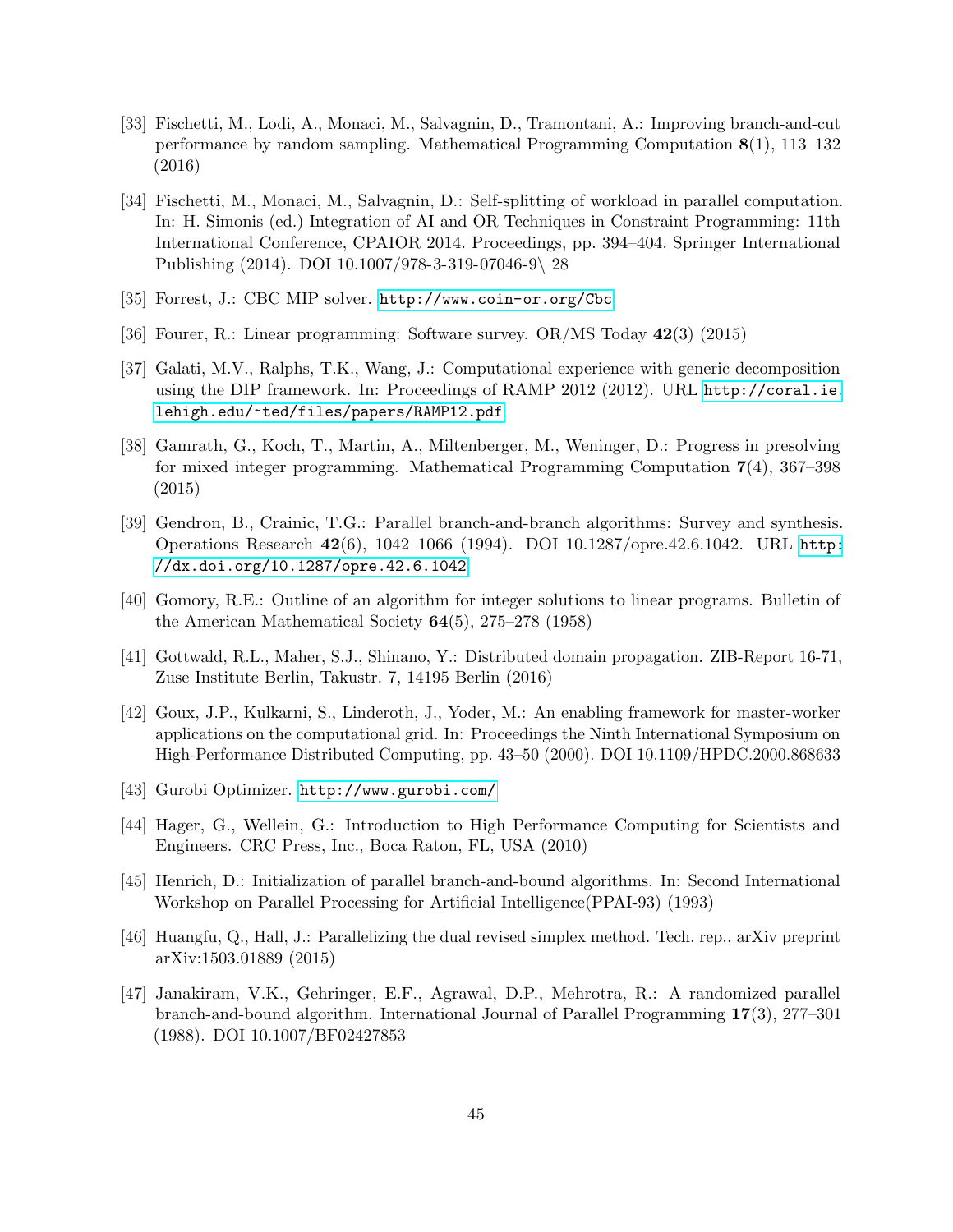- <span id="page-45-10"></span>[48] Jeannot, E., Mercier, G., Tessier, F.: Topology and affinity aware hierarchical and distributed load-balancing in Charm++. In: Proceedings of the First Workshop on Optimization of Communication in HPC, COM-HPC '16, pp. 63–72. IEEE Press, Piscataway, NJ, USA (2016). DOI 10.1109/COM-HPC.2016.12
- <span id="page-45-11"></span>[49] Jünger, M., Thienel, S.: Introduction to ABACUS—a branch-and-cut system. Operations Research Letters 22, 83–95 (1998)
- <span id="page-45-2"></span>[50] Khachiyan, L.G.: A polynomial algorithm in linear programming. Doklady Akademii Nauk SSSR 244(5), 1093–1096 (1979). English translation in Soviet Math. Dokl. 20(1):191–194, 1979
- <span id="page-45-8"></span>[51] Koch, T., Achterberg, T., Andersen, E., Bastert, O., Berthold, T., Bixby, R.E., Danna, E., Gamrath, G., Gleixner, A.M., Heinz, S., Lodi, A., Mittelmann, H., Ralphs, T., Salvagnin, D., Steffy, D.E., Wolter, K.: MIPLIB 2010. Math. Prog. Comp. 3, 103–163 (2011)
- <span id="page-45-6"></span>[52] Koch, T., Ralphs, T., Shinano, Y.: Could we use a million cores to solve an integer program? Mathematical Methods of Operations Research 76(1), 67–93 (2012). DOI 10.1007/s00186-012-0390-9. URL <http://dx.doi.org/10.1007/s00186-012-0390-9>
- <span id="page-45-7"></span>[53] Kumar, V., Grama, A.Y., Vempaty, N.R.: Scalable load balancing techniques for parallel computers. Journal of Parallel and Distributed Computing 22(1), 60–79 (1994)
- <span id="page-45-14"></span>[54] Lad´anyi, L.: BCP: Branch-cut-price framework (2000). URL [https://projects.coin-or.](https://projects.coin-or.org/Bcp) [org/Bcp](https://projects.coin-or.org/Bcp)
- <span id="page-45-0"></span>[55] Land, A.H., Doig, A.G.: An automatic method of solving discrete programming problems. Econometrica 28(3), 497–520 (1960)
- <span id="page-45-9"></span>[56] Laursen, P.S.: Can parallel branch and bound without communication be effective? SIAM Journal on Optimization 4, 288–296 (1994)
- <span id="page-45-12"></span>[57] Linderoth, J.: Topics in parallel integer optimization. Ph.D. thesis, School of Industrial and Systems Engineering, Georgia Institute of Technology, Atlanta, GA (1998)
- <span id="page-45-1"></span>[58] Linderoth, J.T., Savelsbergh, M.: A computational study of search strategies for mixed integer programming. INFORMS Journal on Computing 11, 173–187 (1998)
- <span id="page-45-13"></span>[59] Lougee-Heimer, R.: The common optimization interface for operations research. IBM Journal of Research and Development  $47(1)$ , 57–66 (2003)
- <span id="page-45-4"></span>[60] Mahajan, A.: Presolving mixed-integer linear programs. In: J.J. Cochran, L.A. Cox, P. Keskinocak, J.P. Kharoufeh, J.C. Smith (eds.) Wiley Encyclopedia of Operations Research and Management Science. John Wiley & Sons, Inc. (2010). DOI 10.1002/9780470400531.eorms0437. Online publication
- <span id="page-45-5"></span>[61] Makhorin, A.: the GNU linear programming kit. <http://www.gnu.org/software/glpk>
- <span id="page-45-3"></span>[62] Marchand, H., Martin, A., Weismantel, R., Wolsey, L.: Cutting planes in integer and mixed integer programming. Discrete Applied Mathematics 123(1), 397–446 (2002)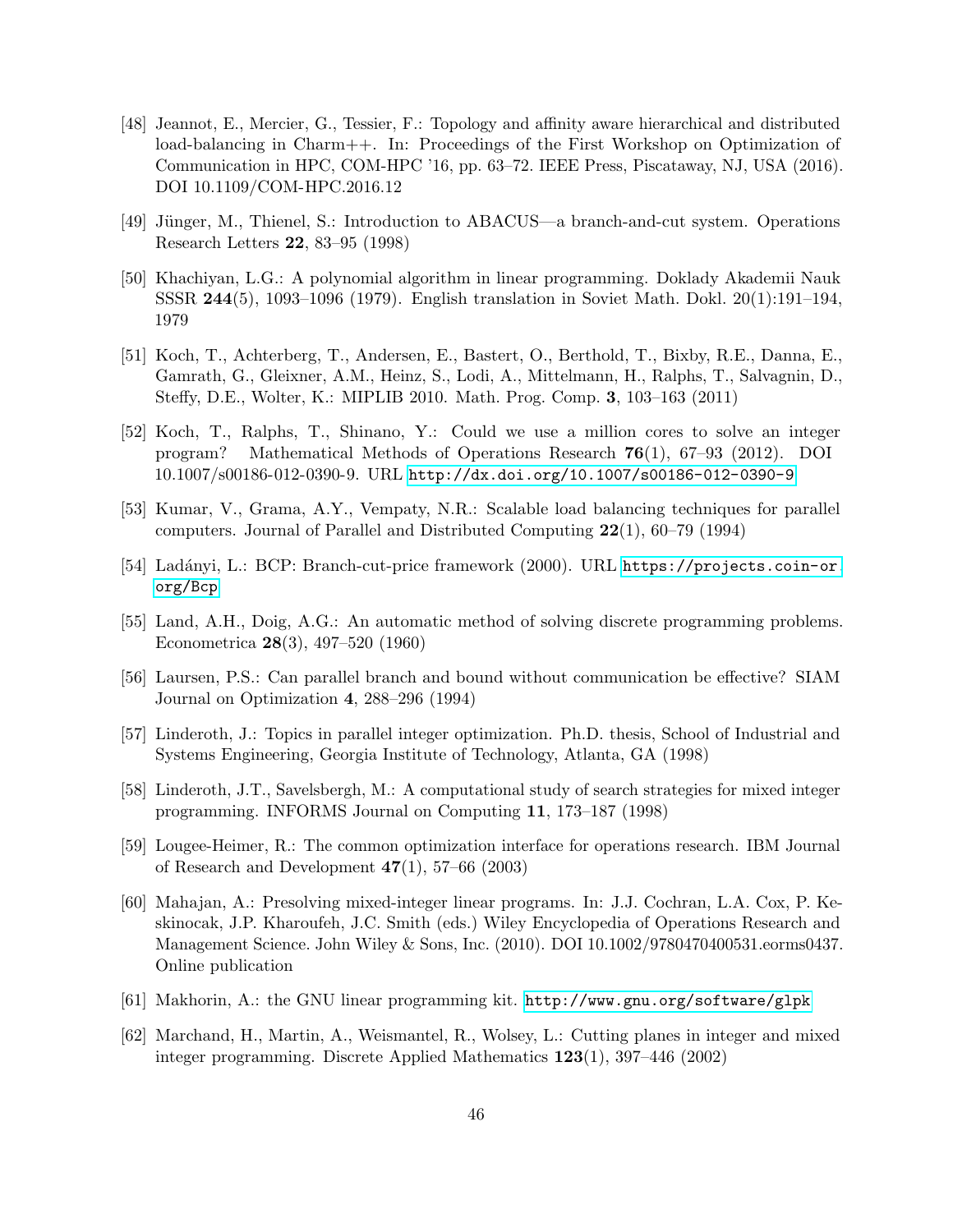- <span id="page-46-9"></span>[63] Miller, D., Pekny, J.: Results from a parallel branch and bound algorithm for the asymmetric traveling salesman problem. Operations Research Letters 8(3), 129–135 (1989). DOI http://dx.doi.org/10.1016/0167-6377(89)90038-2
- <span id="page-46-10"></span>[64] Mungua, L.M., Oxberry, G., Rajan, D.: Pips-sbb: A parallel distributed-memory branchand-bound algorithm for stochastic mixed-integer programs. In: 2016 IEEE International Parallel and Distributed Processing Symposium Workshops (IPDPSW), pp. 730–739 (2016). DOI 10.1109/IPDPSW.2016.159
- <span id="page-46-0"></span>[65] Nemhauser, G.L., Wolsey, L.A.: Integer and combinatorial optimization. Wiley (1988)
- <span id="page-46-1"></span>[66] Nesterov, Y., Nemirovski, A.: Interior-Point Polynomial Algorithms in Convex Programming. Studies in Applied and Numerical Mathematics. Society for Industrial and Applied Mathematics (1994)
- <span id="page-46-8"></span>[67] Olszewski, M., Ansel, J., Amarasinghe, S.: Kendo: efficient deterministic multithreading in software. ACM SIGPLAN Notices 44(3), 97–108 (2009). DOI 10.1145/1508284.1508256
- <span id="page-46-6"></span>[68] Osman, A., Ammar, H.: Dynamic load balancing strategies for parallel computers. URL <http://citeseer.nj.nec.com/osman02dynamic.html>
- <span id="page-46-4"></span>[69] Ozaltin, O.Y., Hunsaker, B., Schaefer, A.J.: Predicting the solution time of branch-and-bound algorithms for mixed-integer programs. INFORMS J. on Computing 23(3), 392–403 (2011). DOI 10.1287/ijoc.1100.0405
- <span id="page-46-5"></span>[70] Pekny, J.F.: Exact parallel algorithms for some members of the traveling salesman problem family. Ph.D. thesis, Carnegie-Mellon University, Pittsburgh, PA, USA (1989)
- <span id="page-46-13"></span>[71] Ralphs, T.K.: Parallel branch and cut for capacitated vehicle routing. Parallel Computing 29, 607–629 (2003). DOI 10.1016/S0167-8191(03)00045-0. URL [http://coral.ie.lehigh.edu/](http://coral.ie.lehigh.edu/~ted/files/papers/PVRP.pdf) [~ted/files/papers/PVRP.pdf](http://coral.ie.lehigh.edu/~ted/files/papers/PVRP.pdf)
- <span id="page-46-12"></span>[72] Ralphs, T.K.: Parallel branch and cut. In: E. Talbi (ed.) Parallel Combinatorial Optimization, pp. 53–101. Wiley, New York (2006). URL [http://coral.ie.lehigh.edu/~ted/files/](http://coral.ie.lehigh.edu/~ted/files/papers/PBandC.pdf) [papers/PBandC.pdf](http://coral.ie.lehigh.edu/~ted/files/papers/PBandC.pdf)
- <span id="page-46-3"></span>[73] Ralphs, T.K., Galati, M.V., Wang, J.: Dip version 0.92 (2017). DOI 10.5281/zenodo.246087
- <span id="page-46-2"></span>[74] Ralphs, T.K., Guzelsoy, M., Mahajan, A.: Symphony version 5.6 (2017). DOI 10.5281/zenodo. 237456
- <span id="page-46-14"></span>[75] Ralphs, T.K., Lad´anyi, L.: Coin/bcp user's manual. Tech. rep., COR@L Laboratory, Lehigh University (2001). URL [http://coral.ie.lehigh.edu/~ted/files/papers/BCP-Manual.](http://coral.ie.lehigh.edu/~ted/files/papers/BCP-Manual.pdf) [pdf](http://coral.ie.lehigh.edu/~ted/files/papers/BCP-Manual.pdf)
- <span id="page-46-11"></span>[76] Ralphs, T.K., Lad´anyi, L., Saltzman, M.J.: Parallel branch, cut, and price for large-scale discrete optimization. Mathematical Programming 98, 253–280 (2003). DOI 10.1007/ s10107-003-0404-8. URL <http://coral.ie.lehigh.edu/~ted/files/papers/PBCP.pdf>
- <span id="page-46-7"></span>[77] Sanders, P.: A detailed analysis of random polling dynamic load balancing. In: International Symposium on Parallel Architectures Algorithms and Networks, pp. 382–389 (1994)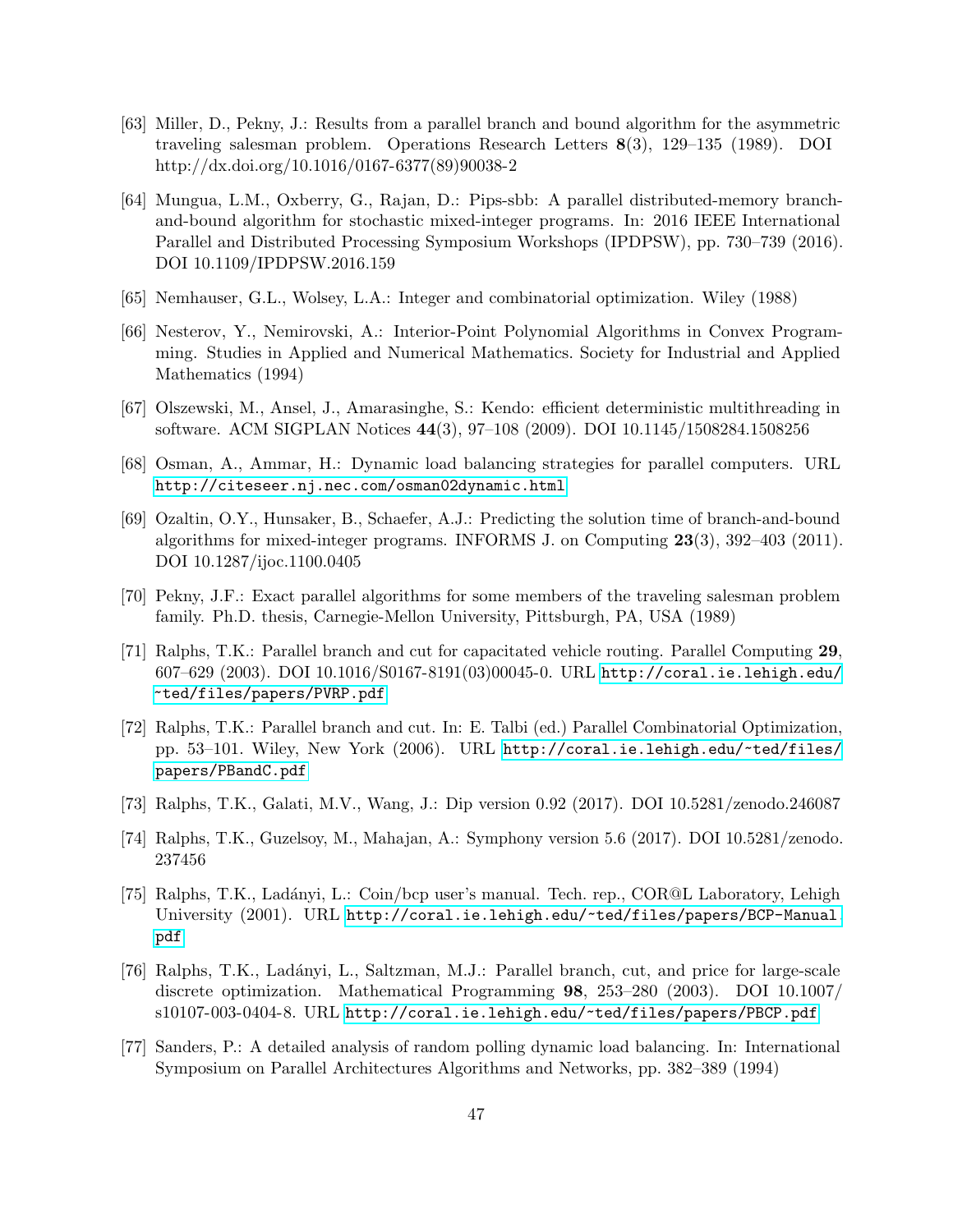- <span id="page-47-2"></span>[78] Sanders, P.: Randomized static load balancing for tree-shaped computations. In: Workshop on Parallel Processing, pp. 58–69 (1994)
- <span id="page-47-5"></span>[79] Sanders, P.: Tree shaped computations as a model for parallel applications. In: ALV'98 Workshop on application based load balancing, pp. 123–132 (1998)
- <span id="page-47-0"></span>[80] SCIP: Solving Constraint Integer Programs. <http://scip.zib.de/>
- <span id="page-47-14"></span>[81] Shinano, Y., Achterberg, T., Berthold, T., Heinz, S., Koch, T., Winkler, M.: Solving open MIP instances with ParaSCIP on supercomputers using up to 80,000 cores. In: 2016 IEEE International Parallel and Distributed Processing Symposium (IPDPS), pp. 770–779. IEEE Computer Society, Los Alamitos, CA, USA (2016)
- <span id="page-47-12"></span>[82] Shinano, Y., Achterberg, T., Fujie, T.: A dynamic load balancing mechanism for new ParaLEX. In: Proceedings of ICPADS 2008, pp. 455–462 (2008)
- <span id="page-47-10"></span>[83] Shinano, Y., Fujie, T.: ParaLEX: A parallel extension for the CPLEX mixed integer optimizer. In: F. Cappello, T. Herault, J. Dongarra (eds.) Recent Advances in Parallel Virtual Machine and Message Passing Interface. Proceedings, pp. 97–106. Springer Berlin Heidelberg (2007). DOI 10.1007/978-3-540-75416-9\ 19
- <span id="page-47-11"></span>[84] Shinano, Y., Fujie, T., Kounoike, Y.: Effectiveness of parallelizing the ILOG-CPLEX mixed integer optimizer in the PUBB2 framework. In: H. Kosch, L. Böszörményi, H. Hellwagner (eds.) Euro-Par 2003 Parallel Processing: Proceedings, pp. 451–460. Springer Berlin Heidelberg  $(2003)$ . DOI 10.1007/978-3-540-45209-6\67
- <span id="page-47-9"></span>[85] Shinano, Y., Fujie, T., Kounoike, Y.: Pubb2: A redesigned object-oriented software tool for implementing parallel and distributed branch-and-bound algorithms. In: Proceedings of ISTEAD International Conference: Parallel and Distributed Computing and Systems, pp. 639–647 (2003)
- <span id="page-47-3"></span>[86] Shinano, Y., Heinz, S., Vigerske, S., Winkler, M.: FiberSCIP – a shared memory parallelization of SCIP. ZIB-Report 13-55, Zuse Institute Berlin (2013)
- <span id="page-47-8"></span>[87] Shinano, Y., Higaki, M., Hirabayashi, R.: A generalized utility for parallel branch and bound algorithms. In: Proceedings.Seventh IEEE Symposium on Parallel and Distributed Processing, pp. 392–401 (1995). DOI 10.1109/SPDP.1995.530710
- <span id="page-47-6"></span>[88] Sinha, A., Kalé, L.V.: A load balancing strategy for prioritized execution of tasks. In: Seventh International Parallel Processing Symposium, pp. 230–237. Newport Beach, CA. (1993)
- <span id="page-47-13"></span>[89] SteinLib Testdata Library. <http://steinlib.zib.de/steinlib.php>
- <span id="page-47-1"></span>[90] Trienekens, H.W.J.M., de Bruin, A.: Towards a taxonomy of parallel branch and bound algorithms. Tech. Rep. EUR-CS-92-01, Department of Computer Science, Erasmus University (1992)
- <span id="page-47-7"></span>[91] Tschoke, S., Polzer, T.: Portable parallel branch and bound library (2008). [http://www.cs.](http://www.cs.uni-paderborn.de/cs/ag-monien/SOFTWARE/PPBB/ppbblib.html) [uni-paderborn.de/cs/ag-monien/SOFTWARE/PPBB/ppbblib.html](http://www.cs.uni-paderborn.de/cs/ag-monien/SOFTWARE/PPBB/ppbblib.html)
- <span id="page-47-4"></span>[92] UG: Ubiquity Generator framework. <http://ug.zib.de/>